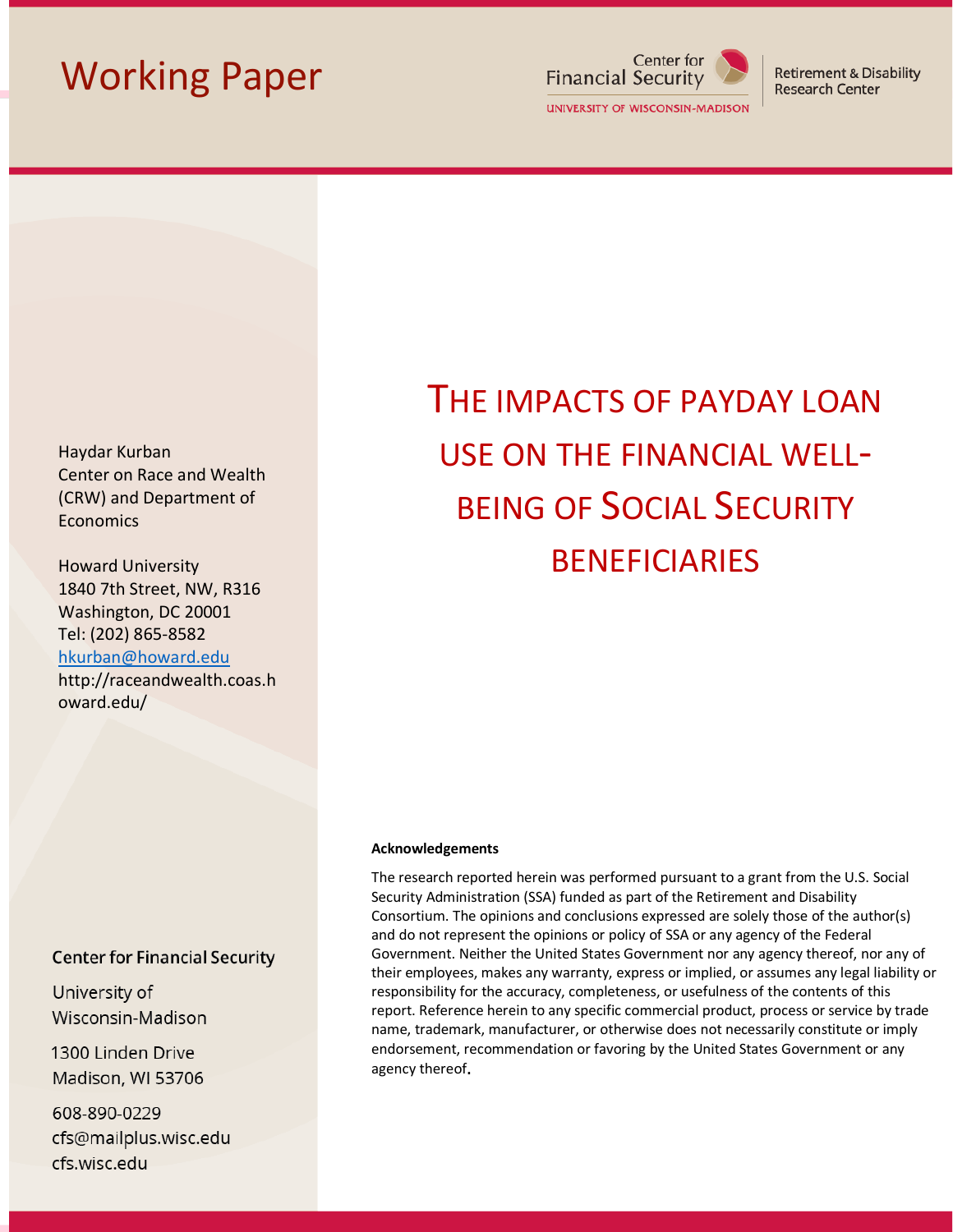## **Abstract**

This paper studies the impact of payday loan borrowing on the financial well-being of Social Security (SS) income and Supplemental Security Income (SSI) receivers. Specifically, it focuses on the borrowing behaviors of low-wealth, Old-Age, Survivors, Disability Insurance program (OASDI) and SSI beneficiaries who rely on alternative financial services (AFS), such as payday lending. A significant share of low-income and low-wealth population experience financial hardship and pay excessive fees and interest when they borrow from alternative financial service providers. In 2009 17 percent of households in the U.S. were considered under-banked because they both maintained bank accounts and relied on AFS (FDIC 2009). Using data from the Current Population Survey (CPS) unbanked and under-banked supplements and Survey of Consumer Finances (SCF), this research investigates the following research questions: 1) Are Social Security Administration (SSA) beneficiaries more likely to use payday loans than non-SSA recipients? 2) How does payday loan use vary by income, age, and education among SSA beneficiaries? 3) How does receiving income from SSA affect payday loan use? Our findings suggest that there is little or no demographic variation between SSA beneficiaries and non-SSA beneficiaries who use payday loans. However, being an SSA beneficiary increases the likelihood of receiving payday loans. Lower-income SSA beneficiaries use payday loans more intensively. Borrowing behaviors of lower-income SSA beneficiaries, especially from AFS, are understudied in the literature. This paper attempts to fill this gap.

**Key words**: payday lending, consumer finance, SSA recipients, predatory lending

**JEL Codes :** D14, D18, G21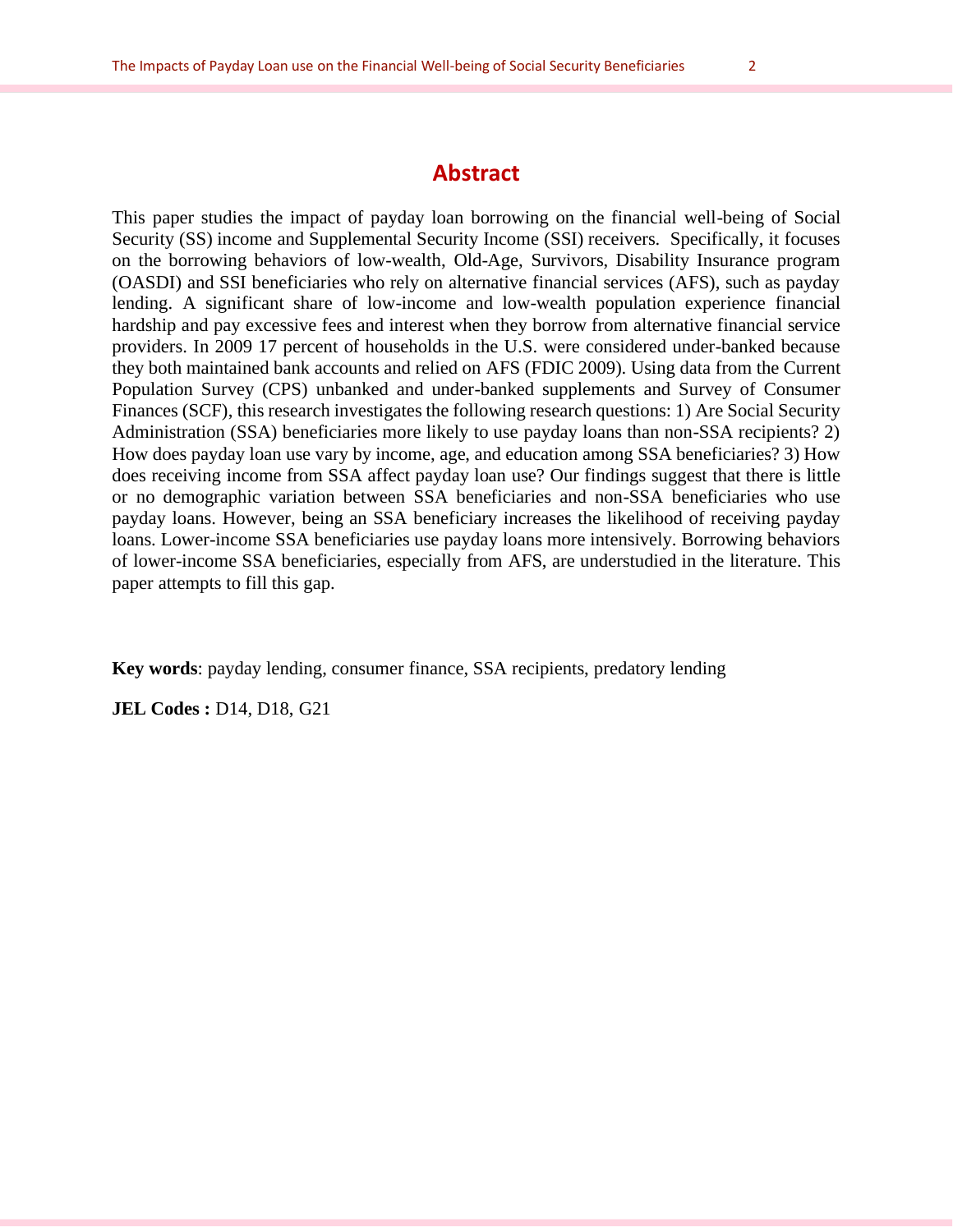## **1. Introduction**

This paper explores whether the use of payday loans among social security beneficiaries negatively affects their financial well-being. Specifically, it studies the borrowing behaviors of low-wealth social security recipients who rely on alternative financial services, including payday lending. A significant share of the low-income and low-wealth population experiences financial hardship and pay excessive fees and interest when they borrow from alternative financial service providers (AFS). The Social Security Administration (SSA) is concerned with income security and financial well-being of vulnerable populations. The main goal of this paper is to explore how payday loans affect the long-term financial well-being of OASDI and SSI beneficiaries.

In 2009, 17% of U.S. households were under-banked because they both maintained bank accounts and relied on AFS (FDIC 2009). Approximately 12 million Americans use payday loans each year (PEW 2014). Among these households, some are the beneficiaries of OASDI and SSI. Based on the information retrieved from the Current Population Survey (CPS) unbanked/under-banked supplements and Survey of Consumer Finance (SCF) data, we estimate that about 1.8 million Social Security recipients use payday loans on an annual basis.

Payday loans are small, unsecured, short-term, easy to get, and high-cost credit products (Stegman 2007). The borrower writes a check for the amount of the loan and its fee. The check postdate corresponds to the borrower's next pay date. If the borrower fails to pay off the loan by the date posted on the check, the lender can deposit the check. Receiving regular benefits makes Social Security Administration (SSA) recipients less risky and, therefore, more attractive borrowers. If used more frequently, these high-cost payday loans and other alternative financial services can negatively affect the SSA beneficiaries' financial security in retirement. A recent study shows that SSA recipients use payday loans more frequently close to the SSA benefit payment dates and the amount of borrowing increases with the length of the pay period (Leary and Wang 2016).

This paper seeks to answer the following research questions: 1) Are SSA beneficiaries more likely to use payday loans than non-SSA recipients? 2) How does payday loan use vary by income, age, and education among SSA beneficiaries? 3) How does receiving income from SSA affect payday loan use? 4) How do financial literacy and the aspect of the industry characterized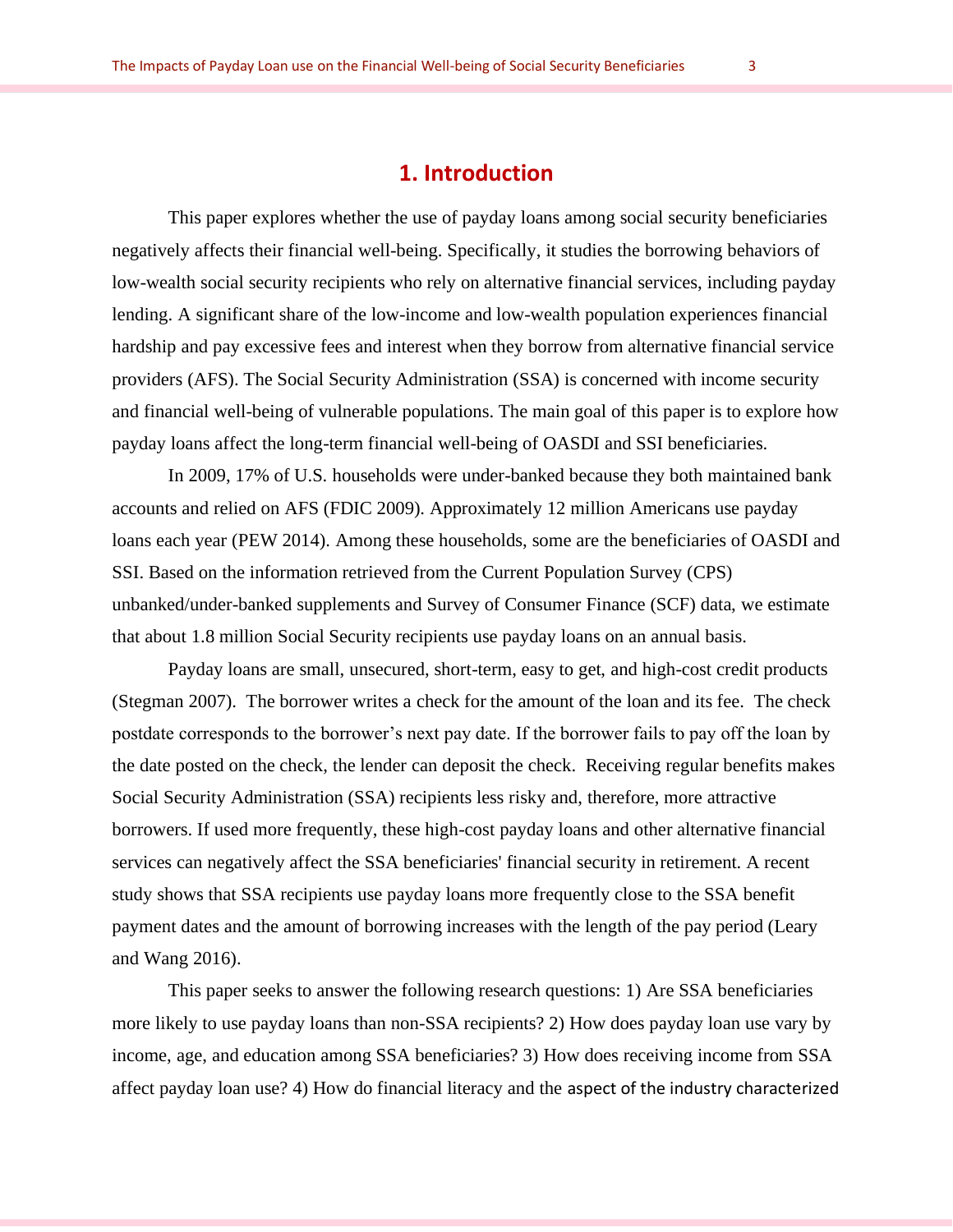as predatory (Skiba and Tobacman 2007; Campbell et al. 2011) affect the intensity of payday loan use among SSA beneficiaries?

Borrowing behaviors of lower-income SSA beneficiaries, especially from AFS, are understudied in the literature. Our study attempts to fill this gap. It finds that payday loan users among SSA recipients are mostly low-income, lack college education, experience financial hardship and previously were denied credit. To protect the consumers from the negative impacts of payday lending, states, federal agencies and consumer advocate groups have designed and implemented various regulations and pilot programs (PEW 2014), ranging from state-level bans to efforts to improve financial literacy among payday loan consumers and providing new small credit loans for vulnerable populations. Of these measures, lower-cost small credit loans or a similar strategy to address cash flow timing issues may alleviate financial hardship and decrease the demand for payday loans among SSA recipients.

This research contributes to the mission of the Social Security Administration's interest in the adequacy of benefits because borrowing from alternative financial services such as payday loans and other (AFS) products, on the one hand, allows consumers to spread out temporary income changes in the short-run but on the other hand it may cause them to face economic and/or financial insecurity in the long-run.

This paper contributes to the literature by studying (a) the frequency and reasons for payday loan use among the OASDI and SSI beneficiaries, (b) how using payday loans affects the long-term financial well-being of the OASDI and SSI receivers, and (c) whether payday loan use increases demand for other AFS including pawnshops and rent-to-own loans.

## **2. Literature Review**

Previous research on payday lending focused almost exclusively on the impact of payday loans on specific demographics – minorities, low-income borrowers –, their consequences and access to other credit types while paying little or no attention to this vulnerable subset of the older population. Most payday loan users are in fragile economic status. Almost 90% of borrowers have outstanding credit balances; many do not have credit left on their existing cards (Elliehausen 2009). If payday loans are used only rarely, their long-term impacts could be minor or even positive compared to the cost of a late utility bill or a bounced check (Campbell et al.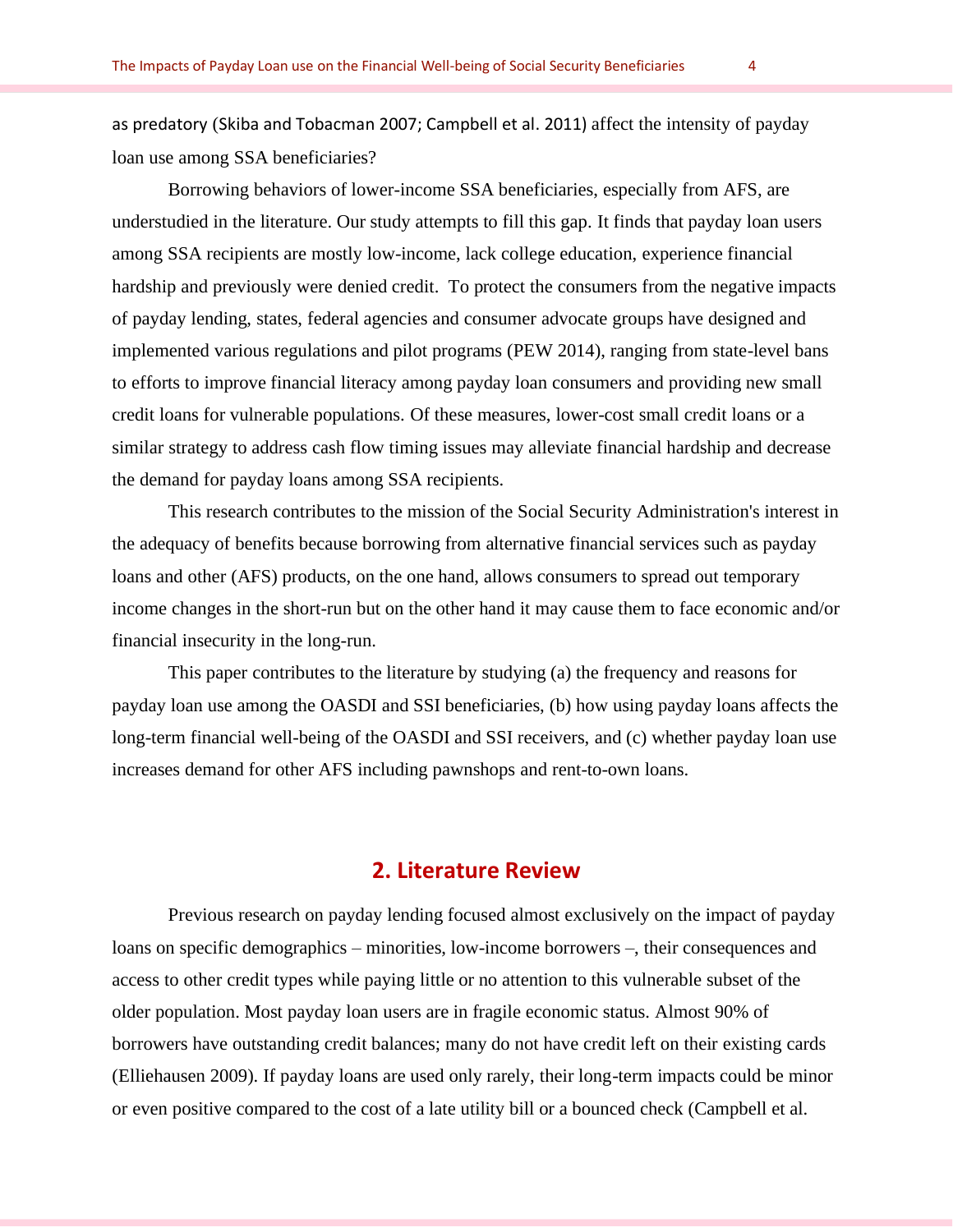2011). Most borrowers receive multiple loans in a year. Occasionally, a loan from one lender is used to pay another (Elliehausen 2009). Melzer (2011) documented that access to payday loans increased financial hardship. He showed that payday loan customers had difficulty in paying mortgage, rent, and utility bills; experienced a higher rate of foreclosures and evictions; and had to delay needed medical and dental cares. However, having limited access to regular credit options may cause consumers to seek loans from payday lenders (Bhutta et al. 2015). The authors found that payday loan applicants have weak credit history. Initial payday loan applications occur when consumers have almost no credit available on credit cards (Bhutta et al. 2015). Because of budgetary mistakes, some consumers face cash flow problems and seek loans from payday lenders (Agarwal, Skiba, and Tobacman 2009; Carter, Skiba, and Tobacman 2011). Carrell and Zinman (2014) find that access to this type of borrowing has adverse impacts on job performance and readiness of military personnel.

Lack of banking services, financial literacy and/or knowledge, and funds to pay off the loans further worsen the financial well-being of payday loan consumers as they become trapped in an avoidable continuous debt cycle. About 40 percent of unbanked<sup>1</sup> population use some type of AFS products including payday loans (Federal Reserve 2019). After the U.S. SSA decided to exclusively transition to electronic payments in March 2013 (Anderson et al. 2017), almost all SSA beneficiaries started to receive their payments through the banking system. Electronic payments may reduce demand for check-cashing services, but they are not expected to change the demand for payday loans. Consumers turn to payday lenders when they do not have access to regular banking loans and credit cards (Bhutta et al. 2015).

Birkenmaier and Qiang (2016) found that for more than half of the U.S. population, it is difficult to maintain substantial savings; while Agarwal et al. (2009) point out that payday loan borrowing reflects long-term liquidity loss from other sources such as credit cards. Payday loan use cannot be entirely attributed to lack of financial literacy. Using lender transaction data, Mann (2014) found that borrowers, on average, are rational about their decisions to seek loans from payday lenders. He showed that most borrowers provided accurate description of their ability to repay their payday loans.

<sup>1</sup> Those who do not have checking or saving accounts (FDIC 2009).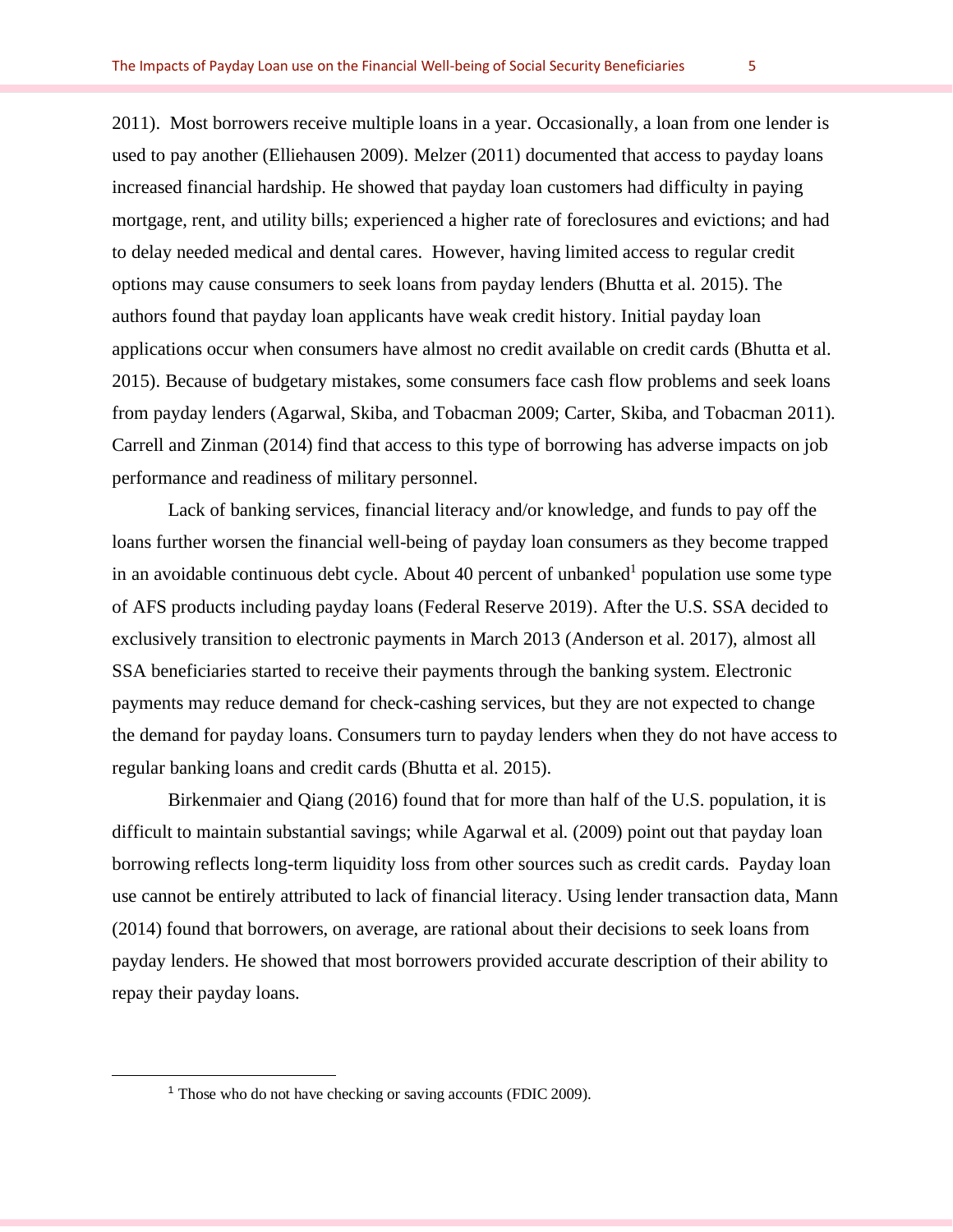The U.S. states do not have uniform payday loan regulations. Fifteen states<sup>2</sup>, including the District of Columbia, have either banned or passed very restrictive regulations against payday lending (Pew 2014). Some states have very lax rules, and others implemented rate caps and limited the number of outstanding loans. Payday lenders usually locate in lower-income neighborhoods (Avery and Samolyk 2011). In payday lendingpermitting states there is a high correlation between the concentration of payday lending stores and the concentration of poverty (Campell et al. 2010). A small number of papers estimate the effect of regulation on access to payday lending. Bhutta et al. (2016) used difference-in-difference analysis and concluded that such policies are effective at reducing payday lending. However, consumers respond by shifting to other high-interest credit types rather than to traditional credit instruments. This suggests that payday loans are always more attractive due to the ease of approval and that restricting access may make consumers worse off. Fitzpatrick et al. (2014) explored the relationship between payday loan access and material well-being and found that payday loan borrowing helps some households to avoid food insecurity.

Leary and Wang (2016) showed that budgeting errors could be a driving factor for payday loan use. They estimated that budgeting errors contribute up to 15% of payday loan volume. According to Leary and Wang (2016), some SSA recipients are unable to adjust to predictable income variations, and the annual excess costs of using payday loans are between \$25 and \$35 million for this vulnerable group. Cash flow timing issues seem to increase demand for payday loans and cause financial hardship. A recent study (Allen et al. 2017) found that the frequency of monthly payday loan borrowing was reduced by 11% due to early Medicaid expansion. Consequently, both the number of payday loans and the amount of payday loan debt decreased. However, without data linking payday lending to insurance status, they were unable to conclude who saw a reduction. Regardless, they concluded that Medicaid reduced highinterest loan demand and improved American families' financial well-being.

Our study focuses on social security recipients because this population is diverse in terms of age, income, wealth, and other demographic variables. As documented by Leary and

<sup>&</sup>lt;sup>2</sup> The states that banned or have very restrictive regulations against payday lending are New Hampshire, Vermont, Massachusetts, Connecticut, Rhode Island, New York, New Jersey, Delaware, Maryland, DC, North Carolina, Georgia, Arizona, Arkansas and Montana (Pew, 2014).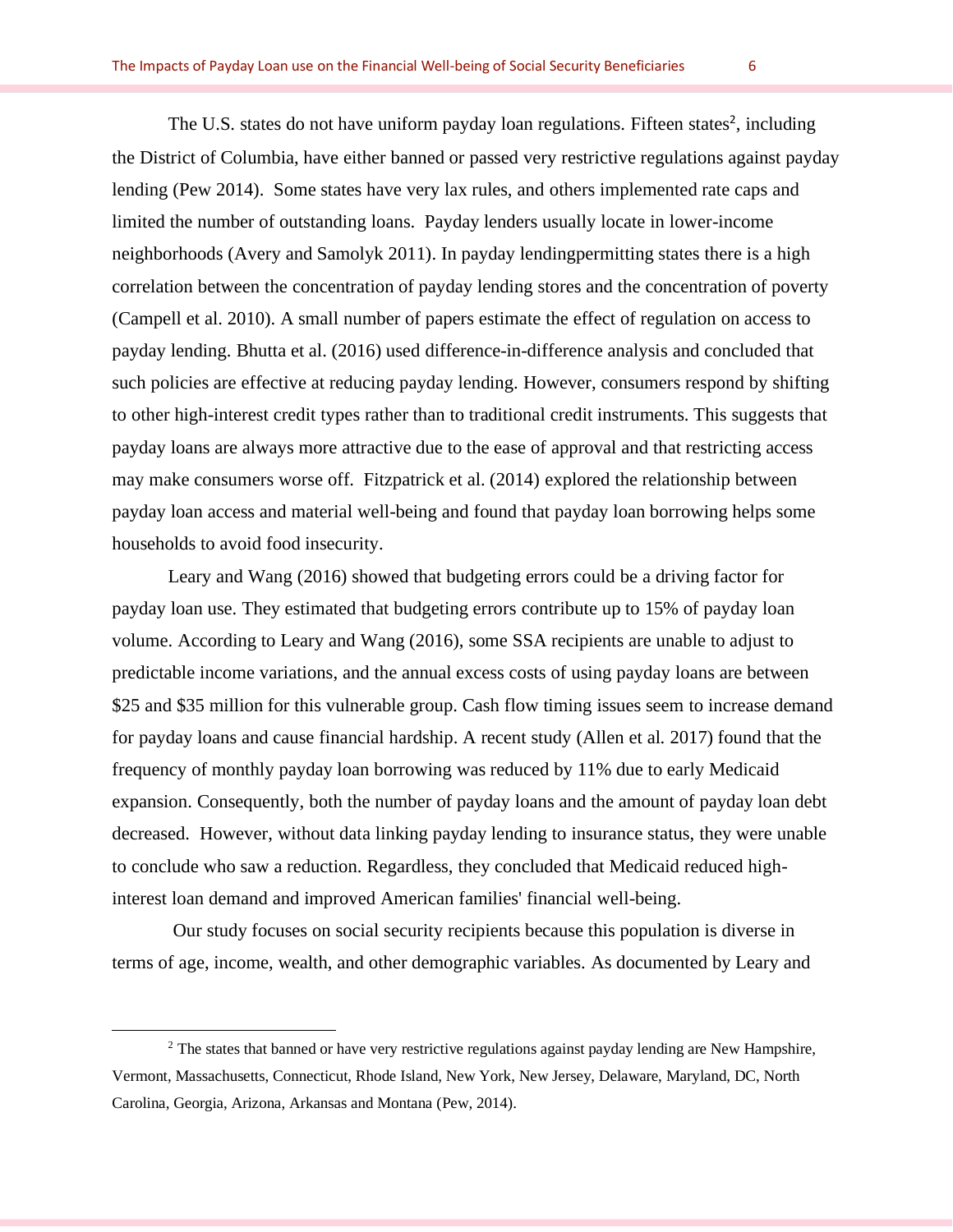Wang (2016) when financially vulnerable SSA recipients experience cash flow timing issues, their demand for payday loans increases.

## **3. Data and Methods**

This study draws information from CPS unbanked/under-banked supplements, and SCF. These datasets provide information on different aspects of consumer demand for payday loans. They allow us to control for a broader set of demographic variables that are correlated with payday loan use. These nationally representative samples also provide additional information on the factors that make payday loans more attractive compared to bank loans and credit cards. The Federal Deposit Insurance Corporation's (FDIC's) National Survey of Unbanked and Underbanked Households is a supplement to the Current Population Survey (CPS). It contains detailed information about consumer demand for various credit products including alternative financial services. The CPS unbanked/under-banked supplements do not provide information on whether the survey respondent or household head is a beneficiary of social security income. Therefore, we merged the CPS supplements with the Annual Social and Economic Supplement (ASEC) to have data on payday loan use and Social Security recipient status, along with other demographic and economic variables<sup>3</sup>. Since we merged the CPS monthly samples that belong to the surveys conducted in different months, our final merged dataset is significantly smaller than the original CPS unbanked and under-banked supplement.

We followed the data merging procedure applied by Butcher and Schanzenbach (2018). We merged observations by unique household and personnel identification numbers. We used the CPS unbanked/underbanked household weight in our regression analysis. Table A7 provides the weighted average values of all variables used in our analysis. After merging the CPS unbanked/under-banked sample, CPS March sample and ASEC sample, we ended up with 22,213, 10,222, and 9,224 households in 2009, 2011 and 2013, respectively. To check for biases that we may have built during merging, we compare our data set with the FDIC unbanked and

<sup>&</sup>lt;sup>3</sup> We first merged unbanked/under-banked supplements with the March supplement in the same year by matching at household and personal levels. Then we merged this dataset with the ASEC sample of the same year. We followed the data linking methodology used by IPUMS (se[e https://cps.ipums.org/cps](https://cps.ipums.org/cps-action/variables/group?id=h-core_linking)[action/variables/group?id=h-core\\_linking\)](https://cps.ipums.org/cps-action/variables/group?id=h-core_linking).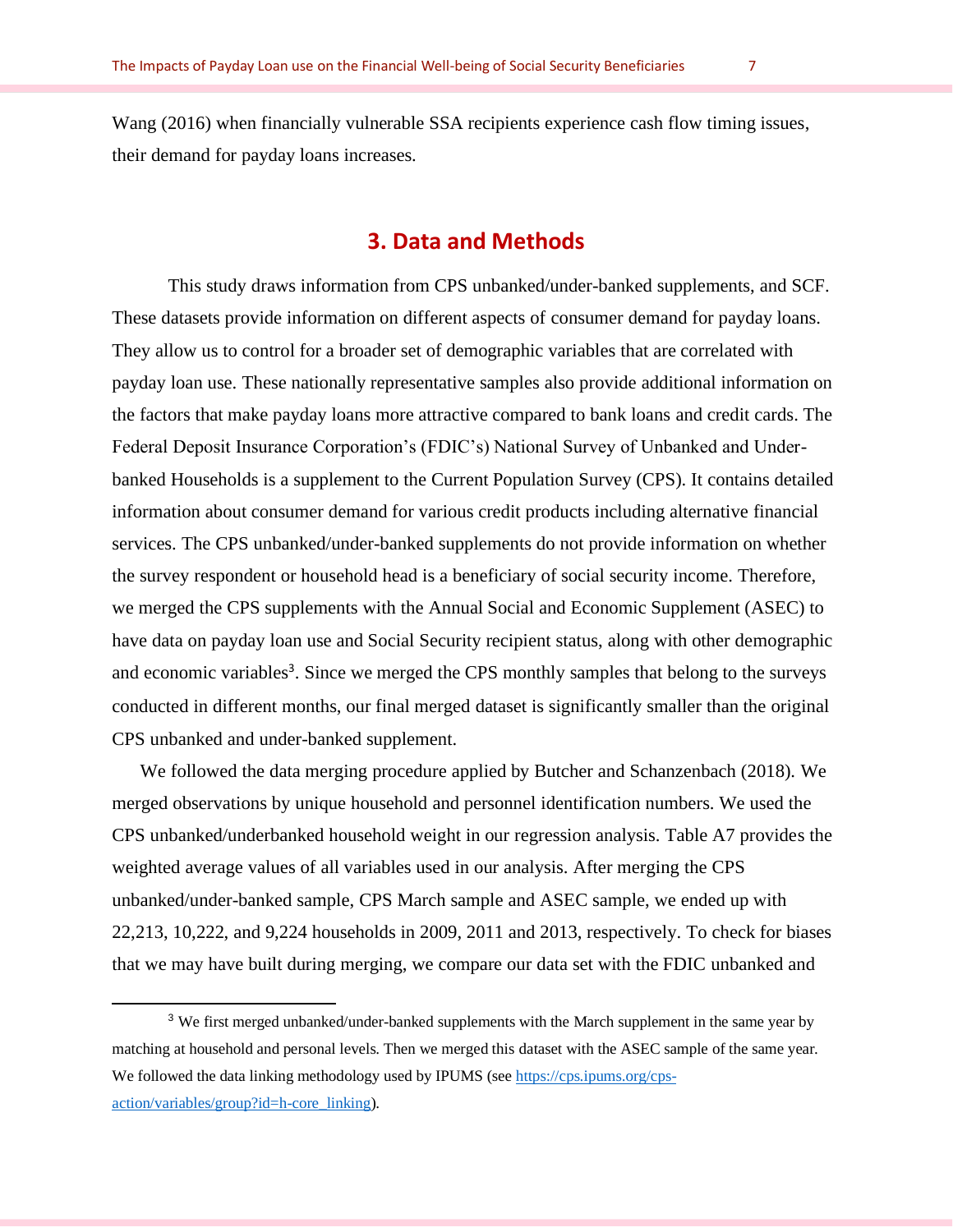under-banked data tables [\(https://www.economicinclusion.gov/custom-data/\)](https://www.economicinclusion.gov/custom-data/). Tables A1-A3 in the Appendix show that we have a smaller sample, but the average values of our key variables and those reported by FDIC tables are close. For example, the share of households who used payday loans was 3.6% in the FDIC column and 3.47 % in the CPS-ASEC column in 2009 (Table A1). The share of black households was 7.9% in the FDIC column and 7.83 in the CPS-ASEC column (Table A1). The summary statistics computed by our data and FDIC unbanked and under-banked data in Tables A1-A3 are very similar.

Table A4 presents the weighted averages of all CPS-ASEC variables used in our analysis. We created six age groups, five income groups, five education groups, and four racial and ethnic groups. Table A4 presents the share of the households in each of age, income, racial/ethnic, marital status, employment status and gender group. The share of Social Security income recipients, Supplemental Social Security income recipients and the share of the households who used Alternative Financial Services including payday loans, rent-to-own loans, pawnshops and tax refund anticipation loans are also reported in Table A4. To test whether the demands for payday loans and pawnshops are related, we included the share of the respondents who used pawnshops for various reasons including convenience, comfort, easy to qualify and others as independent variables.

To explore whether lack of access to low-cost credit products increased demand for payday loans we used SCF samples for comparable<sup>4</sup> time. The SCF<sup>5</sup> samples for 2010, 2013 and 2016

<sup>4</sup>They are Current Population Survey unbanked & under-banked supplements, Survey of Consumer and Finances (SCF) These cross-sectional datasets are publicly available for various years. The SCF data are available for 2010, 2013 and 2016. The CPS unbanked/under-banked supplements are available for the odd years between 2009 and 2017. To have comparable data, we use the CPS unbanked/under-banked supplements for 2009, 2011 and 2013. The dataset used in this research covers all 50 states including the District of Columbia for 2009, 2011, and 2013 years. We gathered both CPS and ASEC data from the Integrated Public Use Microdata Series (IPUMS) database. To obtain information on the Alternative Financial Services (AFS) we merged the CPS unbanked and under-banked supplements with the CPS-ASEC by using household and personal level identification codes. We merged three sets of datasets from various years: CPS-March, CPS-ASEC, and CPS- unbanked/under-banked January/June.

<sup>5</sup> The SCF organizes data around the "head" of the household. The SCF survey provides information on the financial characteristics of the head and other members related to the head. When the head and the original respondent are different persons, the data are organized around the respondent.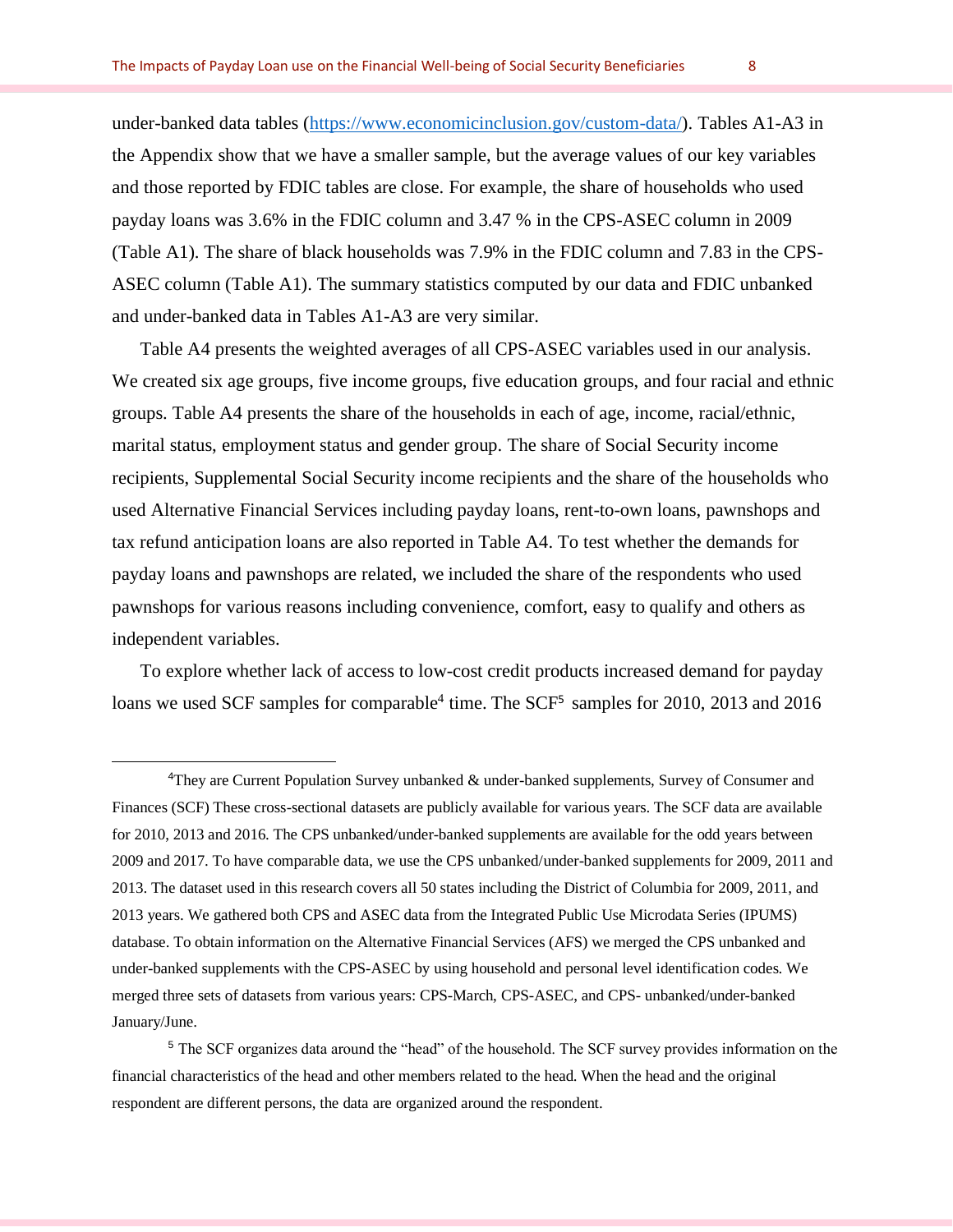include specific questions about credit history, financial literacy, and access to low-cost credit cards. Tables A5-A7 present the weighted average values of the demographic and economic variables including those related to financial literacy and access to low-cost credit cards. The question about financial literacy was only available in the 2016 SCF sample (Table A7). The SCF samples in 2010, 2013and 2016 asked questions about credit card availability and the statuses of credit card applications<sup>6</sup>.

In the SCF data, imputation methods were used to populate missing observations<sup>7</sup>. We used both imputed and non-imputed observations in our estimations. Applying the technique from Hogarth et al. (2004), a variable is only considered significant if the coefficient estimate is significant at the 0.05 level in at least four of the five implicates. The coefficient estimates for aggregate implicates are used as reference. Tables A5-A7 in the Appendix present the weighted averages of all demographic and economic variables using SCF data. The values for the aggregate and each implicate are similar and consistent across the years.

We carry out our regression analysis at the household level. The personal level information used in our analysis is based on the responses from the household head or the survey respondent. SCF samples do not separately identify the statuses of the SS and SSI recipients. To create distinct SS and SSI recipient groups, we used information from two SCF survey questions. The SS recipient question asked whether respondents or their partners received Social Security Payments – including railroad retirement and SSI. The SSI variable was extracted from the SS recipient question in conjunction with another variable in the dataset which specified whether the respondent or anyone else in their household received income from Temporary Assistance for Needy Families (TANF), Supplemental Nutrition Assistance Program (SNAP), or other welfare or assistance programs such as SSI. If the respondent indicated "yes" to both questions, this

<sup>6</sup> Respondents were asked about the statuses of their credit card applications. Tables A5-A7 present the responses to the questions about credit card application that were denied, applications that were approved for lower credit limits, and applications that were approved. The last question asked whether the respondent had a credit card.

<sup>&</sup>lt;sup>7</sup> The multiple imputation procedure generates five values for each missing value and is used to approximate the distribution of missing data. Imputations are stored as five consecutive replicates for each observation; therefore, the number of records in each dataset is five times the actual number. Data analysis on one implicate is possible, however, the benefits of the imputations would be lost and there may be bias in the results (Lindamood et. al, 2007).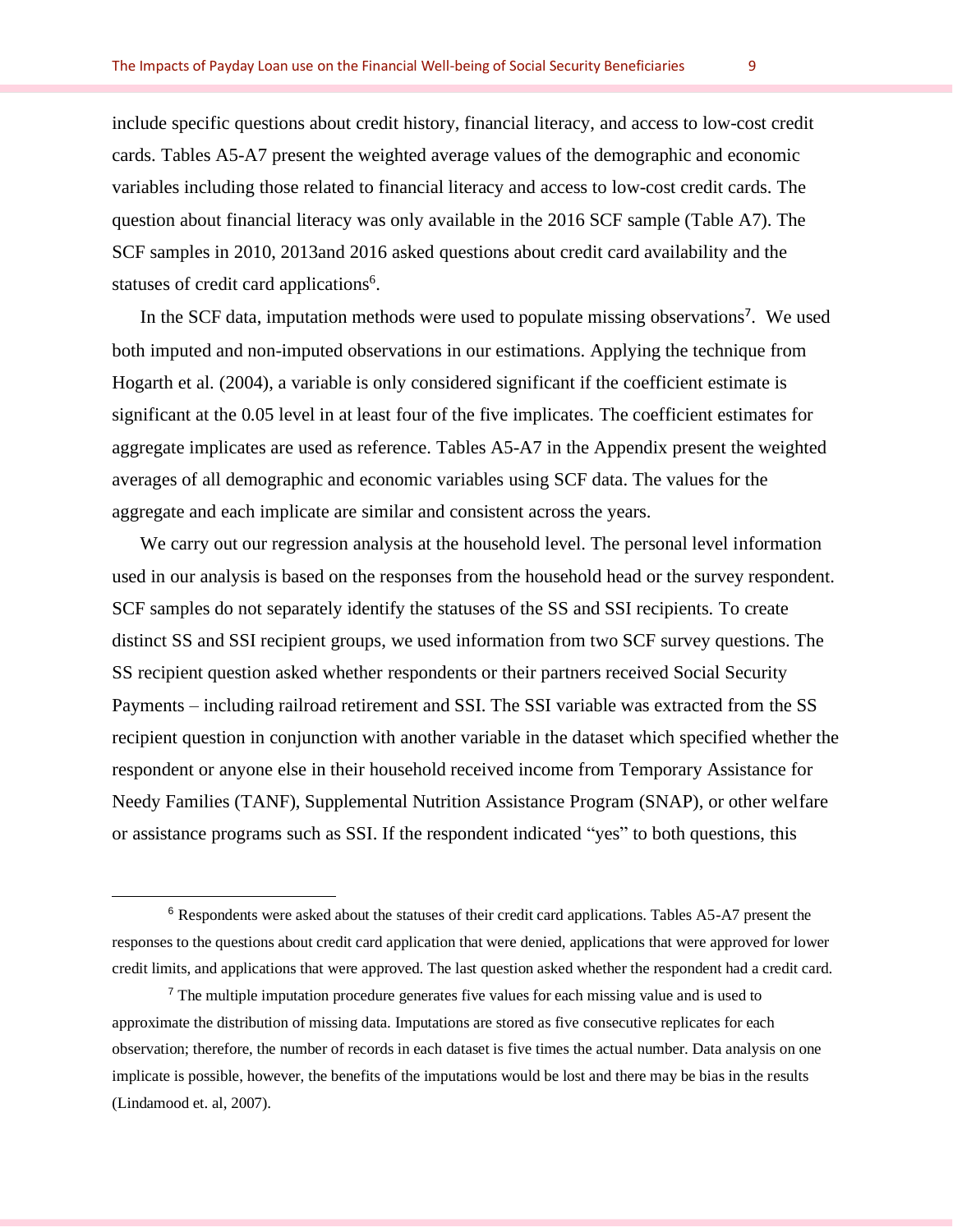household was considered as an SSI recipient. Since the SS recipient question does not include those who received income from TANF and SNAP, we were able to identify SSI recipients as a separate group. Then we created an SS binary variable by excluding the SSI recipients from the broader SS recipient group. Tables A5-A7 in Appendix show that the share of SSI recipients increased from about 3 percent to about 5 percent between 2010 and 2016.

## **4. Results**

The summary tables (Tables A5-A7) present population shares in various demographic and income groups, and groups related to credit application status, SS and SSI beneficiary statuses. These population shares are comparable to those obtained from the CPS supplements (Table A4). Tables A5-A7 show that payday loan use among all households was 3.85 percent, 4.15 percent and 3.42 percent in 2010, 2013 and 2016 respectively. The share of payday loan borrowers computed using CPS-ASEC samples are 3.48 percent. 4.22 percent and 4.47 percent in 2009, 2011 and 2013, respectively. Compared to the general population, the SSI recipients used payday loans at higher rates while the SS recipients used payday loans at lower rates. Table 1 shows that among SSI recipients payday loan use was 9.1 percent in 2010, 5.7 percent in 2013 and 4.2 percent in 2016. For SS recipients these shares were 2.7 percent, 3.2 percent and 2.5 percent, respectively.

| Table 1. Payday Loan Use among SS and SSI Recipients, SCF Data          |       |        |         |
|-------------------------------------------------------------------------|-------|--------|---------|
|                                                                         | 2010  | 2013   | 2016    |
| All households                                                          | 3.85% | 4.15%  | 3.42%   |
| SS recipients                                                           | 2.7%  | 3.2%   | $2.5\%$ |
| SSI recipients                                                          | 991 % | 557986 | 442.20% |
| Source: Author's calculations based on 2010, 2013, and 2016 SCF samples |       |        |         |

(weighted).

Table 2 presents payday loan use by age groups. Among SSI recipients, 22 percent of the 65 years and younger group used payday loans in 2010. It seems that payday loan use was very high right after the 2008 recession. In every age group, SSI recipients used payday loans at significantly higher rates than their SS recipient counterparts. Although demand for payday loans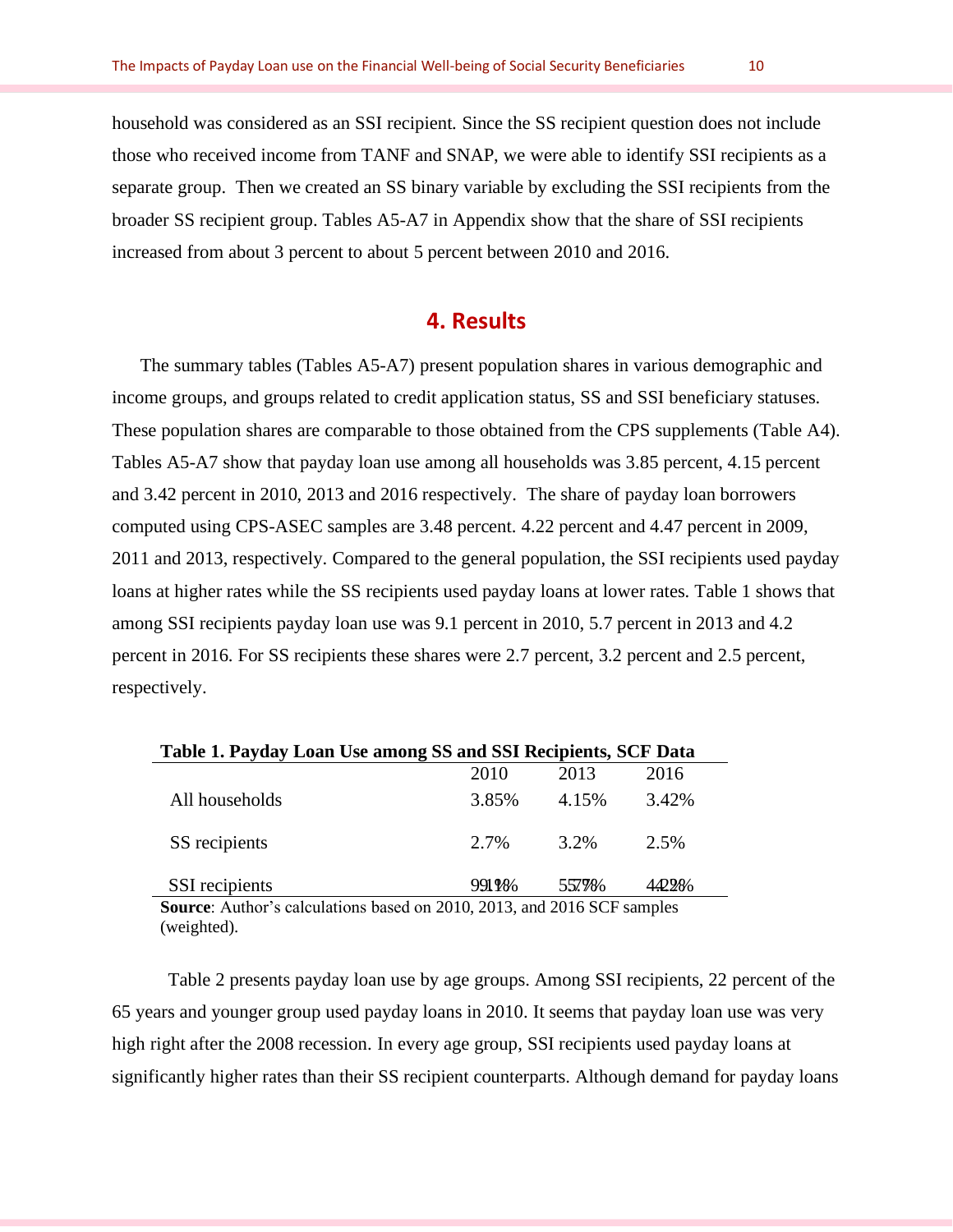decreased between 2010 and 2016, still about 6 percent of the SSI recipients in the 65 and younger and 66-70 age groups used these loans.

| Table 2. Payday Loan Use among SS and SSI Recipients by Age |               |            |          |            |          |            |
|-------------------------------------------------------------|---------------|------------|----------|------------|----------|------------|
| Share of SS recipients who use payday loans $(\% )$         |               |            |          |            |          |            |
|                                                             |               | 2010       |          | 2013       |          | 2016       |
| Age Group                                                   | Weighted      | Unweighted | Weighted | Unweighted | Weighted | Unweighted |
| 65 and younger                                              | 6.2           | 6.5        | 6.7      | 6.7        | 4.9      | 4.6        |
| $66-70$                                                     | 3.1           | 2.1        | 2.5      | 1.8        | 1.5      | 1.1        |
| 71 and older                                                | $0.6^{\circ}$ | 0.5        | 1.5      | 1.2        | 1.6      | 1.1        |
| Share of SSI recipients who use payday loans (%)            |               |            |          |            |          |            |
| Age Group                                                   |               |            |          |            |          |            |
| 65 and younger                                              | 21.9          | 22.5       | 10.0     | 10.9       | 5.9      | 6.9        |
| $66-70$                                                     | 8.7           | 8.6        | 6.5      | 6.2        | 5.8      | 6          |
| 71 and older                                                | 3.3           | 3.6        | 3.4      | 3.8        | 2        | 2.1        |

**Source**: Author's calculations based on 2010, 2013 and 2016 SCF samples.

Table 3 presents the population share of SS and SSI recipients who provided "yes" answers to the questions that asked whether the respondent or someone in the household used payday loans, pawnshops, tax-refund-anticipation loans and rent-to-own loans. This table indicates that SSI recipients used payday loans, pawnshops and rent-to-own loans very heavily. The share of SSI recipients who indicated that they used pawnshops increased from 12.48 percent to 15.51 percent, and those who indicated that they used rent-to-own loans increased from 9.12 percent to 11.57 percent between 2009 and 2013.

| Table 3. Percentage of SSI and SS Recipients used Payday Loans, Pawn Shops, Tax |
|---------------------------------------------------------------------------------|
| <b>Refund Anticipation Loans and Rent-to-Own Loans (weighted)</b>               |

|                                          |      | 2009       |      | 2011       |      | 2013  |  |
|------------------------------------------|------|------------|------|------------|------|-------|--|
| Alternative Financial<br><b>Services</b> | SS   | <b>SSI</b> | SS   | <b>SSI</b> | SS   | SSI   |  |
| Payday loan                              | 2.47 | 9.31       | 2.38 | 7.30       | 3.12 | 5.07  |  |
| Pawnshop                                 | 3.19 | 12.48      | 4.78 | 15.33      | 5.64 | 15.51 |  |
| Tax Refund Anticipation<br>Loan          | 1.37 | 3.59       | 1.11 | 3.12       | 2.95 | 4.96  |  |
| Rent-to-Own                              | 2.18 | 9.12       | 2.72 | 9.07       | 3.02 | 11.57 |  |

**Source:** Author's calculations based on the merged data from January/ June-CPS, March-CPS and ASEC-CPS) samples.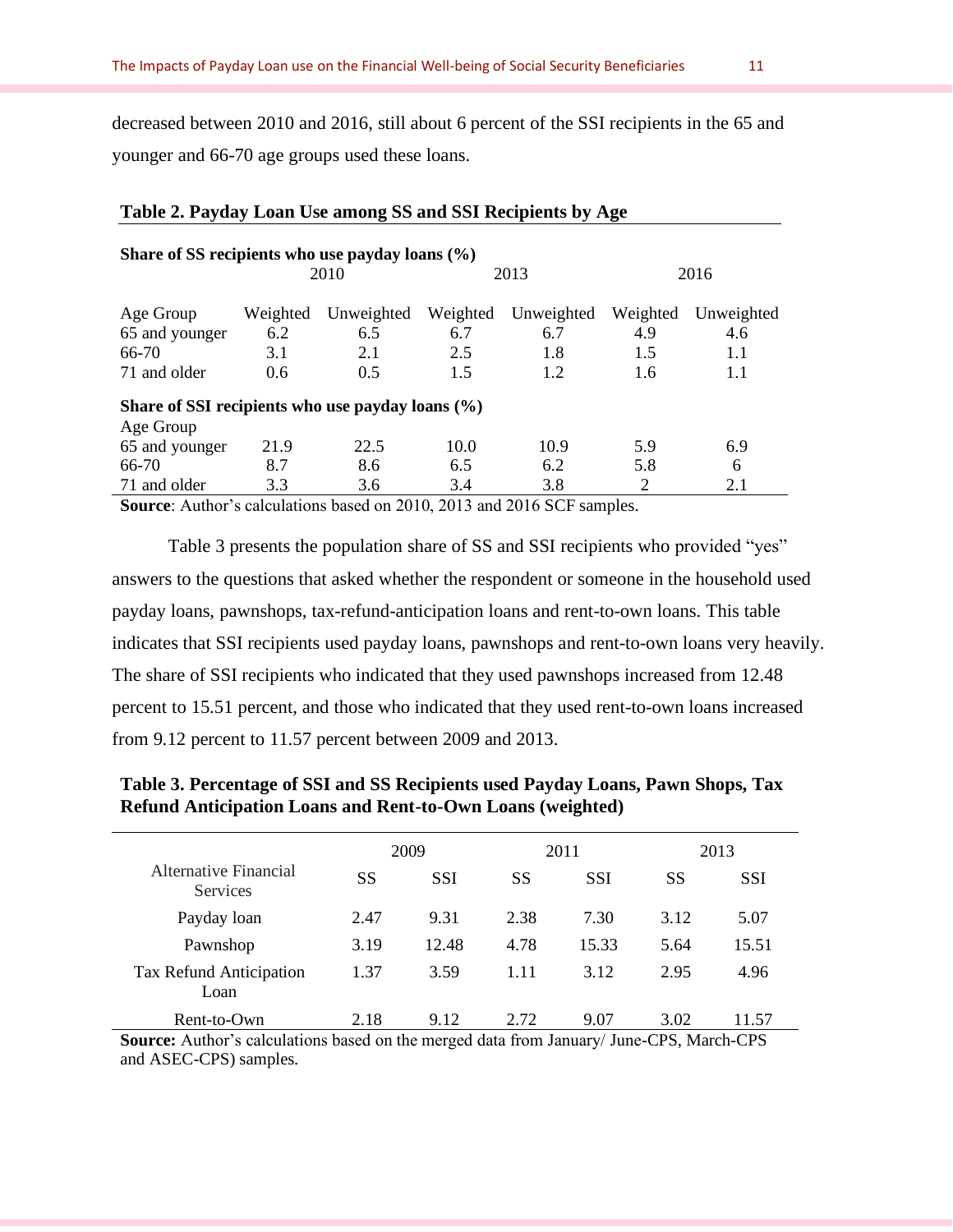Tables 4 lists the most important reasons identified for payday loan use. All households in SCF surveys indicated "emergency"/ "needed quick money", "convenience", "pay other bills/loans", "only option" as the most important reasons for using payday loans in 2010, 2013 and 2016. In case of SS recipients, "emergency"/ "needed quick money", and "convenience", were the two top reasons for payday loan use in 2010, 2013 and 2016. About 40 percent of the SSI recipients responded that they used payday loans to "pay other bills/loans" in 2010 and 2013. In 2016 approximately 38 percent of the respondents indicated that the most important reason for payday loan use was "emergency"/ "needed quick money". These results suggest that the SSI recipients rated financial hardship as one of the key reasons of payday loan use.

|                                 | 2010  | 2013 | 2016 |  |
|---------------------------------|-------|------|------|--|
| <b>All Households</b>           |       |      |      |  |
| Emergency/"needed quick money"  | 30.5  | 25.9 | 26.7 |  |
| "Convenient"                    | 24.1  | 24.5 | 25.2 |  |
| Pay other bills/loans           | 18.6  | 18.2 | 16.9 |  |
| "Only option                    | 10.8  | 11.3 | 11.4 |  |
| <b>SS Recipients</b>            |       |      |      |  |
| Emergency/"needed quick money"  | 34.04 | 24.3 | 32.3 |  |
| "Convenient"                    | 26.99 | 24.0 | 22.8 |  |
| Pay other bills/loans           | 16.52 | 14.4 | 8.6  |  |
| "Only option "                  | 9.75  | 20.4 | 8.1  |  |
| Help family                     | 3.19  | 4.7  | 7.4  |  |
| Buy medicine/medical payments   | 2.68  |      | 8.1  |  |
| <b>SSI Recipients</b>           |       |      |      |  |
| Pay other bills/loans           | 39.91 | 40.8 |      |  |
| "Convenient"                    | 25.29 | 12.0 | 22.8 |  |
| Emergency/"needed quick money"  | 21.16 | 15.3 | 38.1 |  |
| "Christmas"                     | 4.69  |      |      |  |
| Pay utilities                   | 4.49  |      |      |  |
| Buy medicine/medical payments   |       |      | 12.3 |  |
| Help family                     |       |      | 10.0 |  |
| "Only Option"                   |       | 32.0 | 6.5  |  |
| Vehicle expenses other than gas | 4.46  |      | 10.3 |  |

**Table 4. Most Important Reasons for Payday Loan Use, %**

**Source:** Authors calculations based on 2010, 2013, and 2016 SCF samples (weighted). Values smaller than 2% are not reported.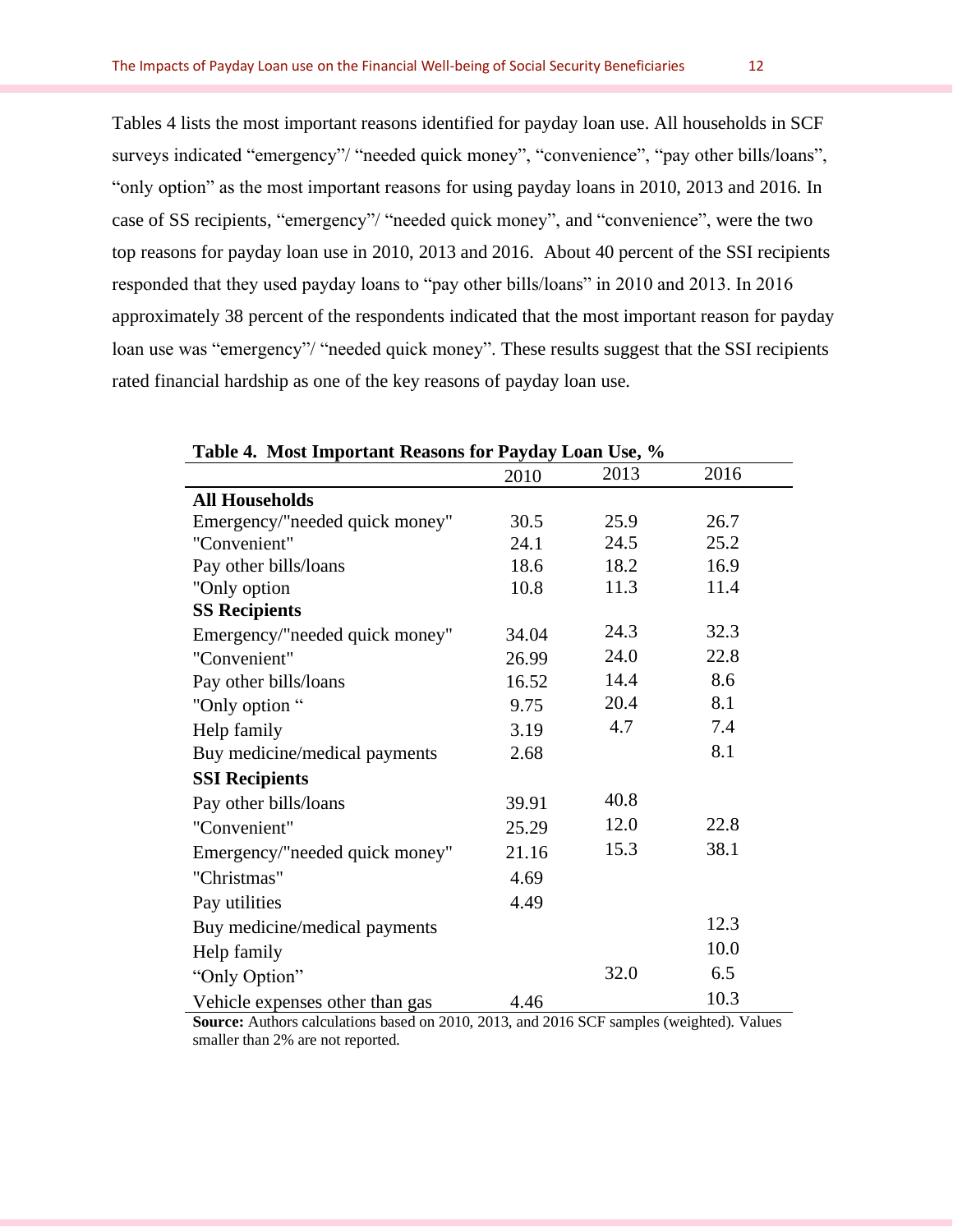#### **4.1. Probit Regression Results using CPS Supplements**

Table A8 presents the results of our Probit regressions where the dependent variable takes the value of 1 if anyone in the household used payday loans and 0 otherwise. We estimated Probit regressions by using the datasets created by merging CPS-ASEC and CPS unbanked/underbanked surveys for 2009, 2011 and 2013. We created independent variables to control for the variations in demand for payday loans in terms of economics and demographic characteristics including age, gender, race, Hispanic or non-Hispanic, marital status, labor force status, household income, and education<sup>8</sup>. To test whether the demand for payday loans is correlated with the demand for other AFS including pawnshops, rent-to-own, and tax refund anticipation loans, we included them as independent variables in our Probit regressions. Payday loans are regulated by states in the U.S. As of 2014, 13 states and D.C. either banned or implemented restrictive regulations against payday lending, and 37 states implemented less restrictive regulations. We created a dichotomous variable to control for the variation across states with respect to access to payday loans. To explore the relationship between demand for payday loans and pawnshops, we included the reasons for pawnshop use as independent variables in 2009 and 2011 regressions. This additional information on demand for pawnshops was not available in 2013. We used CPS unbanked and under-banked supplement's household weight to adjust for non-response in our Probit regressions in 2009, 2011, and 2013.

Table A8 confirms that the probability of payday loan use is higher among younger, unemployed, and African American households. States with more permissive payday loan regulations had higher incidence of payday loan use. Those who used pawnshops because of their easy access and convenience also used payday loans. Being an SS or SSI recipient does not increase the likelihood of receiving payday loans. The coefficient of the SS variable is statistically significant only in 2011. In all other years, both SS and SSI coefficients are

<sup>8</sup> We use categorical measure (0/1 dummy variables) of each household characteristics to allow for nonlinear relationships. The base or excluded groups are: income below \$15,000, non-Hispanic, White, householdhead under 24 years old, married, employed and less than a high school education. The dependent variable in each equation is coded as 1 if any member of the household used a payday loan and is coded 0 otherwise.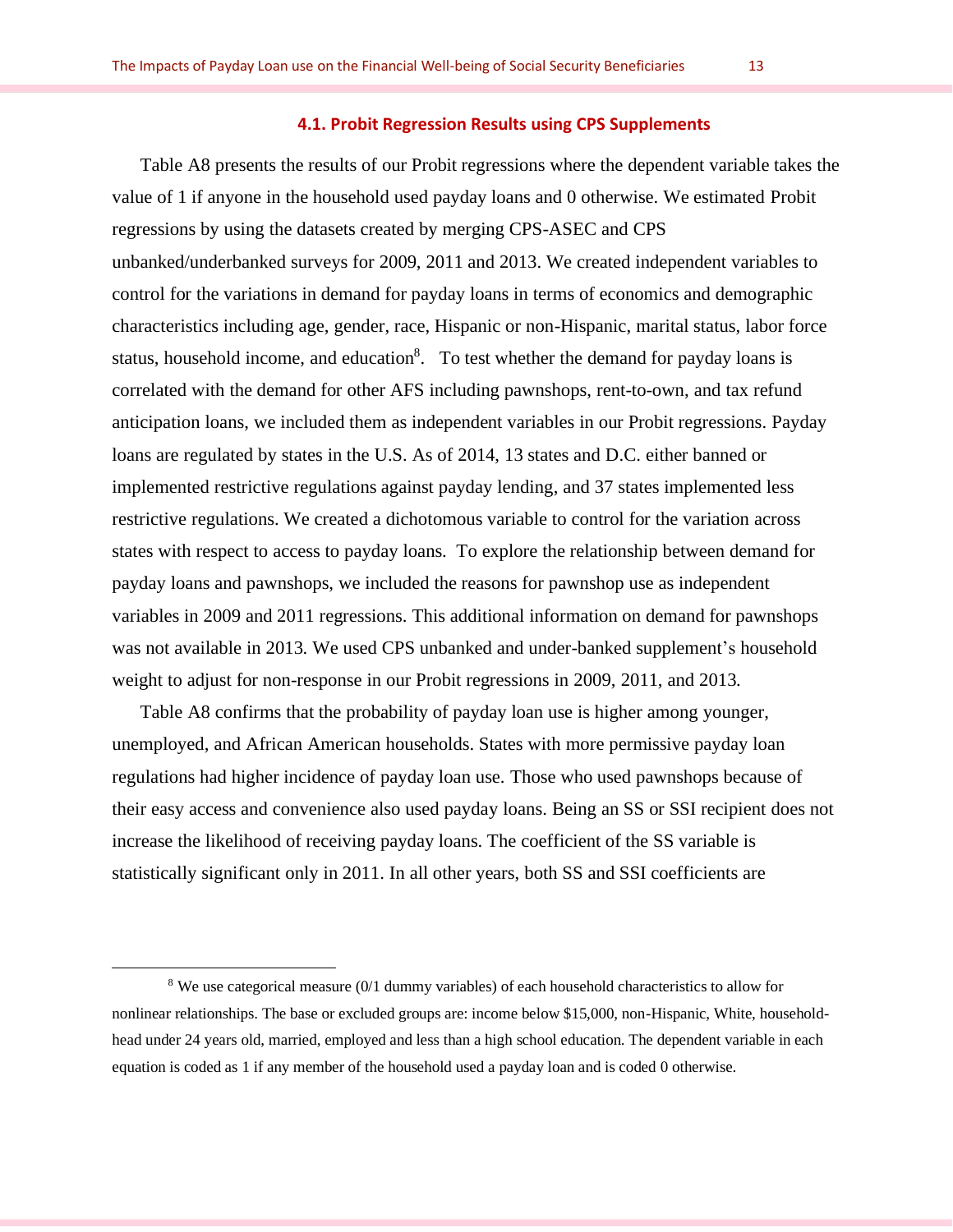statistically insignificant. We had very few SSI recipients in 2013 and it was dropped from that year's regression.

Table A8 in the Appendix A indicates that the estimated coefficients of rent-to-own loans, pawnshop convenience and ease, and tax refund-anticipation loans were positive and statistically significant. Table A4 shows that between 2009 and 2013 the share of the population that used payday loans, pawnshops, rent-to-own loans, and tax refund-anticipations loans steadily increased. Our results show that the consumers who use payday loans are also more likely to use other AFS.

#### **4.2. Probit Regression Results using SCF Samples**

Tables A9-A13 present the results of our Probit regressions using SCF data in 2010, 2013 and 2016. We present the results of the regressions that used both the imputed data (all implicates) and the random samples that did not include the imputed data (implicates 1-5). The estimated coefficients of each single implicate (implicates 1-5) and the aggregate data based on the imputed data (all implicates) are similar in terms of size and significance. Tables A9, A11 and A13 present the Probit regression results for 2010, 2013 and 2016. These regressions do not include SS and SSI recipient status as independent variables. Tables, A9, A11, and A13 confirm that the incidence of payday loan use is higher among borrowers who are younger, less educated, unemployed, African American, from female-headed or lower-income households, and those who applied for credit and were denied or received a lower amount than they had applied for. These tables also show that having access to credit cards lowers the likelihood of receiving payday loans. SCF asked the respondents questions to estimate a score for financial literacy in 2016. The estimated coefficient was not statistically significant, suggesting that the demand for payday loans could not be explained by the lack of financial literacy in 2016.

To test whether SS recipients and SSI recipients use payday loans at higher rates compared to those with similar demographic and economic characteristics in the general population, we included SSI recipient status and SS recipient status as independent variables in our regressions. Except for 2013, the estimated coefficients of these variables in Tables A10, A12 and A14 are not significant. The coefficients on these variables were statistically insignificant. They indicate that having SS or SSI benefits does not change someone's demand for payday loans. We utilized two datasets that capture different aspects of the demand for payday loans. It is reassuring that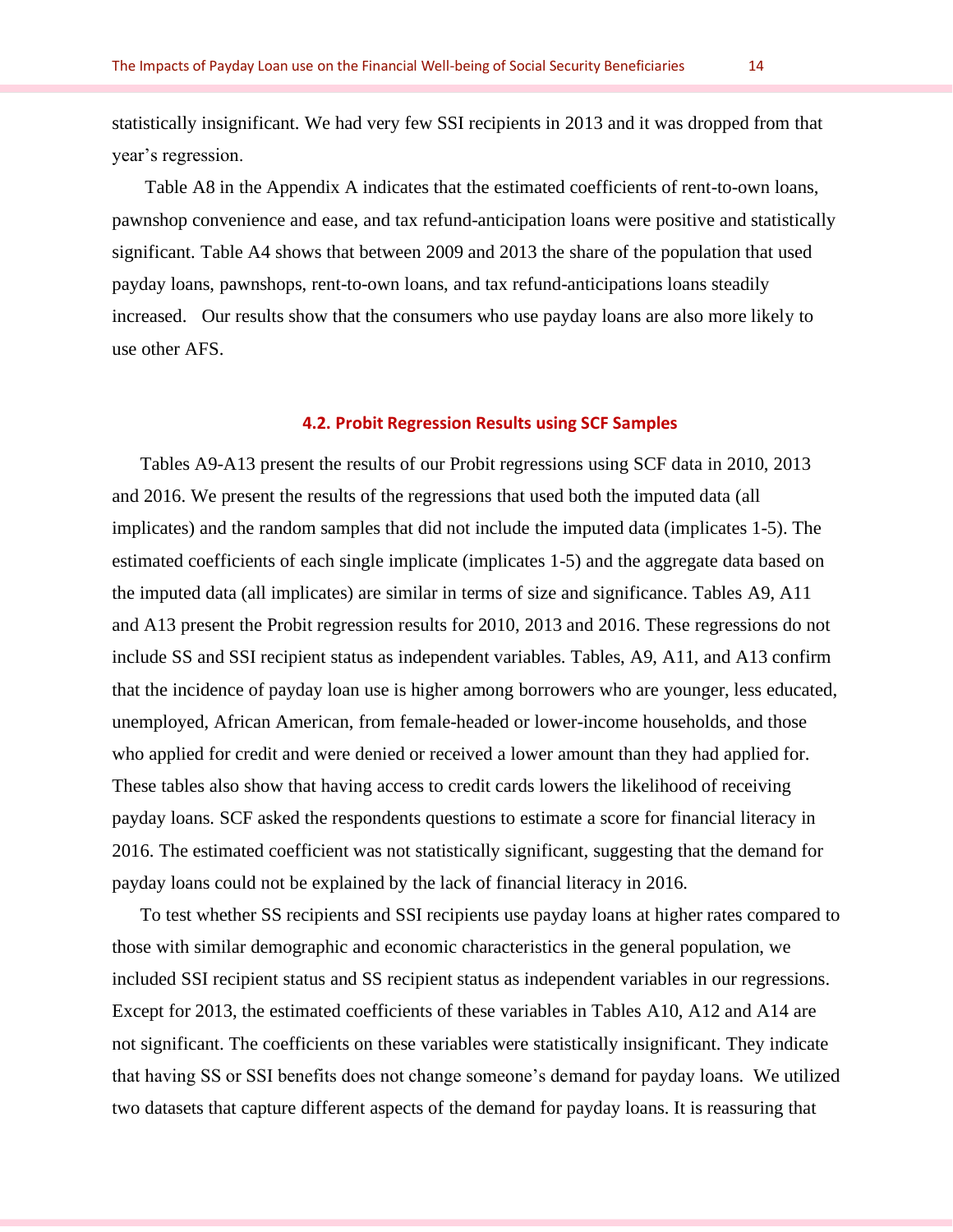the estimated coefficients of the common demographic and economic variables in Probit regressions that used CPS-ASEC data and SCF data are similar. The CPP-ASEC data provide more detailed information about demand for AFS products. SCF data on the other has information on access to low-cost credit cards. Using both SCF samples and CPS-ASEC samples allows us to study two aspects of demand for payday loans and other AFS products. First, consumers who use payday loans also tend to use other AFS products. Second, lack of access to low-cost credit cards also increases demand for payday loans. Our results suggest that lowerincome SSI recipients are using payday loans, pawnshops and rent-to-own loans because they experience financial hardship and do not have access to low-cost credit cards. Consequently they turn to payday loans and other AFS products.

## **5. Discussion**

This study confirms that payday loan borrowers are mostly low-income, lack college education, and have previously been denied credit. African Americans and to some extent Hispanics are more likely to use payday loans. We demonstrate that the incidence of payday loan use is significantly higher among SSI recipients compared to the general population and SS recipients. A higher share of the SSI recipients use payday loans because they have lower incomes compared to the general population and SS recipients. Among SSI recipients payday loan use was 9.1 percent in 2010, 5.7 percent in 2013, and 4.2 percent in 2016. For SS recipients these shares were 2.7 percent, 3.2 percent and 2.5 percent, respectively. Among SSI recipients the incidence of payday loan use was about 22 percent for the 65 years and younger age group in 2010.

A higher share of the lower-income SSI recipients used payday loans during 2008 recession, which suggests that during economic downturns economically vulnerable populations experience severe cash flow problems. Leary and Wang (2016) documented that demand for payday loans increased with the length of pay period. Our results suggest that economic downturn, independent of the length of pay period, increases demand for payday loans. Any policy strategy designed to address cash flow timing issues should consider recessions as an independent factor.

This paper contributes to the literature by studying (a) the frequency and reasons for payday use among OASDI and SSI beneficiaries, (b) how using payday loans affects the long-term financial well-being of the OASDI and SSI recipients, and (c) whether payday loan use increases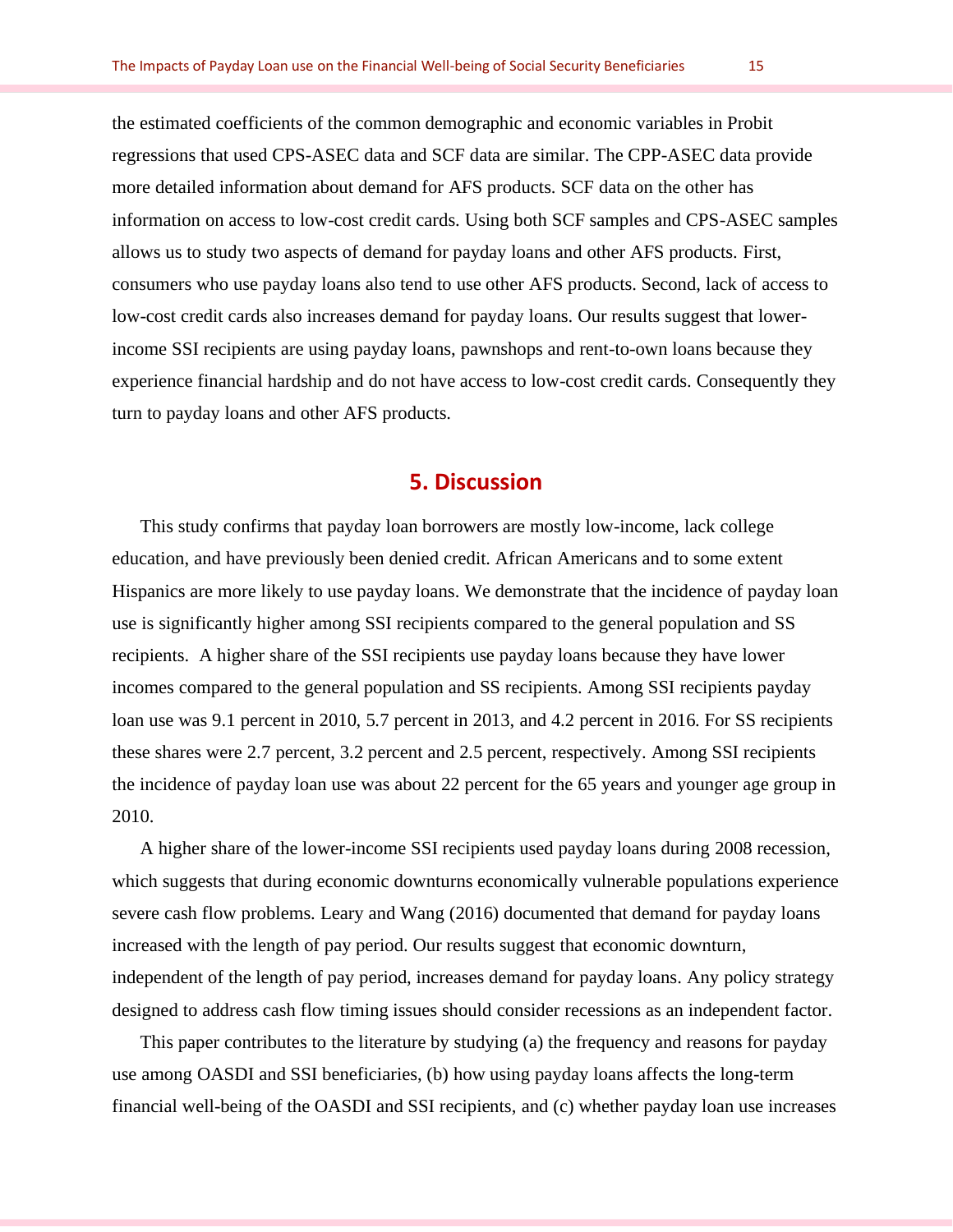demand for other AFS including pawnshops and rent-to-own loans. We use multiple data sources to study various aspects of the demand for payday loans among SS and SSI beneficiaries. We find that SSI beneficiaries use payday loans at higher rates during economic downturn because they are more likely to face financial hardship. SSI recipients rate financial hardship as the top reason for receiving payday loans. Among SSI recipients, a smaller and more vulnerable group may need extra layers of protection when they face cash flow timing issues.

We plan to extend this project to study the demand for rent-to-own and other AFS by SSI and SS beneficiaries. We intend to use the across-state variation in regulations of AFS products as an identification strategy. The recent rise of rent-to-own lending in both payday loan-allowing and payday loan-banning states provides a promising identification strategy to study the demand for this product by SSI and SS recipients.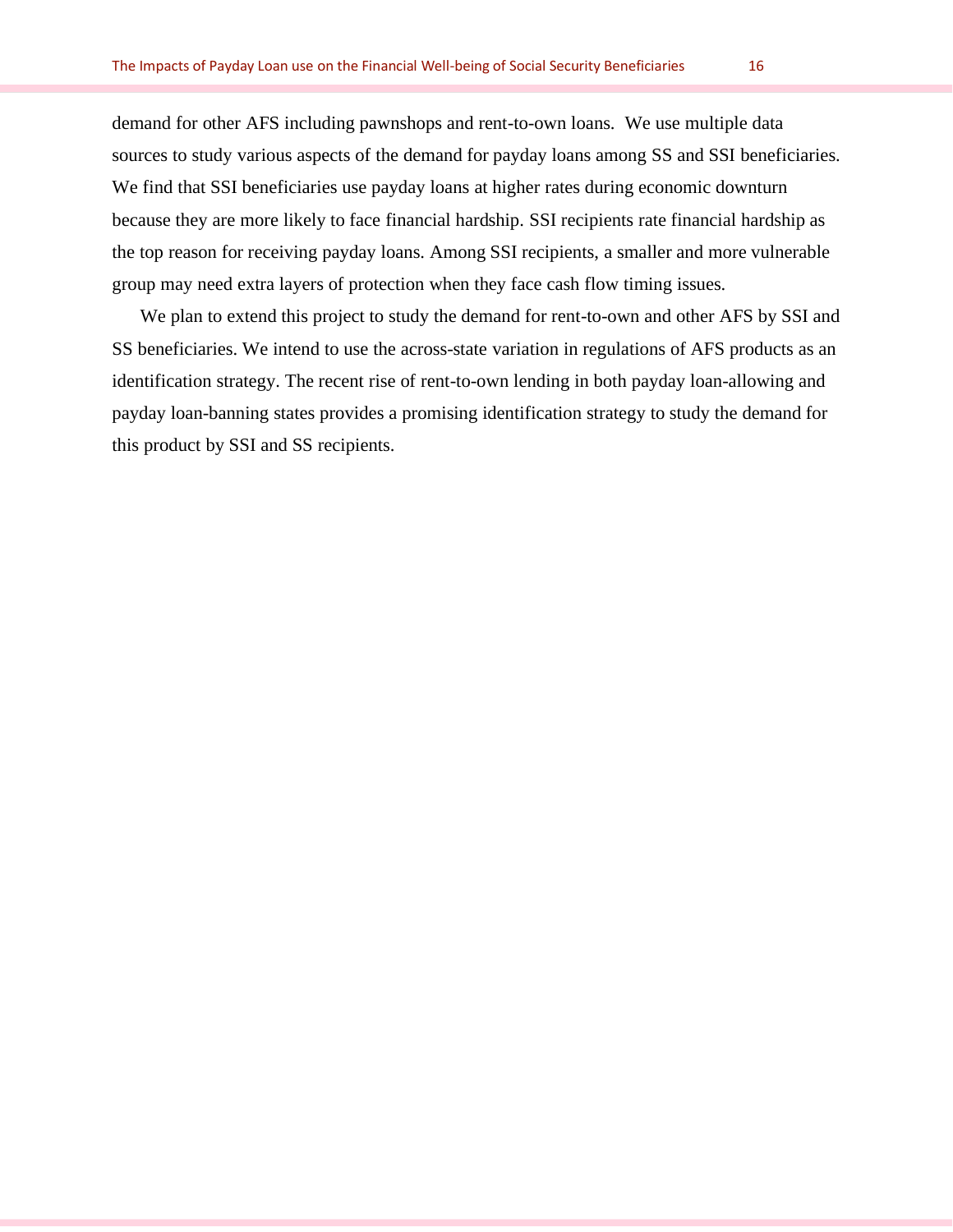## **References**

Agarwal, Sumit, Paige M. Skiba, and Jeremy Tobacman. 2009. "Payday Loans and Credit Cards: New Liquidity and Credit Scoring Puzzles?" *The American Economic Review*. 99 (2): 412-417.

Allen, Heidi, Ashley Swanson, Jialan Wang, and Tal Gross, 2017. "Early Medicaid Expansion Associated with Reduced Payday Borrowing In California." *Health Affairs* 36(10): 1769–1776.

Anderson, Drew M., Alexander Strand, and J. Michael Collins. 2018. "The Impact of Electronic Payments for Vulnerable Consumers: Evidence from Social Security." *Journal of Consumer Affairs*. 52 (1). [https://doi.org/10.1111/joca.12140.](https://doi.org/10.1111/joca.12140)

Avery, Robert B., and Katherine A. Samolyk. 2011. "Payday Loans versus Pawn Shops: The Effects of Loan Fee Limits on Household Use." *SSRN Electronic Journal*. https://doi.org/10.2139/ssrn.2634584.

Bhutta, Neil, Martha Paige and Jeremy Tobacman. 2015. "Payday Loan Choices and Consequences." *Journal of Money, Credit and Banking.* 47 (2-3): 223-260.

Bhutta, Neil, Jacob Goldin and Tatiana Homonoff. 2016. "Consumer Borrowing after Payday Loan Bans." *Journal of Law and Economics*. 59 (1): 225-259.

Birkenmaier, Julie and Qiang Fu. 2016. "Who Uses Alternative Financial Services? A Latent Class Analysis of Consumer Financial Knowledge and Behavior." *Journal of Social Service Research*. 42 (3): 412 – 424.

Butcher, Kristin F, and Diane Whitmore Schanzenbach. 2018. "Most Workers in Low-Wage Labor Market Work Substantial Hours, in Volatile Jobs." Center on Budget and Policy Priorities. [https://www.cbpp.org/research/poverty-and-inequality/most-workers-in-low-wage-labor-market](https://www.cbpp.org/research/poverty-and-inequality/most-workers-in-low-wage-labor-market-work-substantial-hours-in)[work-substantial-hours-in](https://www.cbpp.org/research/poverty-and-inequality/most-workers-in-low-wage-labor-market-work-substantial-hours-in)

Campbell, John Y., Howell Jackson, Brigitte Madrian, and Peter Tufano. 2011. "The Regulation of Consumer Financial Products: An Introductory Essay with Four Case Studies." In *Moving Forward: The Future of Consumer Credit and Mortgage Finance*, edited by Retsinas Nicolas P. and Belsky Eric S., 206-44. Brookings Institution Press.

Carrell, S., and J. Zinman. 2014. "In Harm's way? Payday loan access and military personnel performance." *Review of Financial Studies.* 27 (9): 2805–2840.

Carter, Susan Payne, and Paige Marta Skiba. 2011. "Borrowing from Peter to Pay Paul? Pawnshops and Payday Loan Debt Cycles." Working paper. Vanderbilt University, Department of Economics, Nashville, TN.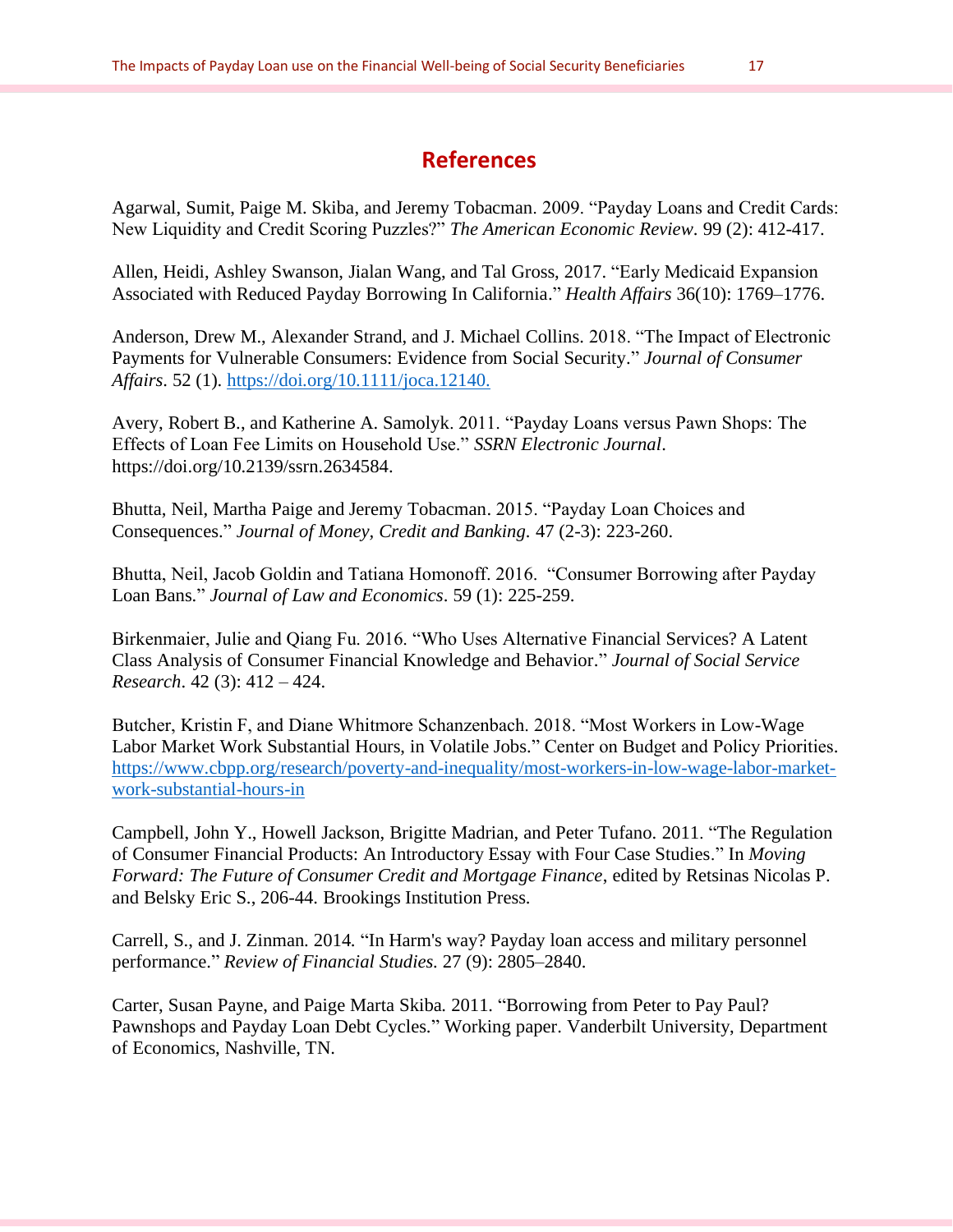Elliehausen, Gregory. 2009. "An Analysis of Consumers' Use of Payday Loans," In Financial Services Research Program, Monograph No. 41. Washington, DC: George Washington University School of Business.

Federal Reserve Board. 2019. Report on the Economic Well-Being of U.S. Households in 2018. [https://www.fdic.gov/householdsurvey/2015/2015report.pdf.](https://www.fdic.gov/householdsurvey/2015/2015report.pdf)

Fitzpatrick, Katie, and Alisha Coleman-Jensen. 2014. "Food on the Fringe: Food Insecurity and the Use of Payday Loans". *Social Service Review*. 88 (4): 553-593.

FDIC. 2009. National Survey of Unbanked and Underbanked Households. [https://www.fdic.gov/householdsurvey/2009/full\\_report.pdf.](https://www.fdic.gov/householdsurvey/2009/full_report.pdf)

Hogarth, Jeanne M., Chris E. Anguelov, and Jinkok Lee. 2004. "Why Don't Households Have a Checking Account?" *Journal of Consumer Affairs*. 38 (1): 1-34.

Leary, Jesse B., and Jialan Wang. 2016. "Liquidity Constraints and Budget Mistakes: Evidence from Social Security Recipients." Consumer Financial Protection Bureau.

Lindamood Suzanne, Sherman D. Hanna and Lan Bi. 2007. "Using the Survey of Consumer Finances: Some Methodological Considerations and Issues." *Journal of Consumer Affairs*. 41 (2): 195-214.

Melzer, Brian. 2011. "The Real Costs of Credit Access: Evidence from the Payday Lending Market." *Quarterly Journal of Economics*. 126 (1): 517–555.

The PEW Charitable Trusts. "Payday Lending in America: Who Borrows, Where they Borrow, and Why." 2012.

Paige M. Skiba & Jeremy Tobacman. 2007. ["Measuring the individual-level effects of access to](https://ideas.repec.org/p/fip/fedhpr/1069.html)  [credit: evidence from payday loans,](https://ideas.repec.org/p/fip/fedhpr/1069.html)" [Proceedings](https://ideas.repec.org/s/fip/fedhpr.html) 1069, Federal Reserve Bank of Chicago.

Stegman, Michael. 2007. "Payday Lending." *Journal of Economic Perspectives*. 21: 169–90.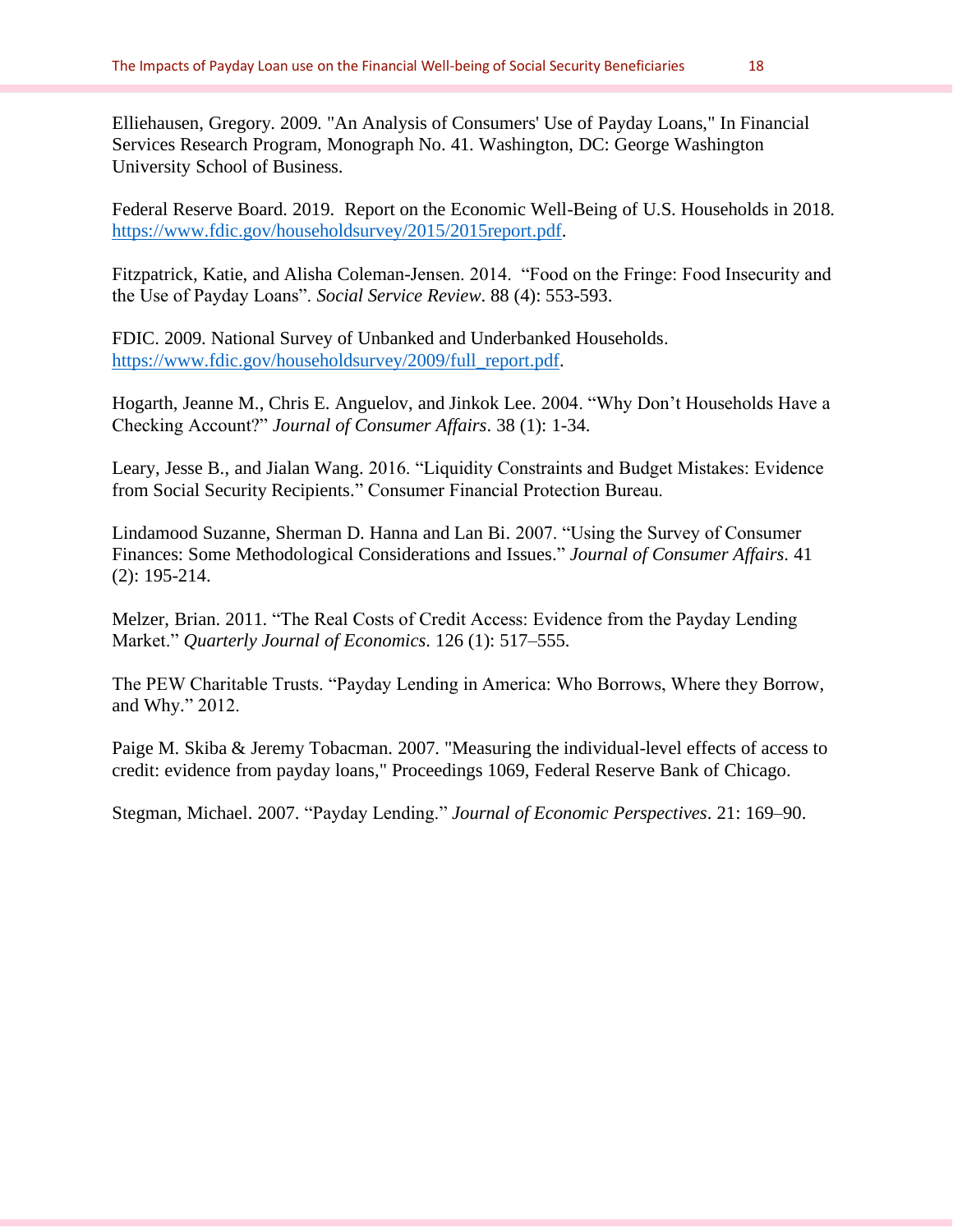## **Appendix A**

**Table A1. Summary Table of Selected Household Characteristics and Payday Loan Use (% Weighted): FDIC Sample versus IPUMS-CPS Merged Sample, 2009**

|                              | Households<br>(1000s)<br>(FDIC) | Households<br>(1000s)<br>(IPUMS-CPS) | Ever<br>used<br><b>FDIC</b> | Ever used<br>(IPUMS-<br>CPS) | Has<br>never<br>used | Never used<br>(IPUMS-<br>CPS) | Unknown<br><b>FDIC</b> | Unknown<br>(IPUMS-<br>CPS) |
|------------------------------|---------------------------------|--------------------------------------|-----------------------------|------------------------------|----------------------|-------------------------------|------------------------|----------------------------|
| All<br>Households            | 119003                          | 21909                                | 3.6                         | 3.49                         | <b>FDIC</b><br>94.0  | 94.20                         | 2.4                    | 2.32                       |
| <b>Black</b>                 | 15541                           | 1985                                 | 7.9                         | 7.83                         | 88.0                 | 88.60                         | 4.2                    | 3.57                       |
| Hispanic                     | 13246                           | 1883                                 | 3.9                         | 3.46                         | 92.2                 | 92.7                          | 3.9                    | 3.85                       |
| Asian                        | 4790                            | 730                                  | 1.0                         | 0.79                         | 95.0                 | 95.20                         | 4.1                    | 4.02                       |
| White                        | 83783                           | 18586                                | 2.8                         | 2.85                         | 95.4                 | 95.11                         | 1.8                    | 2.04                       |
| Other                        | 1643                            | 606                                  | 7.8                         | 8.03                         | 90.4                 | 89.47                         | 1.8                    | 2.49                       |
| Age group                    |                                 |                                      |                             |                              |                      |                               |                        |                            |
| 15 to 24 years               | 6592                            | 971                                  | 4.9                         | 4.75                         | 91.0                 | 91.83                         | 4.1                    | 3.42                       |
| 25 to 34 years               | 19705                           | 3369                                 | 6.0                         | 5.54                         | 91.0                 | 92.03                         | 2.8                    | 2.43                       |
| 35 to 44 years               | 22590                           | 3980                                 | 4.9                         | 5.01                         | 92.7                 | 92.71                         | 2.4                    | 2.27                       |
| 45 to 54 years               | 24863                           | 4733                                 | 3.7                         | 3.81                         | 94.3                 | 94.09                         | 2.1                    | 2.1                        |
| 55 to 64 years               | 20274                           | 3984                                 | 2.5                         | 2.45                         | 95.4                 | 95.52                         | 2.1                    | 2.03                       |
| $65$ years+                  | 24979                           | 4872                                 | 0.9                         | 0.79                         | 96.7                 | 96.77                         | 2.4                    | 2.44                       |
| Education                    |                                 |                                      |                             |                              |                      |                               |                        |                            |
| No high<br>school<br>diploma | 14996                           | 2524                                 | 3.9                         | 3.4                          | 91.9                 | 92.11                         | 4.2                    | 4.49                       |
| High school<br>diploma       | 34662                           | 6359                                 | 4.2                         | 4.23                         | 93.4                 | 93.81                         | 2.5                    | 1.95                       |
| Some college                 | 33308                           | 4112                                 | 5.2                         | 5.25                         | 92.4                 | 92.03                         | 2.4                    | 2.72                       |
| College                      | 36035                           | 8914                                 | 1.4                         | 2.15                         | 96.9                 | 96.16                         | 1.8                    | 1.7                        |
| Employment<br>status         |                                 |                                      |                             |                              |                      |                               |                        |                            |
| Employed                     | 73150                           | 13537                                | 3.9                         | 3.83                         | 93.8                 | 94.00                         | 2.3                    | 2.17                       |
| Unemployed                   | 6646                            | 1122                                 | 7.0                         | 7.39                         | 90.3                 | 89.65                         | 2.7                    | 2.96                       |

**Source:** FDIC unbanked/underbanked tables ([https://www.economicinclusion.gov/custom-data/\)](https://www.economicinclusion.gov/custom-data/). and our calculations based on merged IPUMS- CPS samples are presented side by side. UBSUPPWTH weight specific to the underbanked supplement was used to weight observations (see ipums.org).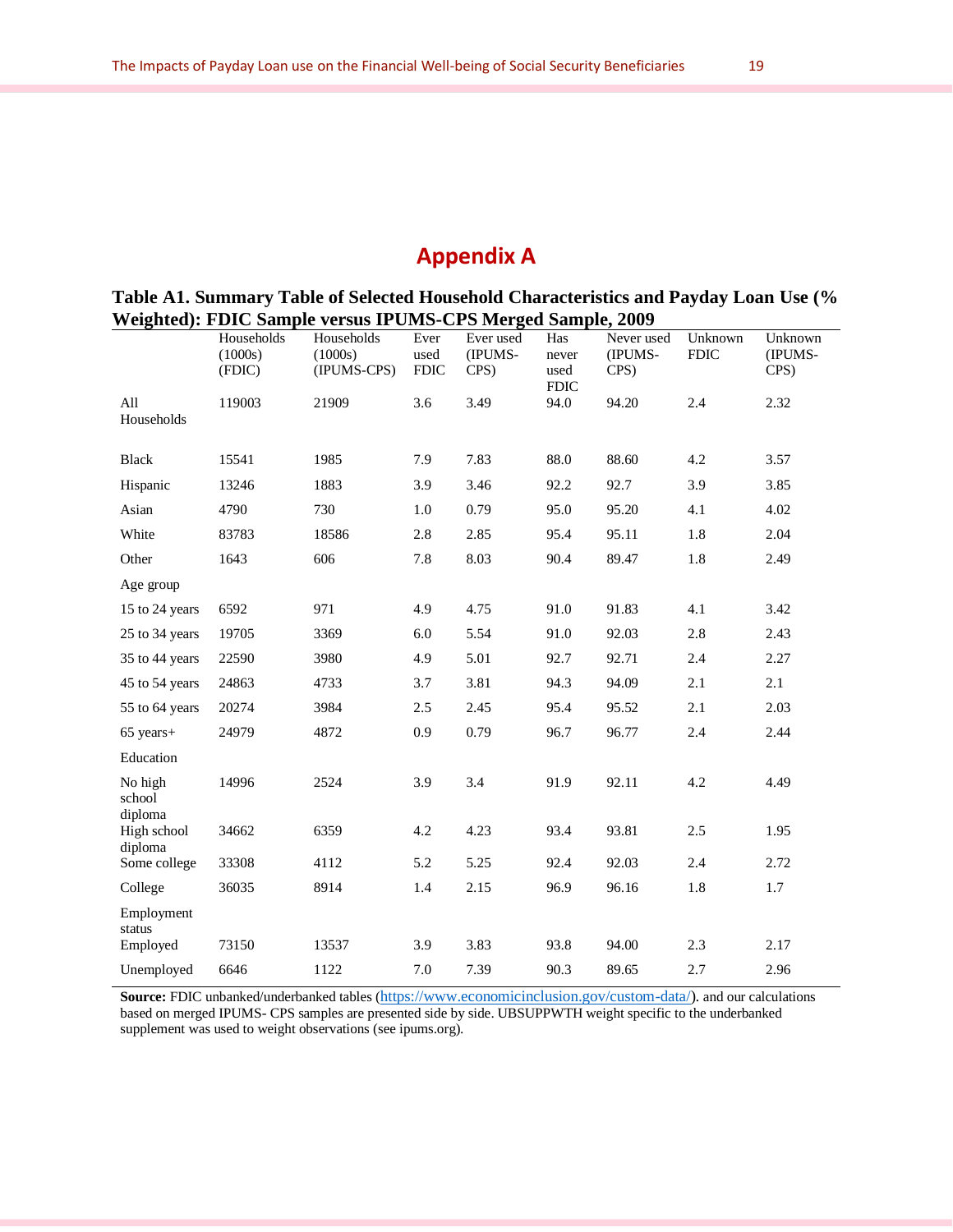|                                     |                                 |                                          |                               |                                     | 0                              |                                      |                   |                            |
|-------------------------------------|---------------------------------|------------------------------------------|-------------------------------|-------------------------------------|--------------------------------|--------------------------------------|-------------------|----------------------------|
|                                     | Households<br>(1000s)<br>(FDIC) | Households<br>(1000s)<br>(IPUMS-<br>CPS) | Has<br>ever<br>used<br>(FDIC) | Has ever<br>used<br>(IPUMS-<br>CPS) | Has<br>never<br>used<br>(FDIC) | Has never<br>used<br>(IPUMS-<br>CPS) | Unknown<br>(FDIC) | Unknown<br>(IPUMS-<br>CPS) |
| All<br>Households<br>Race/Ethnicity | 120408                          | 10222                                    | 4.7                           | 4.22                                | 92.8                           | 93.07                                | 2.5               | 2.7                        |
| <b>Black</b>                        | 16046                           | 956                                      | 9.5                           | 9.14                                | 86.7                           | 86.82                                | 3.8               | 4.04                       |
| Hispanic                            | 13710                           | 975                                      | 5.1                           | 4.66                                | 91.8                           | 92.24                                | 3.2               | 3.09                       |
| Asian                               | 4985                            | 389                                      | 1.3                           | 1.39                                | 95.7                           | 95.59                                | 3.0               | 3.01                       |
| White                               | 83988                           | 8615                                     | 3.8                           | 3.43                                | 94.1                           | 94.12                                | 2.1               | 2.45                       |
| Other                               | 1679                            | 262                                      | 8.8                           | 11.50                               | 87.9                           | 84.13                                | 3.4               | 4.36                       |
| Age group                           |                                 |                                          |                               |                                     |                                |                                      |                   |                            |
| 15 to 24 years                      | 6299                            | 396                                      | 5.6                           | 3.68                                | 92.0                           | 93.01                                | 2.4               | 3.32                       |
| 25 to 34 years                      | 20374                           | 1604                                     | 7.6                           | 6.93                                | 90.1                           | 90.30                                | 2.3               | 2.77                       |
| 35 to 44 years                      | 21414                           | 1824                                     | 6.6                           | 7.34                                | 91.2                           | 90.54                                | 2.3               | 2.13                       |
| 45 to 54 years                      | 24658                           | 2088                                     | 4.8                           | 3.85                                | 92.3                           | 93.01                                | 2.9               | 3.13                       |
| 55 to 64 years                      | 22036                           | 1984                                     | 3.3                           | 3.15                                | 94.4                           | 94.47                                | 2.3               | 2.37                       |
| $65$ years+                         | 25625                           | 2326                                     | 1.6                           | 1.06                                | 95.8                           | 96.06                                | 2.7               | 2.88                       |
| Education<br>(PCT)                  |                                 |                                          |                               |                                     |                                |                                      |                   |                            |
| No high school<br>diploma           | 14321                           | 1152                                     | 4.5                           | 3.52                                | 91.8                           | 92.55                                | 3.7               | 3.93                       |
| High school<br>diploma              | 34462                           | 2902                                     | 5.3                           | 4.66                                | 91.8                           | 92.12                                | 2.9               | 3.22                       |
| Some college                        | 34010                           | 1962                                     | 6.8                           | 6.64                                | 91.1                           | 90.92                                | 2.1               | 2.43                       |
| College degree                      | 37615                           | 4206                                     | 2.2                           | 2.96                                | 95.8                           | 94.92                                | 2.0               | 2.13                       |
| Employment<br>status                |                                 |                                          |                               |                                     |                                |                                      |                   |                            |
| Employed                            | 72580                           | 6215                                     | 4.9                           | 4.64                                | 92.8                           | 93.07                                | 2.2               | 2.29                       |
| Unemployed                          | 6779                            | 525                                      | 8.8                           | 7.78                                | 88.7                           | 89.29                                | 2.4               | 2.94                       |
| Family income                       |                                 |                                          |                               |                                     |                                |                                      |                   |                            |
| Less than<br>\$15,000               | 19541                           | 1504                                     | 5.5                           | 4.15                                | 90.9                           | 91.78                                | 3.5               | 4.07                       |
| \$15,000 to<br>\$30,000             | 22073                           | 1853                                     | 6.5                           | 5.20                                | 90.3                           | 91.37                                | 3.1               | 3.42                       |
| \$30,000 to<br>\$50,000             | 24787                           | 2051                                     | 5.9                           | 6.07                                | 91.7                           | 91.30                                | 2.3               | 2.62                       |
| \$50,000 to<br>\$75,000             | 21975                           | 1987                                     | 4.2                           | 4.50                                | 93.6                           | 93.72                                | 2.2               | 1.79                       |
| At least<br>\$75,000                | 32032                           | 2827                                     | 2.2                           | 2.12                                | 96.0                           | 95.74                                | 1.8               | 2.14                       |

| Table A2. Summary Table of Selected Household Characteristics and Payday Loan Use |  |  |
|-----------------------------------------------------------------------------------|--|--|
| (%, Weighted): FDIC Sample versus IPUMS-CPS Merged Sample, 2011                   |  |  |

**Source:** FDIC unbanked/underbanked tables ([https://www.economicinclusion.gov/custom-data/\)](https://www.economicinclusion.gov/custom-data/). and our calculations based on merged IPUMS- CPS samples are presented side by side. UBSUPPWTH weight specific to the underbanked supplement was used to weight observations (see ipums.org).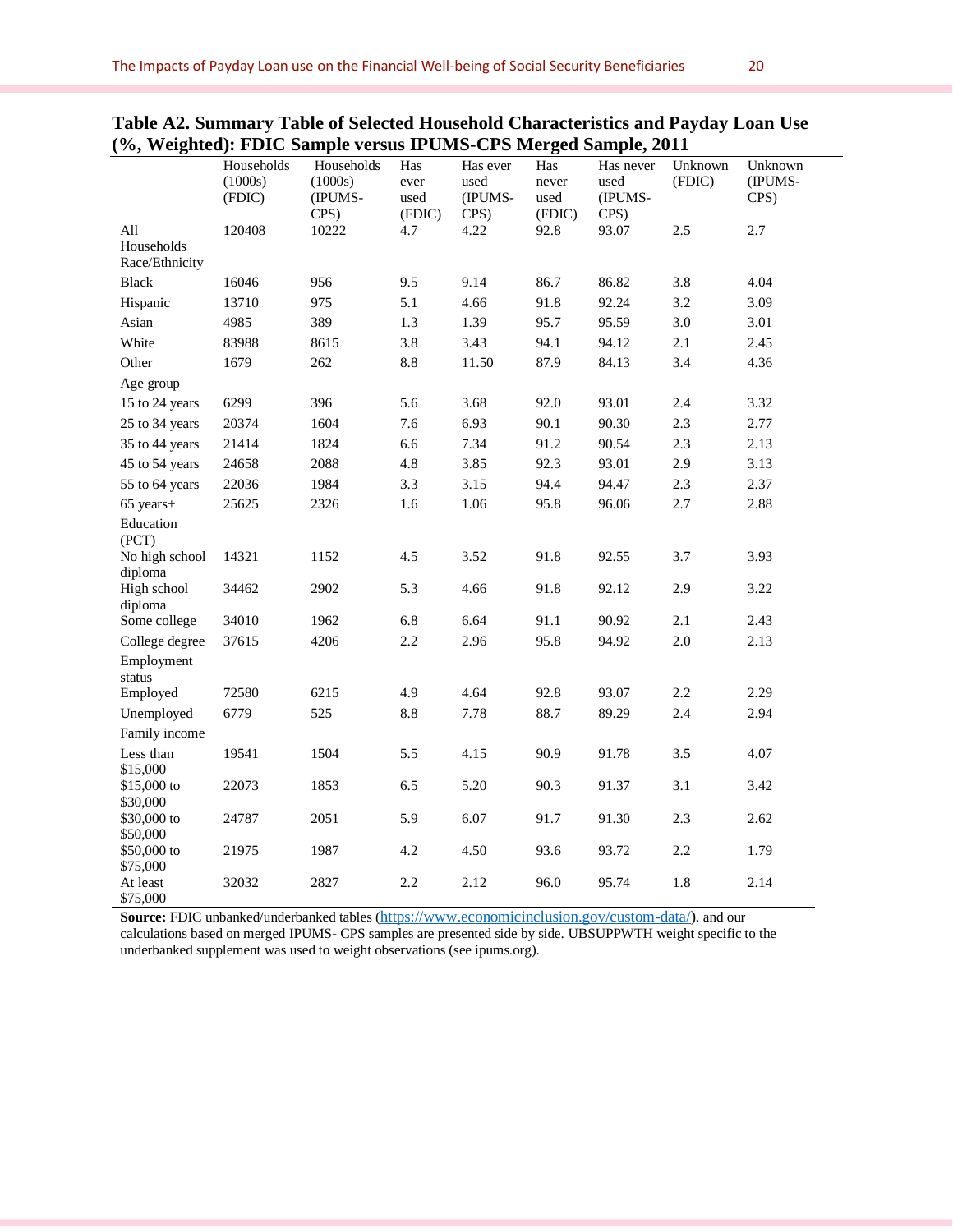|                           | Househol<br>ds<br>(1000s)<br>(FDIC) | Househ<br>olds<br>(1000s)<br>(IPUMS<br>$-CPS$ ) | Has<br>ever<br>used<br><b>FDIC</b> | Has<br>ever<br>used<br>(IPU<br>MS-<br>CPS) | Never<br>used<br>(FDIC | Never<br>used<br><b>IPUM</b><br>$S-$<br>CPS) | Unk<br>now<br>$\bf n$<br><b>FDI</b><br>$\mathsf{C}$ | Unknown<br>(IPUMS-<br>CPS) |
|---------------------------|-------------------------------------|-------------------------------------------------|------------------------------------|--------------------------------------------|------------------------|----------------------------------------------|-----------------------------------------------------|----------------------------|
| All                       | 123750                              | 9224                                            | 4.6                                | 4.47                                       | 90.4                   | 90.01                                        | 5.0                                                 | 5.52                       |
| Race/Ethnicity            |                                     |                                                 |                                    |                                            |                        |                                              |                                                     |                            |
| <b>Black</b>              | 16773                               | 910                                             | 9.9                                | 10.56                                      | 82.8                   | 82.02                                        | 7.3                                                 | 7.42                       |
| Hispanic                  | 14953                               | 916                                             | 5.1                                | 5.01                                       | 89.1                   | 88.89                                        | 5.8                                                 | 6.1                        |
| Asian                     | 5931                                | 365                                             | 1.1                                | 1.05                                       | 93.1                   | 92.62                                        | 5.9                                                 | 6.33                       |
| White                     | 84310                               | 7677                                            | 3.7                                | 3.51                                       | 92.0                   | 91.42                                        | 4.3                                                 | 5.06                       |
| Other                     | 1783                                | 270                                             | 7.7                                | 10.52                                      | 88.7                   | 80.65                                        | 3.6                                                 | 8.83                       |
| Age group                 |                                     |                                                 |                                    |                                            |                        |                                              |                                                     |                            |
| 15 to 24 years            | 6244                                | 327                                             | 4.8                                | 4.87                                       | 91.1                   | 91.62                                        | 4.1                                                 | 3.51                       |
| 25 to 34 years            | 20464                               | 1371                                            | 6.6                                | 5.63                                       | 88.6                   | 88.44                                        | 4.7                                                 | 5.94                       |
| 35 to 44 years            | 21408                               | 1571                                            | 7.1                                | 6.83                                       | 88.0                   | 88.17                                        | 4.9                                                 | 5.00                       |
| 45 to 54 years            | 24551                               | 1864                                            | 5.0                                | 5.46                                       | 90.1                   | 89.31                                        | 4.9                                                 | 5.22                       |
| 55 to 64 years            | 22710                               | 1833                                            | 3.8                                | 3.96                                       | 91.8                   | 90.87                                        | 4.4                                                 | 5.17                       |
| 65 years+                 | 28372                               | 2258                                            | 1.6                                | 1.40                                       | 92.5                   | 92.08                                        | 5.9                                                 | 6.52                       |
| Education                 |                                     |                                                 |                                    |                                            |                        |                                              |                                                     |                            |
| No high school<br>diploma | 13871                               | 994                                             | 5.2                                | 3.51                                       | 89.2                   | 90.84                                        | 5.6                                                 | 5.65                       |
| High school<br>diploma    | 33684                               | 2467                                            | 5.1                                | 5.19                                       | 89.5                   | 88.47                                        | 5.4                                                 | 6.33                       |
| Some college              | 36007                               | 1725                                            | 6.6                                | 6.77                                       | 88.6                   | 87.04                                        | 4.8                                                 | 6.18                       |
| College degree            | 40188                               | 4038                                            | 2.2                                | 3.28                                       | 93.2                   | 92.04                                        | 4.6                                                 | 4.68                       |
| Employment<br>status      |                                     |                                                 |                                    |                                            |                        |                                              |                                                     |                            |
| Employed                  | 75587                               | 5565                                            | 4.9                                | 4.76                                       | 90.5                   | 90.19                                        | 4.7                                                 | 5.06                       |
| Unemployed                | 5436                                | 343                                             | 9.0                                | 9.24                                       | 87.1                   | 85.21                                        | 3.9                                                 | 5.54                       |
| Family income             |                                     |                                                 |                                    |                                            |                        |                                              |                                                     |                            |
| Less than<br>\$15,000     | 19044                               | 1264                                            | 5.7                                | 5.72                                       | 88.8                   | 87.03                                        | 5.5                                                 | 7.25                       |
| \$15,000 to<br>\$30,000   | 21763                               | 1560                                            | 6.4                                | 6.56                                       | 87.7                   | 87.60                                        | 5.9                                                 | 5.84                       |
| \$30,000 to<br>\$50,000   | 24496                               | 1858                                            | 5.9                                | 5.47                                       | 88.6                   | 88.58                                        | 5.5                                                 | 5.93                       |
| \$50,000 to<br>\$75,000   | 22552                               | 1750                                            | 4.4                                | 4.23                                       | 91.0                   | 90.51                                        | 4.5                                                 | 5.26                       |
| At least<br>\$75,000      | 35895                               | 2792                                            | 2.2                                | 2.11                                       | 93.8                   | 93.53                                        | 4.0                                                 | 4.37                       |

### **Table A3. Summary Table of Selected Household Characteristics and Payday Loan Use (%, Weighted): FDIC Sample versus IPUMS-CPS Merged Sample, 2013**

Source: FDIC unbanked/underbanked tables ([https://www.economicinclusion.gov/custom-data/\)](https://www.economicinclusion.gov/custom-data/). and our calculations based on merged IPUMS- CPS samples are presented side by side. UBSUPPWTH weight specific to the underbanked supplement was used to weight observations (see ipums.org).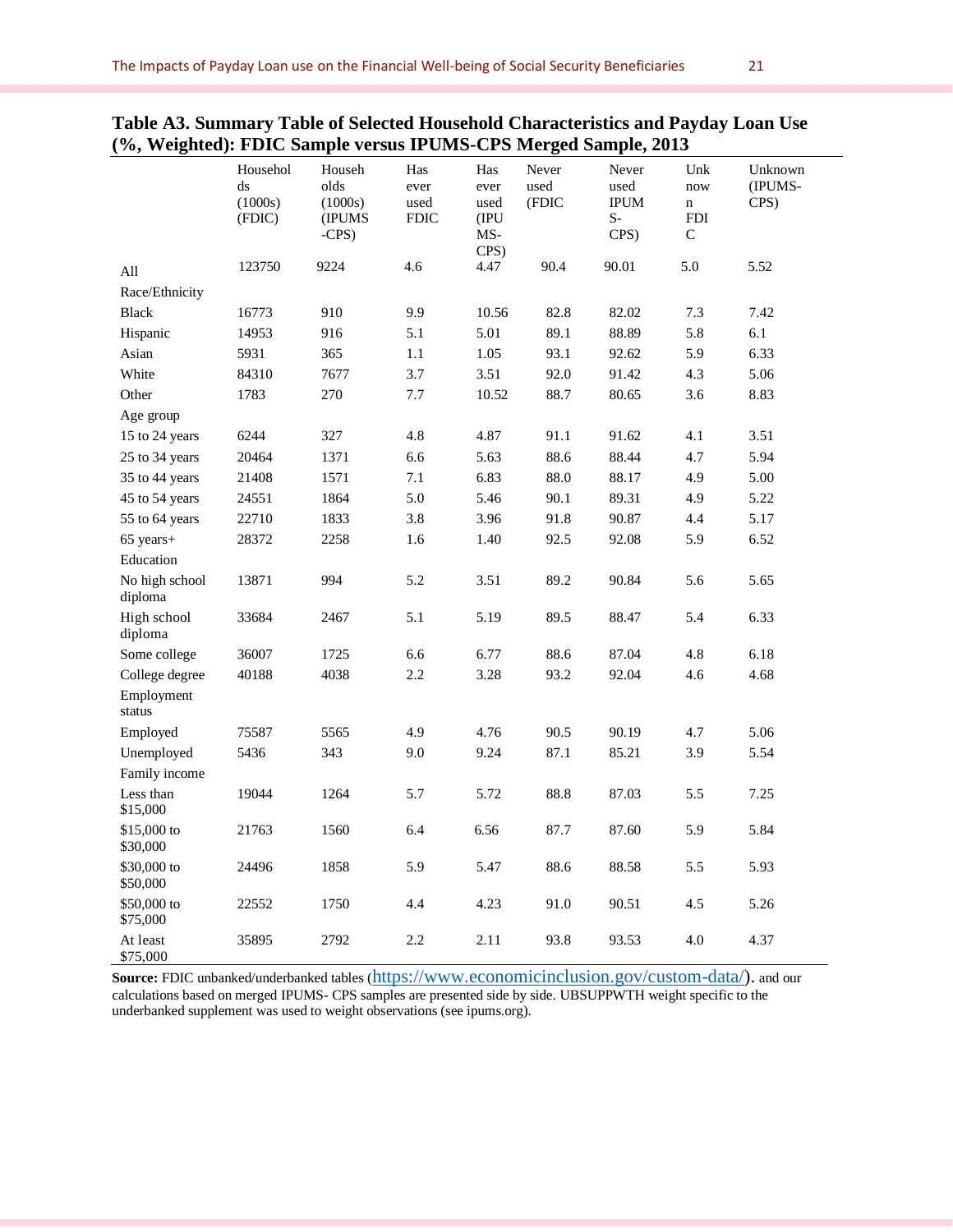| Variable                            | $n=22213$<br>2009 | $n=10222$<br>2011 | $n=9224$<br>2013 |
|-------------------------------------|-------------------|-------------------|------------------|
| Age*                                |                   |                   |                  |
| $15 - 24$                           | 5.04              | 4.49              | 4.28             |
| 25-34                               | 16.32             | 16.07             | 15.78            |
| 35-44                               | 18.99             | 17.97             | 17.51            |
| 45-54                               | 21.09             | 20.82             | 20.09            |
| 55-64                               | 17.09             | 18.76             | 19.03            |
| 65 and older                        | 21.43             | 21.86             | 23.27            |
| Sex*                                |                   |                   |                  |
| Male                                | 51.31             | 50.20             | 50.18            |
| Female                              | 48.68             | 49.79             | 49.81            |
| Annual Household Total              |                   |                   |                  |
| Income*                             |                   |                   |                  |
| Less than \$15K                     | 12.72             | 13.06             | 12.49            |
| \$15,000-\$29,999                   | 17.62             | 18.09             | 17.10            |
| \$30,000-\$49,999                   | 18.67             | 18.55             | 18.38            |
| \$50,000-\$74,999                   |                   |                   |                  |
|                                     | 17.95             | 17.47             | 17.22            |
| \$75,000 and Above                  | 33.02             | 32.80             | 34.78            |
| Education*                          |                   |                   |                  |
| Less than High School               | 12.16             | 11.75             | 11.56            |
| <b>High School</b>                  | 28.89             | 28.33             | 26.27            |
| Some College                        | 27.79             | 28.28             | 29.00            |
| College                             | 19.48             | 19.85             | 20.78            |
| Grad School                         | 11.20             | 11.76             | 12.37            |
| Race*                               |                   |                   |                  |
| White                               | 81.78             | 81.71             | 80.47            |
| <b>Black</b>                        | 12.01             | 12.29             | 12.27            |
| Hispanic                            | 11.35             | 11.27             | 12.57            |
| Race, other                         | 6.19              | 5.98              | 7.25             |
| Unmarried*                          | 47.20             | 49.88             | 48.96            |
| Payday Borrower*                    | 3.48              | 4.22              | 4.47             |
| Social Security Recipient (SS)*     | 24.27             | 24.59             | 25.92            |
| Supplemental Social Security (SSI)* | 2.60              | 3.03              | 2.84             |
| Work*                               |                   |                   |                  |
| Employed                            | 91.69             | 91.43             | 93.55            |
| Unemployed                          | 8.30              | 8.56              | 6.44             |
| States that allow to use payday*    | 69.96             | 70.01             | 70.50            |
| Rent to own *                       | 3.83              | 4.25              | 4.36             |
| Tax Refund Anticipation loan*       | 3.74              | 3.33              | 4.44             |
| Pawnshop Users*                     | 5.36              | 7.03              | 7.00             |
| The Reasons for Pawnshop*           |                   |                   |                  |
| Pawnshop Small Loan                 | 0.34              | 1.13              |                  |
| Pawnshop Convenient                 | 1.03              | 0.83              |                  |
| Pawnshop Easier to get              | 1.82              | 3.18              |                  |
| Pawnshop Comfortable                | 0.11              | 0.04              |                  |
| Pawnshop Qualify                    | 0.59              | 1.06              |                  |
|                                     |                   |                   |                  |
| Pawnshop Trust                      | 1.33              | 0.07              |                  |
| Pawnshop Other                      | 0.007             | 0.64              |                  |

#### **Table A4. 2009, 2011 and 2013 ASEC-CPS Data: Summary Table (%, Weighted)**

\*Dummy coded, 1=yes, 0=no

**Source:** The weighted averages are calculated based on the merged CPS samples. The CPS-ASEC samples and the CPS unbanked/under-banked supplements were merged at both household and personal levels. We created our data extracts from IPUMS (ipums.org) and then merged ASEC samples and CPS unbanked/under-banked supplements.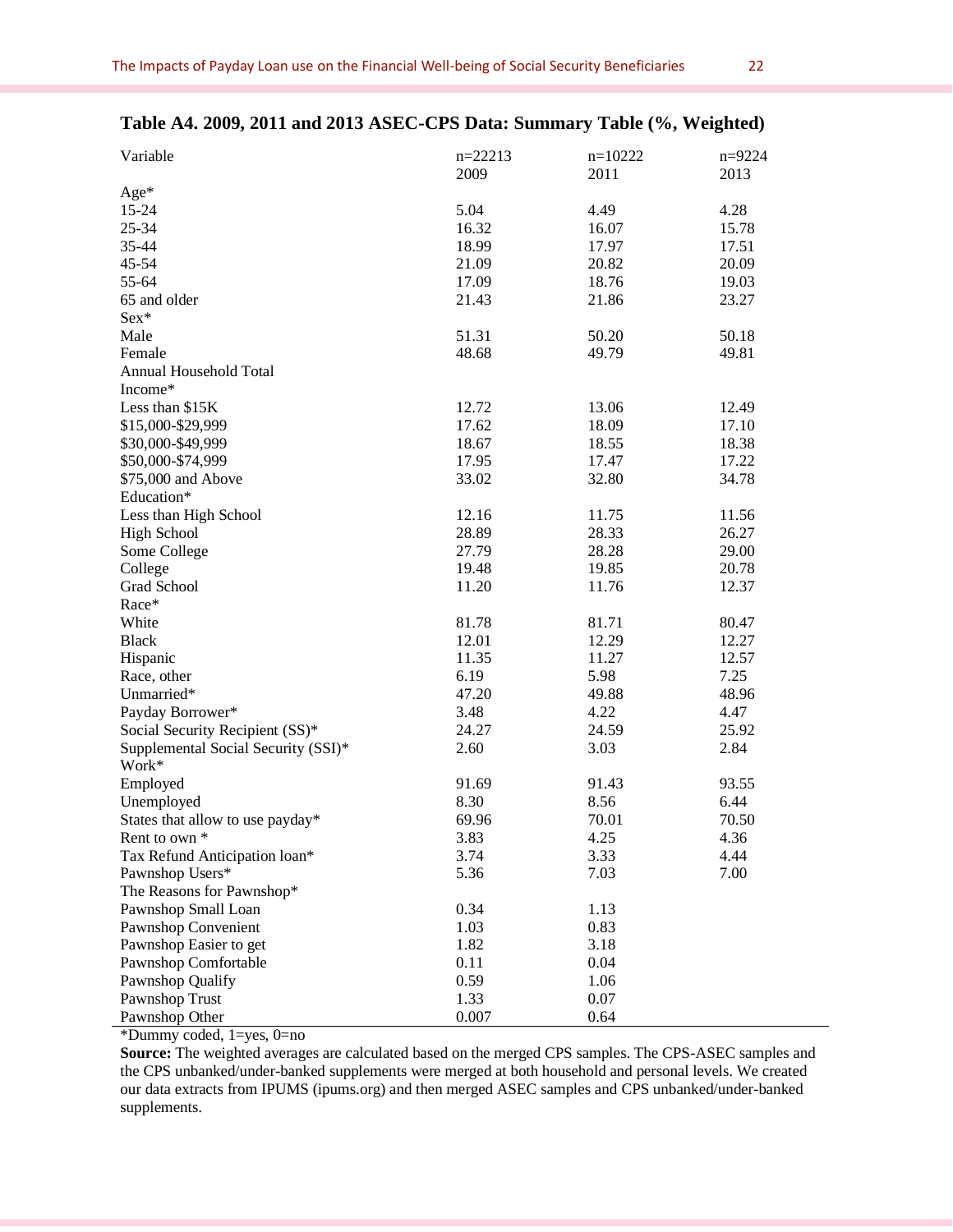| Variable<br>32,410<br>6,482<br>6,482<br>6,482<br>6,482<br>6,482<br>Implicate<br>Implicate<br>Implicate<br>All<br>Implicate<br>Implicate<br>Implicates<br>$\mathfrak{2}$<br>3<br>4<br>5<br>1<br>$\%$<br>$\%$<br>$\%$<br>$\%$<br>$\%$<br>$\%$<br>$Age*$<br>5.07<br>5.07<br>$18 - 24$<br>5.07<br>5.07<br>5.07<br>5.07<br>$25 - 34$<br>15.90<br>15.90<br>15.90<br>15.90<br>15.90<br>15.90<br>$35 - 44$<br>18.15<br>18.15<br>18.15<br>18.15<br>18.15<br>18.15<br>21.13<br>21.13<br>21.13<br>21.13<br>$45 - 54$<br>21.13<br>21.13<br>$55 - 64$<br>17.52<br>17.52<br>17.52<br>17.52<br>17.52<br>17.52<br>65 and older<br>22.23<br>22.23<br>22.23<br>22.23<br>22.23<br>22.23<br>$Sex*$ |      | Table A5. Summary Table of Imputed and Non-imputed Data, SCF 2010 Sample |       |       |       |       |       |  |  |
|--------------------------------------------------------------------------------------------------------------------------------------------------------------------------------------------------------------------------------------------------------------------------------------------------------------------------------------------------------------------------------------------------------------------------------------------------------------------------------------------------------------------------------------------------------------------------------------------------------------------------------------------------------------------------------|------|--------------------------------------------------------------------------|-------|-------|-------|-------|-------|--|--|
|                                                                                                                                                                                                                                                                                                                                                                                                                                                                                                                                                                                                                                                                                |      |                                                                          |       |       |       |       |       |  |  |
|                                                                                                                                                                                                                                                                                                                                                                                                                                                                                                                                                                                                                                                                                |      |                                                                          |       |       |       |       |       |  |  |
|                                                                                                                                                                                                                                                                                                                                                                                                                                                                                                                                                                                                                                                                                |      |                                                                          |       |       |       |       |       |  |  |
|                                                                                                                                                                                                                                                                                                                                                                                                                                                                                                                                                                                                                                                                                |      |                                                                          |       |       |       |       |       |  |  |
|                                                                                                                                                                                                                                                                                                                                                                                                                                                                                                                                                                                                                                                                                |      |                                                                          |       |       |       |       |       |  |  |
|                                                                                                                                                                                                                                                                                                                                                                                                                                                                                                                                                                                                                                                                                |      |                                                                          |       |       |       |       |       |  |  |
|                                                                                                                                                                                                                                                                                                                                                                                                                                                                                                                                                                                                                                                                                |      |                                                                          |       |       |       |       |       |  |  |
|                                                                                                                                                                                                                                                                                                                                                                                                                                                                                                                                                                                                                                                                                |      |                                                                          |       |       |       |       |       |  |  |
|                                                                                                                                                                                                                                                                                                                                                                                                                                                                                                                                                                                                                                                                                |      |                                                                          |       |       |       |       |       |  |  |
|                                                                                                                                                                                                                                                                                                                                                                                                                                                                                                                                                                                                                                                                                |      |                                                                          |       |       |       |       |       |  |  |
|                                                                                                                                                                                                                                                                                                                                                                                                                                                                                                                                                                                                                                                                                |      |                                                                          |       |       |       |       |       |  |  |
|                                                                                                                                                                                                                                                                                                                                                                                                                                                                                                                                                                                                                                                                                |      |                                                                          |       |       |       |       |       |  |  |
|                                                                                                                                                                                                                                                                                                                                                                                                                                                                                                                                                                                                                                                                                | Male | 72.89                                                                    | 72.88 | 72.83 | 72.86 | 73.03 | 72.85 |  |  |
| Female<br>27.11<br>27.12<br>27.17<br>27.14<br>26.97<br>27.15                                                                                                                                                                                                                                                                                                                                                                                                                                                                                                                                                                                                                   |      |                                                                          |       |       |       |       |       |  |  |
| Household Income*                                                                                                                                                                                                                                                                                                                                                                                                                                                                                                                                                                                                                                                              |      |                                                                          |       |       |       |       |       |  |  |
| Less than<br>12.33<br>12.41<br>12.36<br>12.43<br>12.42<br>12.39                                                                                                                                                                                                                                                                                                                                                                                                                                                                                                                                                                                                                |      |                                                                          |       |       |       |       |       |  |  |
| \$15k<br>14.26<br>14.34<br>14.19<br>14.24<br>$$15,000 -$<br>14.23<br>14.29                                                                                                                                                                                                                                                                                                                                                                                                                                                                                                                                                                                                     |      |                                                                          |       |       |       |       |       |  |  |
| \$24,999                                                                                                                                                                                                                                                                                                                                                                                                                                                                                                                                                                                                                                                                       |      |                                                                          |       |       |       |       |       |  |  |
| 13.10<br>$$25,000 -$<br>13.38<br>13.56<br>13.52<br>13.26<br>13.47                                                                                                                                                                                                                                                                                                                                                                                                                                                                                                                                                                                                              |      |                                                                          |       |       |       |       |       |  |  |
| \$34,999<br>$$35,000 -$                                                                                                                                                                                                                                                                                                                                                                                                                                                                                                                                                                                                                                                        |      |                                                                          |       |       |       |       |       |  |  |
| 14.60<br>14.63<br>14.60<br>14.72<br>14.48<br>14.57<br>\$49,999                                                                                                                                                                                                                                                                                                                                                                                                                                                                                                                                                                                                                 |      |                                                                          |       |       |       |       |       |  |  |
| $$50,000 -$<br>18.25<br>17.87<br>17.94<br>17.98<br>17.78<br>17.82                                                                                                                                                                                                                                                                                                                                                                                                                                                                                                                                                                                                              |      |                                                                          |       |       |       |       |       |  |  |
| \$74,999                                                                                                                                                                                                                                                                                                                                                                                                                                                                                                                                                                                                                                                                       |      |                                                                          |       |       |       |       |       |  |  |
| 9.95<br>9.99<br>9.97<br>$$75,000 -$<br>10.03<br>10.08<br>10.16<br>\$99,999                                                                                                                                                                                                                                                                                                                                                                                                                                                                                                                                                                                                     |      |                                                                          |       |       |       |       |       |  |  |
| \$100,000 and<br>17.60<br>17.59<br>17.44<br>17.35<br>17.90<br>17.72                                                                                                                                                                                                                                                                                                                                                                                                                                                                                                                                                                                                            |      |                                                                          |       |       |       |       |       |  |  |
| over                                                                                                                                                                                                                                                                                                                                                                                                                                                                                                                                                                                                                                                                           |      |                                                                          |       |       |       |       |       |  |  |
| Education*                                                                                                                                                                                                                                                                                                                                                                                                                                                                                                                                                                                                                                                                     |      |                                                                          |       |       |       |       |       |  |  |
| Less than<br>13.31<br>13.35<br>13.29<br>13.42<br>13.23<br>13.29                                                                                                                                                                                                                                                                                                                                                                                                                                                                                                                                                                                                                |      |                                                                          |       |       |       |       |       |  |  |
| <b>High School</b><br><b>High School</b><br>30.84<br>30.86<br>30.88<br>30.89<br>30.73<br>30.87                                                                                                                                                                                                                                                                                                                                                                                                                                                                                                                                                                                 |      |                                                                          |       |       |       |       |       |  |  |
| Some College<br>23.80<br>23.74<br>23.87<br>23.85<br>23.78<br>23.77                                                                                                                                                                                                                                                                                                                                                                                                                                                                                                                                                                                                             |      |                                                                          |       |       |       |       |       |  |  |
| College<br>19.36<br>19.38<br>19.33<br>19.31<br>19.39<br>19.4                                                                                                                                                                                                                                                                                                                                                                                                                                                                                                                                                                                                                   |      |                                                                          |       |       |       |       |       |  |  |
| Grad School<br>12.68<br>12.67<br>12.64<br>12.53<br>12.87<br>12.67                                                                                                                                                                                                                                                                                                                                                                                                                                                                                                                                                                                                              |      |                                                                          |       |       |       |       |       |  |  |

Race\*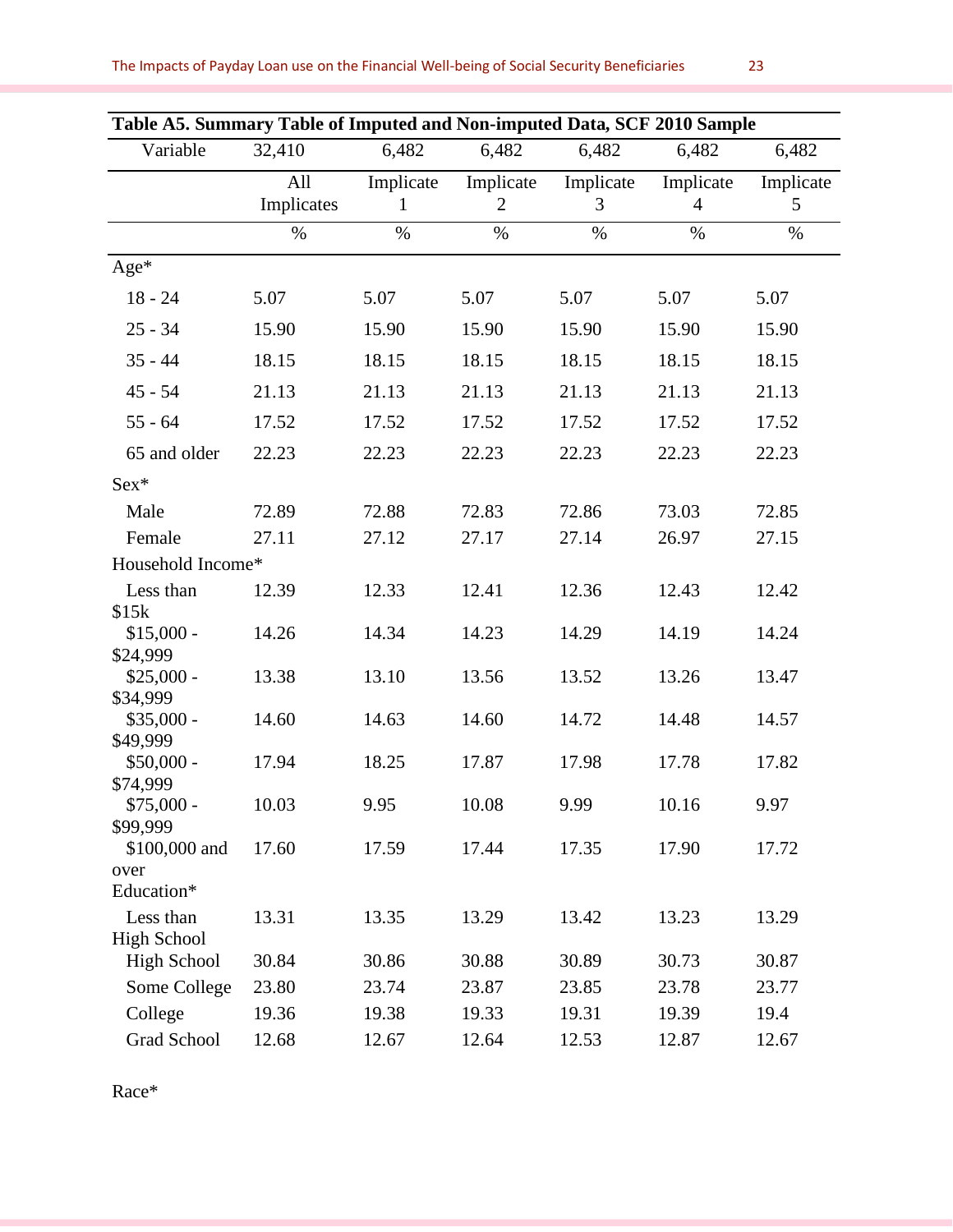| The Impacts of Payday Loan use on the Financial Well-being of Social Security Beneficiaries |       |       |       |       |       |       |  |
|---------------------------------------------------------------------------------------------|-------|-------|-------|-------|-------|-------|--|
|                                                                                             |       |       |       |       |       |       |  |
| White                                                                                       | 70.80 | 70.80 | 70.70 | 70.77 | 70.95 | 70.77 |  |
| <b>Black</b>                                                                                | 13.83 | 13.82 | 13.92 | 13.83 | 13.72 | 13.85 |  |
| Hispanic                                                                                    | 10.76 | 10.74 | 10.80 | 10.79 | 10.71 | 10.75 |  |
| Other                                                                                       | 4.62  | 4.64  | 4.59  | 4.62  | 4.62  | 4.63  |  |
| Unmarried*                                                                                  | 49.48 | 49.46 | 49.54 | 49.54 | 49.29 | 49.59 |  |
| Payday                                                                                      | 3.85  | 3.85  | 3.86  | 3.87  | 3.83  | 3.86  |  |
| Borrower*                                                                                   |       |       |       |       |       |       |  |
| SS* Recipient                                                                               | 27.52 | 27.51 | 27.55 | 27.54 | 27.50 | 27.52 |  |
| SSI* Recipient                                                                              | 2.98  | 2.99  | 2.98  | 2.99  | 2.98  | 2.99  |  |
| Credit Application*                                                                         |       |       |       |       |       |       |  |
| <b>Credit Denied</b>                                                                        | 28.29 | 28.28 | 28.32 | 28.40 | 28.16 | 28.29 |  |
| Received                                                                                    | 5.63  | 5.68  | 5.59  | 5.65  | 5.64  | 5.60  |  |
| <b>Lower Credit</b>                                                                         |       |       |       |       |       |       |  |
| Credit                                                                                      | 66.08 | 66.04 | 66.09 | 65.95 | 66.20 | 66.10 |  |
| Approved                                                                                    |       |       |       |       |       |       |  |
| Has Credit                                                                                  | 67.96 | 67.93 | 67.91 | 67.85 | 68.16 | 67.95 |  |
| $Cards*$                                                                                    |       |       |       |       |       |       |  |

\*Dummy coded,  $1 = yes$ ,  $0 = no$ 

**Source:** Author's calculations based on 2010 SCF sample. Weighted averages of the imputed data (all implicates) and non-imputed data (single implicates).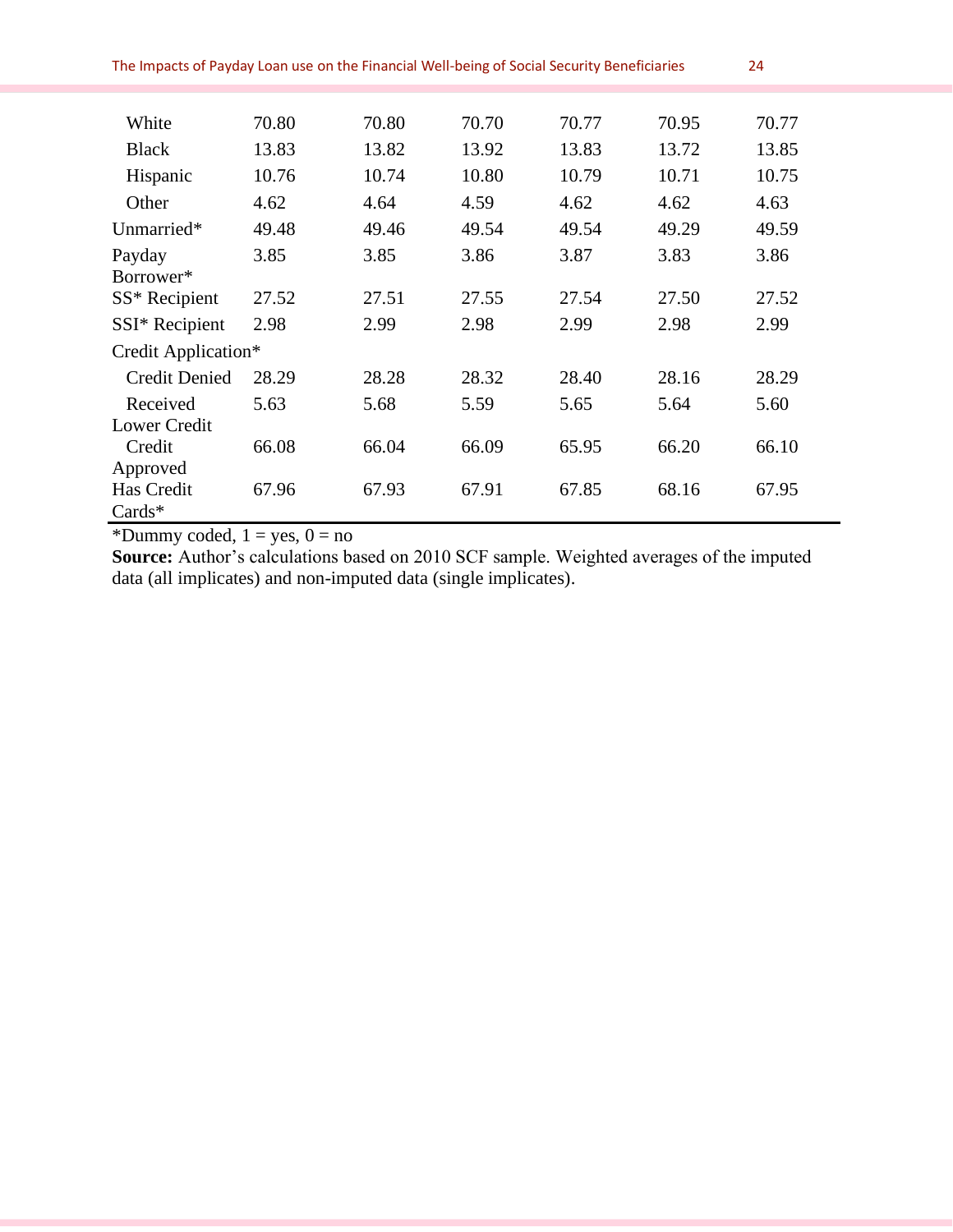| Table A6. Summary Table of Imputed and Non-imputed Data, SCF 2013 Sample |            |           |                |           |           |           |
|--------------------------------------------------------------------------|------------|-----------|----------------|-----------|-----------|-----------|
| Variable                                                                 | 30,075     | 6,015     | 6,015          | 6,015     | 6,015     | 6,015     |
|                                                                          | All        | Implicate | Implicate      | Implicate | Implicate | Implicate |
|                                                                          | Implicates | 1         | $\overline{2}$ | 3         | 4         | 5         |
|                                                                          | $\%$       | $\%$      | $\%$           | $\%$      | $\%$      | $\%$      |
| Age*                                                                     |            |           |                |           |           |           |
| $18 - 24$                                                                | 5.00       | 5.00      | 5.00           | 5.00      | 5.00      | 5.00      |
| $25 - 34$                                                                | 15.76      | 15.76     | 15.76          | 15.76     | 15.76     | 15.76     |
| $35 - 44$                                                                | 17.28      | 17.28     | 17.28          | 17.28     | 17.28     | 17.28     |
| $45 - 54$                                                                | 19.63      | 19.63     | 19.63          | 19.63     | 19.63     | 19.63     |
| $55 - 64$                                                                | 18.74      | 18.74     | 18.74          | 18.74     | 18.74     | 18.74     |
| 65 and older                                                             | 23.59      | 23.59     | 23.59          | 23.59     | 23.59     | 23.59     |
| $Sex*$                                                                   |            |           |                |           |           |           |
| Male                                                                     | 71.58      | 71.62     | 71.54          | 71.62     | 71.56     | 71.58     |
| Female                                                                   | 28.42      | 28.38     | 28.46          | 28.38     | 28.44     | 28.42     |
| Household Income*                                                        |            |           |                |           |           |           |
| Less than \$15k                                                          | 11.56      | 11.36     | 11.63          | 11.70     | 11.55     | 11.56     |
| $$15,000 -$                                                              | 14.49      | 14.65     | 14.42          | 14.29     | 14.56     | 14.52     |
| \$24,999                                                                 |            |           |                |           |           |           |
| $$25,000 -$<br>\$34,999                                                  | 12.71      | 12.65     | 12.77          | 12.71     | 12.59     | 12.81     |
| $$35,000 -$                                                              | 15.09      | 15.18     | 14.92          | 15.15     | 15.24     | 14.98     |
| \$49,999                                                                 |            |           |                |           |           |           |
| $$50,000 -$                                                              | 16.24      | 16.12     | 16.51          | 16.18     | 16.18     | 16.20     |
| \$74,999                                                                 |            |           |                |           |           |           |
| $$75,000 -$<br>\$99,999                                                  | 10.05      | 10.11     | 9.97           | 10.02     | 10.09     | 10.06     |
| \$100,000 and                                                            | 20.07      | 20.14     | 19.99          | 20.14     | 19.99     | 20.07     |
| over                                                                     |            |           |                |           |           |           |
| Education*                                                               |            |           |                |           |           |           |
| Less than High                                                           | 12.40      | 12.38     | 12.39          | 12.45     | 12.38     | 12.40     |
| School<br><b>High School</b>                                             | 29.89      | 29.83     | 29.95          | 29.80     | 29.94     | 29.91     |
| Some College                                                             | 24.21      | 24.22     | 24.22          | 24.18     | 24.19     | 24.26     |
|                                                                          |            |           |                | 20.06     |           |           |
| College<br><b>Grad School</b>                                            | 20.03      | 20.02     | 20.02          |           | 20.04     | 20.01     |
| Race*                                                                    | 13.47      | 13.55     | 13.41          | 13.51     | 13.45     | 13.41     |
|                                                                          |            |           |                |           |           |           |
| White                                                                    | 70.09      | 70.11     | 70.02          | 70.14     | 70.10     | 70.09     |
| <b>Black</b>                                                             | 14.61      | 14.58     | 14.65          | 14.59     | 14.62     | 14.64     |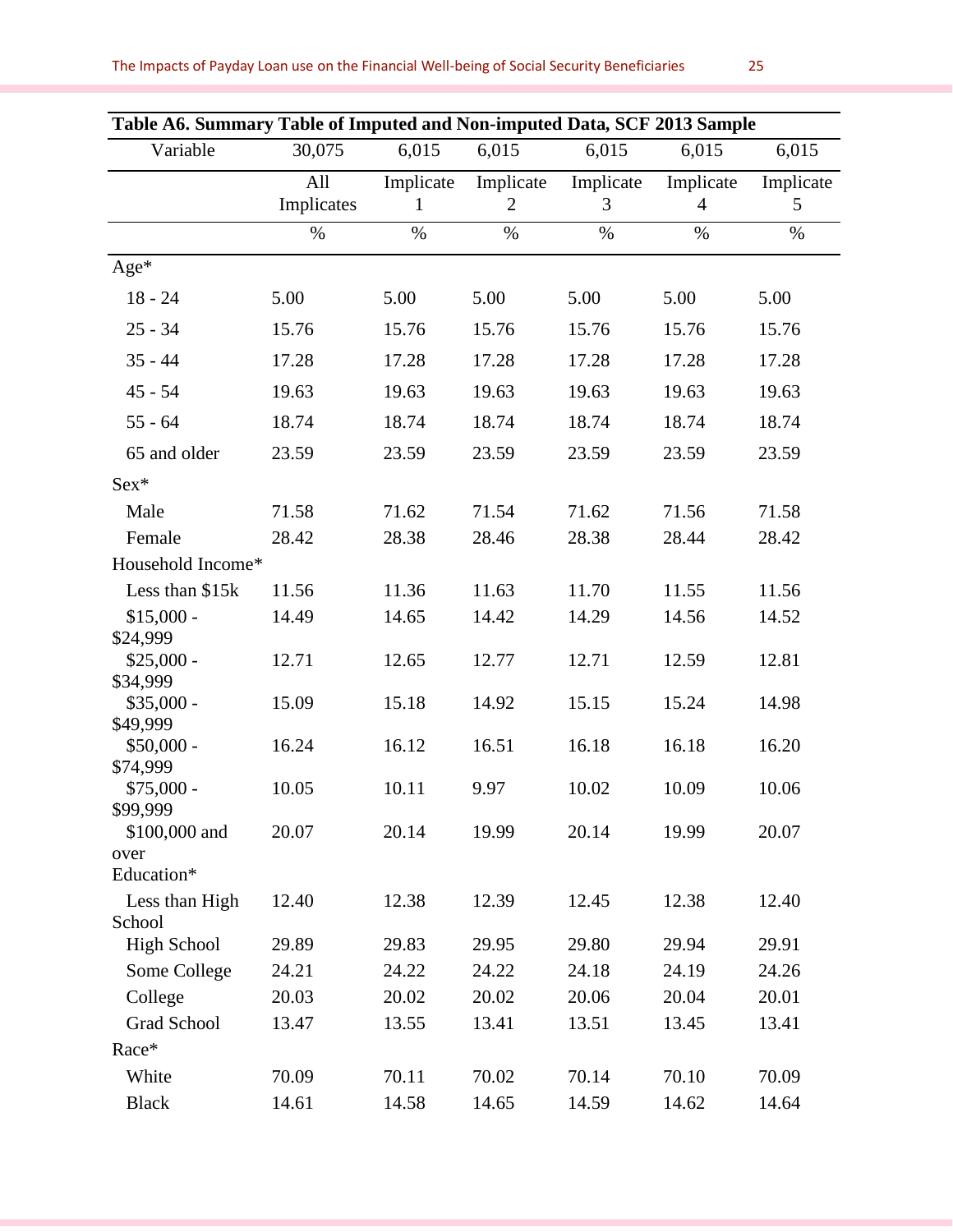| The Impacts of Payday Loan use on the Financial Well-being of Social Security Beneficiaries<br>26 |       |       |       |       |       |       |  |
|---------------------------------------------------------------------------------------------------|-------|-------|-------|-------|-------|-------|--|
|                                                                                                   |       |       |       |       |       |       |  |
| Hispanic                                                                                          | 10.64 | 10.61 | 10.68 | 10.62 | 10.65 | 10.65 |  |
| Other                                                                                             | 4.65  | 4.70  | 4.65  | 4.65  | 4.63  | 4.63  |  |
| Unmarried*                                                                                        | 51.87 | 51.85 | 51.91 | 51.84 | 51.87 | 51.86 |  |
|                                                                                                   |       |       |       |       |       |       |  |
| Payday Borrower*                                                                                  | 4.15  | 4.15  | 4.15  | 4.15  | 4.15  | 4.15  |  |
| SS* Recipient                                                                                     | 29.83 | 29.82 | 29.82 | 29.83 | 29.85 | 29.84 |  |
| SSI* Recipient                                                                                    | 4.32  | 4.32  | 4.32  | 4.32  | 4.32  | 4.32  |  |
| Credit Application*                                                                               |       |       |       |       |       |       |  |
| <b>Credit Denied</b>                                                                              | 27.25 | 27.22 | 27.25 | 27.21 | 27.36 | 27.22 |  |
| Received Lower                                                                                    | 4.68  | 4.73  | 4.58  | 4.71  | 4.64  | 4.75  |  |
| Credit                                                                                            |       |       |       |       |       |       |  |
| Credit Approved                                                                                   | 68.06 | 68.04 | 68.16 | 68.08 | 68.00 | 68.03 |  |
| Has Credit Cards*                                                                                 | 67.51 | 67.54 | 67.49 | 67.53 | 67.48 | 67.53 |  |

\*Dummy coded,  $1 = yes$ ,  $0 = no$ 

**Source:** Author's calculations based on 2013 SCF sample. Weighted averages of the imputed data (all implicates) and non-imputed data (single implicates)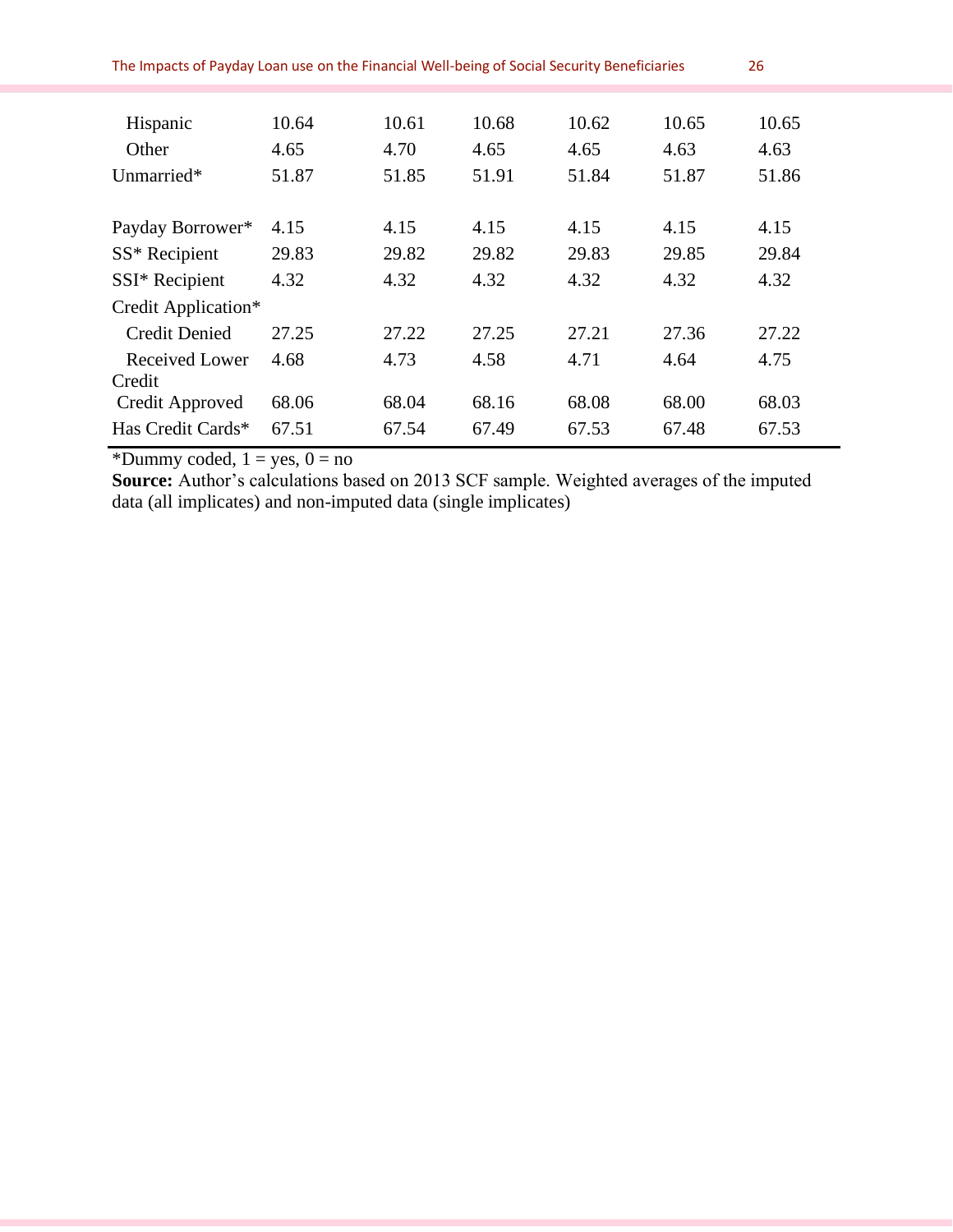| Table A7. Summary Table of Imputed and Non-imputed Data, SCF 2016 Sample |                   |                          |                             |                |                             |                |
|--------------------------------------------------------------------------|-------------------|--------------------------|-----------------------------|----------------|-----------------------------|----------------|
| Variable                                                                 | 31,240            | 6,248                    | 6,248                       | 6,248          | 6,248                       | 6,248          |
|                                                                          | All<br>Implicates | Implicate<br>$\mathbf 1$ | Implicate<br>$\overline{2}$ | Implicate<br>3 | Implicate<br>$\overline{4}$ | Implicate<br>5 |
|                                                                          | $\%$              | $\%$                     | $\%$                        | $\%$           | $\%$                        | $\%$           |
| Age*                                                                     |                   |                          |                             |                |                             |                |
| $18 - 24$                                                                | 4.92              | 4.92                     | 4.92                        | 4.92           | 4.92                        | 4.92           |
| $25 - 34$                                                                | 15.34             | 15.34                    | 15.34                       | 15.34          | 15.34                       | 15.34          |
| $35 - 44$                                                                | 16.85             | 16.85                    | 16.85                       | 16.85          | 16.85                       | 16.85          |
| $45 - 54$                                                                | 18.34             | 18.34                    | 18.34                       | 18.34          | 18.34                       | 18.34          |
| $55 - 64$                                                                | 19.22             | 19.22                    | 19.22                       | 19.22          | 19.22                       | 19.22          |
| 65 and older                                                             | 25.33             | 25.33                    | 25.33                       | 25.33          | 25.33                       | 25.33          |
| Sex*                                                                     |                   |                          |                             |                |                             |                |
| Male                                                                     | 72.53             | 72.53                    | 72.48                       | 72.56          | 72.56                       | 72.52          |
| Female                                                                   | 27.47             | 27.47                    | 27.52                       | 27.44          | 27.44                       | 27.48          |
| Household<br>Income*                                                     |                   |                          |                             |                |                             |                |
| Less than \$15k                                                          | 10.03             | 10.00                    | 9.90                        | 10.08          | 10.04                       | 10.16          |
| $$15,000 -$<br>\$24,999                                                  | 12.86             | 12.87                    | 12.91                       | 12.86          | 12.93                       | 12.74          |
| $$25,000 -$<br>\$34,999                                                  | 11.50             | 11.50                    | 11.75                       | 11.45          | 11.53                       | 11.30          |
| $$35,000 -$<br>\$49,999                                                  | 16.41             | 16.32                    | 16.24                       | 16.41          | 16.25                       | 16.85          |
| $$50,000 -$<br>\$74,999                                                  | 16.66             | 16.69                    | 16.79                       | 16.60          | 16.79                       | 16.46          |
| $$75,000 -$<br>\$99,999                                                  | 11.16             | 11.30                    | 11.22                       | 11.15          | 11.02                       | 11.11          |
| \$100,000 and                                                            | 23.39             | 23.35                    | 23.25                       | 23.48          | 23.46                       | 23.44          |
| over<br>Education*                                                       |                   |                          |                             |                |                             |                |
| Less than High<br>School                                                 | 12.68             | 12.63                    | 12.76                       | 12.67          | 12.68                       | 12.65          |
| <b>High School</b>                                                       | 41.46             | 41.51                    | 41.42                       | 41.46          | 41.45                       | 41.48          |
| Some College                                                             | 11.83             | 11.87                    | 11.83                       | 11.84          | 11.79                       | 11.81          |
| College                                                                  | 20.92             | 20.92                    | 20.88                       | 20.92          | 20.95                       | 20.91          |
| Grad and Post-<br>Grad<br>Race*                                          | 13.11             | 13.07                    | 13.12                       | 13.11          | 13.12                       | 13.15          |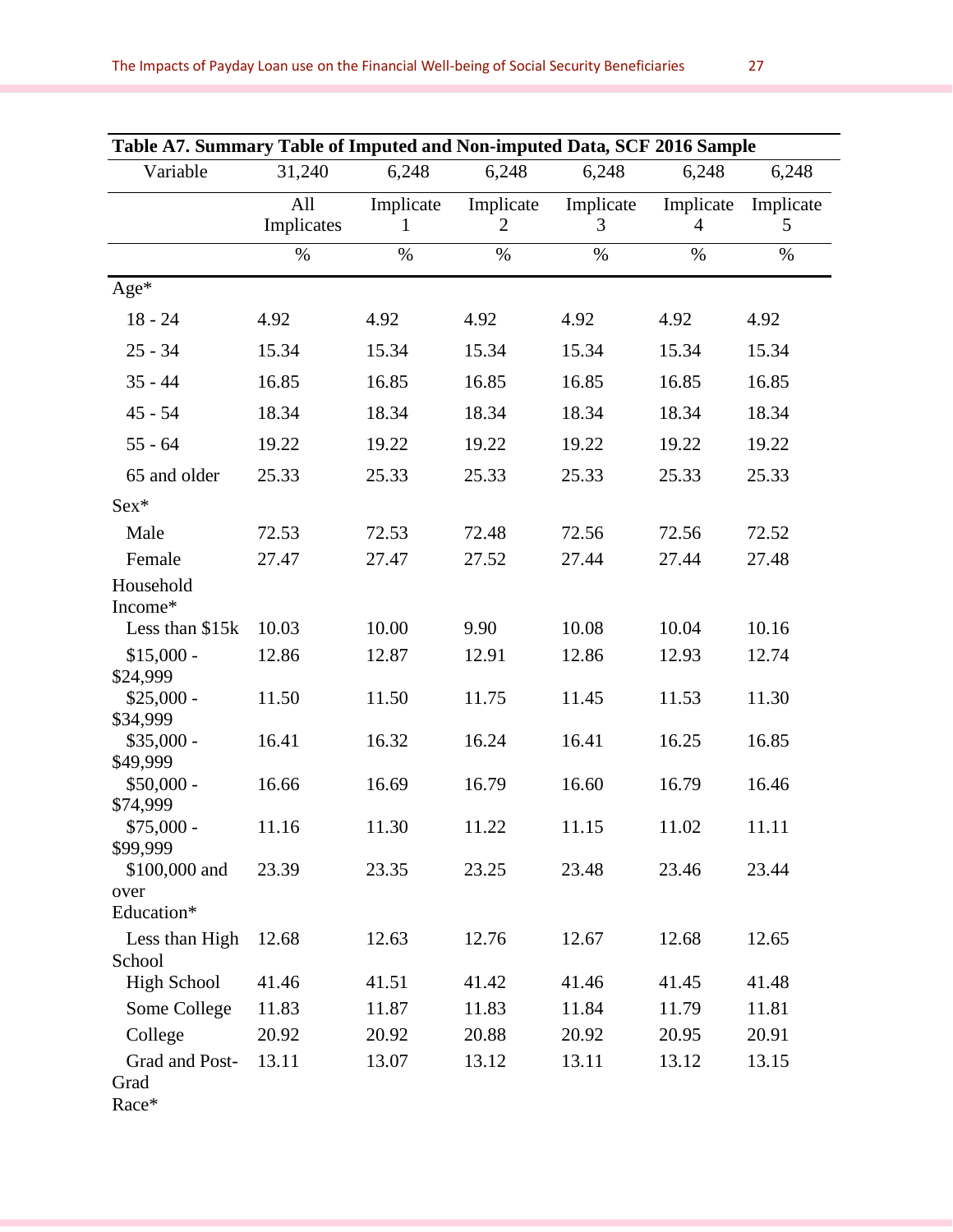| White                  | 68.03 | 68.03 | 68.03 | 68.04 | 68.02 | 68.04 |
|------------------------|-------|-------|-------|-------|-------|-------|
| <b>Black</b>           | 15.85 | 15.84 | 15.85 | 15.85 | 15.87 | 15.87 |
| Hispanic               | 11.34 | 11.34 | 11.32 | 11.32 | 11.35 | 11.35 |
| Other                  | 4.77  | 4.79  | 4.81  | 4.78  | 4.75  | 4.74  |
| Unmarried*             | 52.64 | 52.61 | 52.72 | 52.58 | 52.65 | 52.64 |
| Payday                 | 3.42  | 3.41  | 3.43  | 3.42  | 3.42  | 3.41  |
| Borrower*              |       |       |       |       |       |       |
| SS Recipient*          | 32.06 | 32.07 | 32.06 | 32.06 | 32.04 | 32.05 |
| SSI* Recipient*        | 5.35  | 5.36  | 5.36  | 5.36  | 5.36  | 5.35  |
| Credit<br>Application* |       |       |       |       |       |       |
| <b>Credit Denied</b>   | 19.56 | 19.57 | 19.57 | 19.56 | 19.61 | 19.51 |
| Received               | 3.34  | 3.34  | 3.33  | 3.34  | 3.36  | 3.34  |
| <b>Lower Credit</b>    |       |       |       |       |       |       |
| Credit                 | 77.09 | 77.10 | 77.09 | 77.10 | 77.03 | 77.15 |
| Approved               |       |       |       |       |       |       |
| Has Credit<br>$Cards*$ | 71.20 | 71.22 | 71.19 | 71.24 | 71.16 | 71.21 |
|                        |       |       |       |       |       |       |

\*Dummy coded,  $1 = yes$ ,  $0 = no$ 

**Source:** Author's calculations based on 2016 SCF sample. Weighted averages of the imputed data (all implicates) and non-imputed data (single implicates).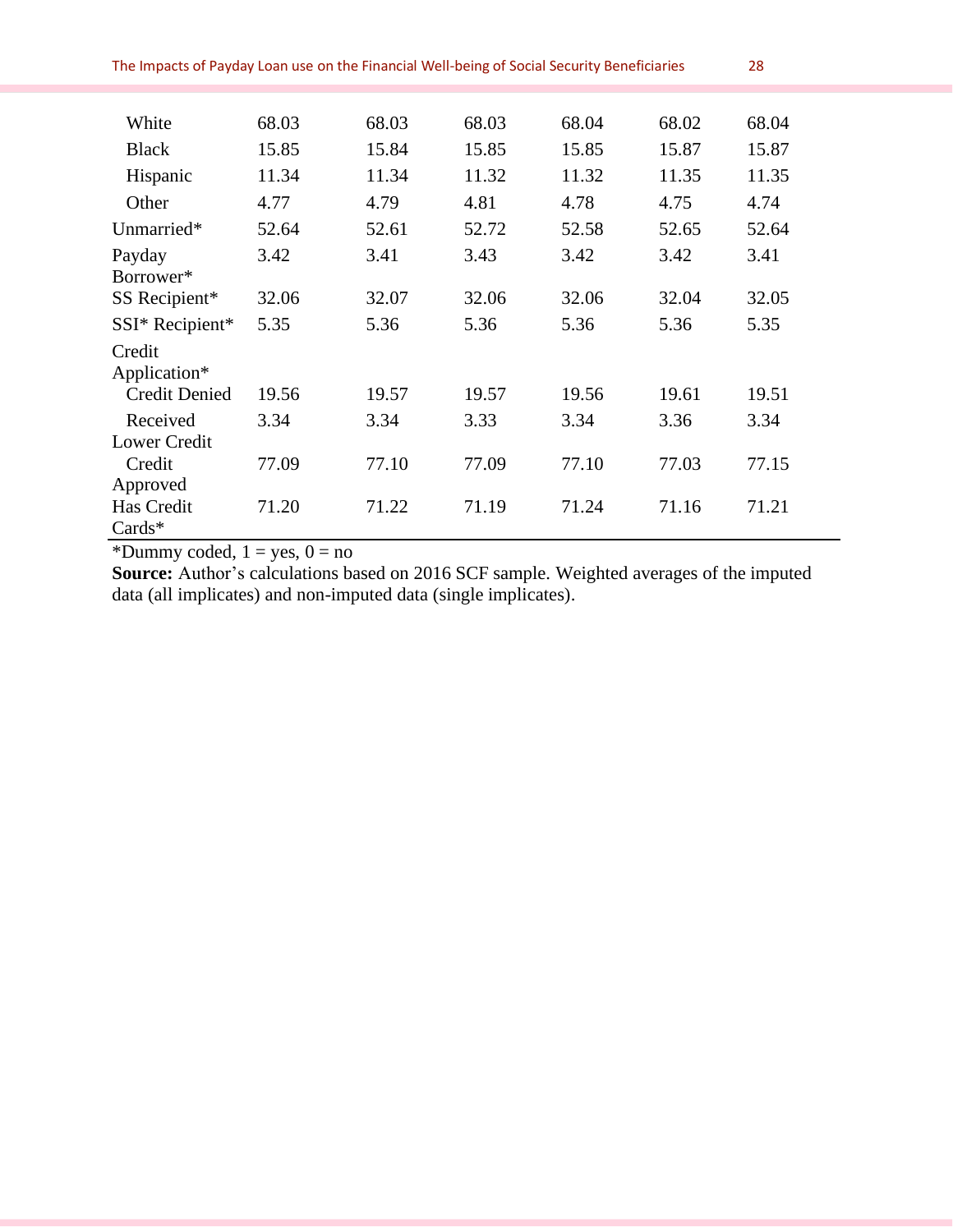| Table A8. Probit Regression Results, (Dependent Variable: Payday Loan Use 1/0) |             |             |            |
|--------------------------------------------------------------------------------|-------------|-------------|------------|
| Variable                                                                       | 2009        | 2011        | 2013       |
| <b>Black</b>                                                                   | $0.353***$  | $0.453***$  | $0.578***$ |
|                                                                                | (0.069)     | (0.0987)    | (0.0938)   |
| Hispanic                                                                       | 0.0562      | 0.00788     | 0.154      |
|                                                                                | (0.0759)    | (0.107)     | (0.107)    |
| Race, Other                                                                    | $0.244**$   | 0.172       | 0.123      |
|                                                                                | (0.0951)    | (0.123)     | (0.114)    |
| Age 25-34                                                                      | 0.0771      | 0.218       | $0.462**$  |
|                                                                                | (0.105)     | (0.176)     | (0.18)     |
| Age 35-44                                                                      | 0.00585     | 0.18        | $0.372**$  |
|                                                                                | (0.104)     | (0.177)     | (0.18)     |
| Age 45-54                                                                      | $-0.0325$   | $-0.0498$   | $0.337*$   |
|                                                                                | (0.105)     | (0.181)     | (0.181)    |
| Age 55-64                                                                      | $-0.185$    | $-0.00386$  | 0.3        |
|                                                                                | (0.114)     | (0.186)     | (0.186)    |
| Age 65 and Above                                                               | $-0.244$    | $-0.943***$ | $-0.534$   |
|                                                                                | (0.184)     | (0.335)     | (0.333)    |
| Household income 15K-30K                                                       | 0.0689      | $-0.000897$ | 0.00295    |
|                                                                                | (0.112)     | (0.165)     | (0.155)    |
| Household income 30K-50K                                                       | 0.108       | 0.2         | 0.134      |
|                                                                                | (0.109)     | (0.154)     | (0.149)    |
| Household income 50K-75K                                                       | 0.136       | 0.236       | $-0.00897$ |
|                                                                                | (0.11)      | (0.158)     | (0.152)    |
| Household income 75K and Above                                                 | $-0.00347$  | 0.132       | $-0.117$   |
|                                                                                | (0.113)     | (0.159)     | (0.155)    |
| High School Diploma                                                            | 0.0887      | 0.138       | $0.367**$  |
|                                                                                | (0.0919)    | (0.146)     | (0.16)     |
| Some College                                                                   | $0.168*$    | 0.227       | $0.517***$ |
|                                                                                | (0.0921)    | (0.146)     | (0.155)    |
| <b>College Degree</b>                                                          | $-0.0606$   | $-0.0432$   | 0.116      |
|                                                                                | (0.103)     | (0.161)     | (0.179)    |
| Post Graduate                                                                  | $-0.382***$ | $-0.0916$   | 0.161      |
|                                                                                | (0.141)     | (0.184)     | (0.191)    |
| Female                                                                         | $0.0959**$  | 0.0259      | 0.0374     |
|                                                                                | (0.0478)    | (0.0696)    | (0.0699)   |
| Unemployed                                                                     | $0.159**$   | $-0.00089$  | $0.250**$  |
|                                                                                | (0.0792)    | (0.123)     | (0.124)    |
| <b>SS</b> Recipient                                                            | $-0.105$    | $0.616***$  | 0.296      |
|                                                                                | (0.15)      | (0.205)     | (0.203)    |
| <b>SSI</b> Recipient                                                           | 0.323       | 0.479       |            |
|                                                                                | (0.218)     | (0.345)     |            |
| States that allow to use payday                                                | $0.370***$  | $0.387***$  |            |
|                                                                                | (0.0626)    | (0.0904)    |            |
| Rent-to-own                                                                    | $0.678***$  | $0.672***$  |            |
|                                                                                | (0.0841)    | (0.119)     |            |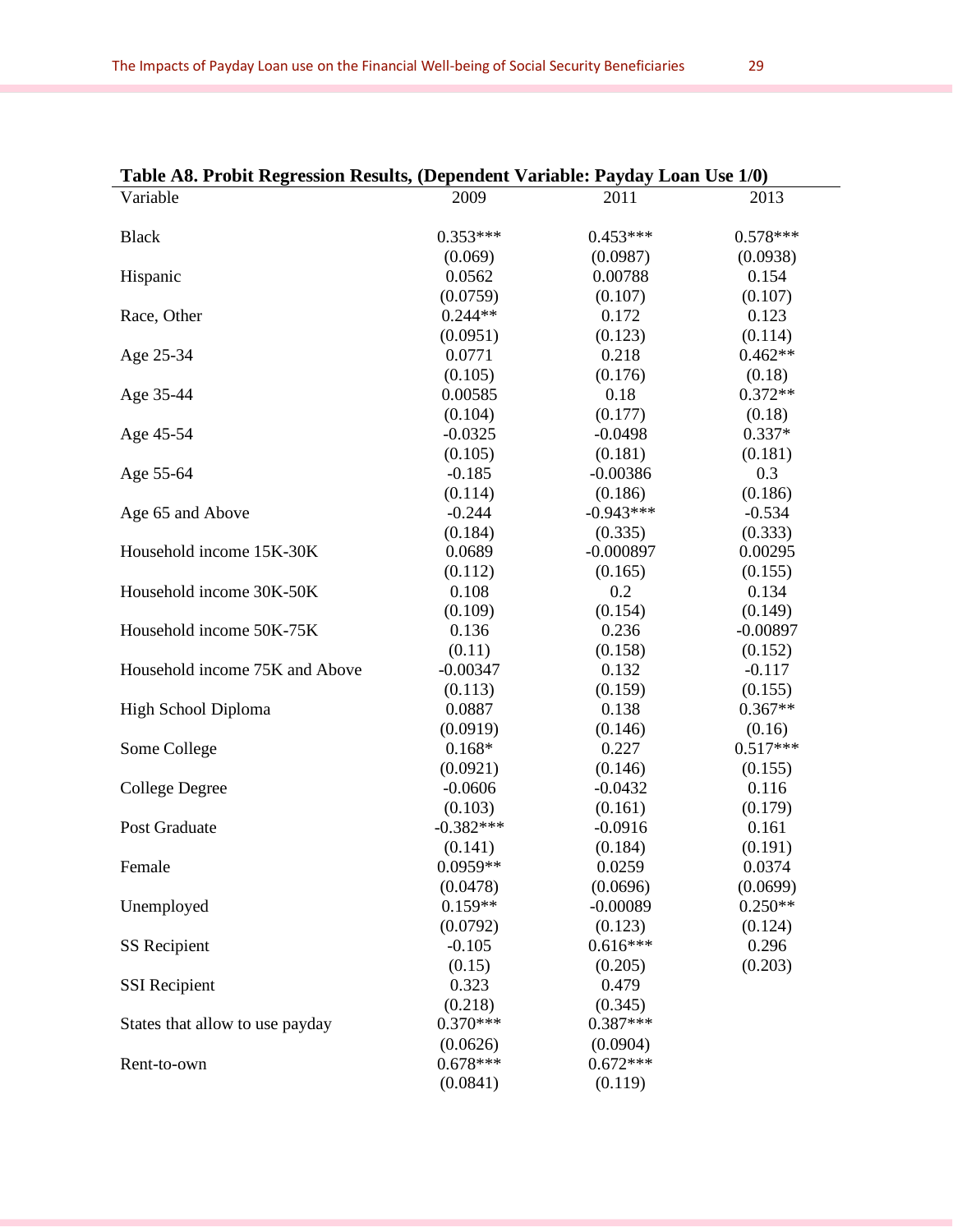| $1.024***$  | $0.778***$  |             |
|-------------|-------------|-------------|
| (0.0765)    | (0.121)     |             |
| 0.356       | $0.763***$  |             |
| (0.305)     | (0.19)      |             |
| $0.617***$  | $0.623**$   |             |
| (0.136)     | (0.254)     |             |
| $0.507***$  | $0.601***$  |             |
| (0.12)      | (0.14)      |             |
| $-0.257$    |             |             |
| (0.795)     |             |             |
| $0.680***$  | $1.043***$  |             |
| (0.198)     | (0.198)     |             |
| $0.321**$   | 0.183       |             |
| (0.141)     | (0.605)     |             |
|             | 0.475       |             |
|             | (0.306)     |             |
| $-2.398***$ | $-2.624***$ | $-2.958***$ |
| (0.16)      | (0.247)     | (0.286)     |
| 0.1923      | 0.1981      | 0.1811      |
|             | -2823151.2  | -2925917.2  |
| 730.40      | 319.25      | 295.08      |
| 14,659      | 6,740       | 5,908       |
|             |             | -5791936.3  |

Robust standard errors in parentheses

\*\*\* p<0.01, \*\* p<0.05, \* p<0.1

Source: data from CPS\_ASEC\_Unbanked/underbanked supplements for 2009, 2011 and 2013 (weighted). Comparison groups are whites, age 16-24, income less than \$15K, less than high school education, employed and male.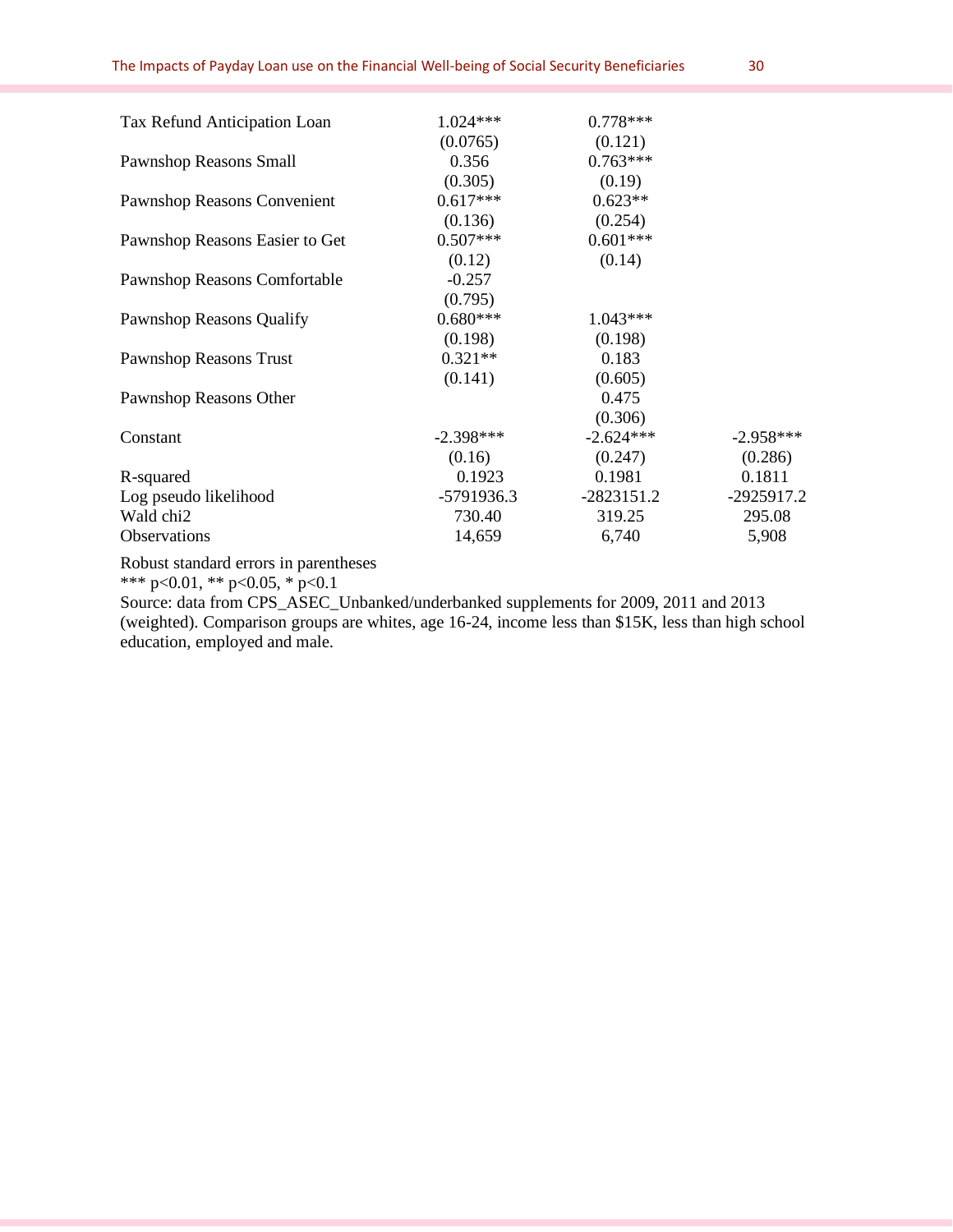| 1/0)          |                |             |             |             |             |                     |
|---------------|----------------|-------------|-------------|-------------|-------------|---------------------|
|               | (1)            | (2)         | (3)         | (4)         | (5)         | (6)                 |
|               |                |             |             |             |             |                     |
|               | All_Implicates | Implicate_1 | Implicate_2 | Implicate_3 | Implicate_4 | Implicate_5         |
| $age_2$       | $0.216**$      | 0.208       | 0.208       | 0.206       | 0.235       | 0.224               |
|               | (0.089)        | (0.196)     | (0.199)     | (0.198)     | (0.204)     | (0.198)             |
| $age_3$       | $0.192**$      | 0.180       | 0.176       | 0.179       | 0.210       | 0.212               |
|               | (0.089)        | (0.196)     | (0.198)     | (0.198)     | (0.203)     | (0.197)             |
| $age_4$       | $0.267***$     | 0.250       | 0.252       | 0.253       | 0.299       | 0.282               |
|               | (0.088)        | (0.194)     | (0.197)     | (0.196)     | (0.202)     | (0.195)             |
| $age_5$       | $0.217**$      | 0.204       | 0.199       | 0.212       | 0.239       | 0.227               |
|               | (0.094)        | (0.208)     | (0.210)     | (0.211)     | (0.215)     | (0.209)             |
| age_6         | $-0.049$       | $-0.064$    | $-0.082$    | $-0.053$    | $-0.015$    | $-0.029$            |
|               | (0.109)        | (0.241)     | (0.244)     | (0.243)     | (0.248)     | (0.242)             |
| less_than_HS  | $0.509***$     | $0.512**$   | $0.512**$   | $0.509**$   | $0.505**$   | $0.508**$           |
|               | (0.112)        | (0.250)     | (0.250)     | (0.249)     | (0.250)     | (0.250)             |
| highschool    | $0.561***$     | $0.555***$  | $0.565***$  | $0.564***$  | $0.559***$  | $0.564***$          |
|               | (0.096)        | (0.215)     | (0.213)     | (0.212)     | (0.215)     | (0.214)             |
| some_college  | $0.761***$     | $0.755***$  | $0.768***$  | $0.759***$  | $0.766***$  | $0.760***$          |
|               | (0.096)        | (0.215)     | (0.213)     | (0.212)     | (0.215)     | (0.214)             |
| college       | $0.364***$     | 0.365       | 0.361       | 0.354       | 0.368       | 0.369               |
|               | (0.102)        | (0.230)     | (0.228)     | (0.227)     | (0.230)     | (0.229)             |
| income_1      | $0.551***$     | $0.543**$   | $0.491**$   | $0.573**$   | $0.528**$   | $0.623***$          |
|               | (0.103)        | (0.232)     | (0.224)     | (0.234)     | (0.231)     | (0.233)             |
| income_2      | $0.662***$     | 0.698***    | $0.592***$  | $0.674***$  | $0.710***$  | $0.645***$          |
|               | (0.100)        | (0.223)     | (0.217)     | (0.224)     | (0.224)     | (0.225)             |
| income_3      | $0.625***$     | $0.644***$  | $0.555***$  | $0.605***$  | $0.650***$  | $0.675***$          |
|               | (0.098)        | (0.221)     | (0.211)     | (0.223)     | (0.221)     | (0.220)             |
| income_4      | $0.648***$     | $0.671***$  | $0.581***$  | $0.670***$  | $0.663***$  | $0.662***$          |
|               | (0.091)        | (0.205)     | (0.196)     | (0.204)     | (0.205)     | (0.205)             |
|               | $0.447***$     | $0.458**$   | $0.365*$    | $0.479**$   | $0.475**$   | $0.465**$           |
| income_5      | (0.091)        | (0.204)     | (0.197)     | (0.204)     | (0.204)     | (0.204)             |
|               | $0.616***$     | $0.641***$  | $0.525**$   | $0.630***$  | $0.633***$  | $0.658***$          |
| income_6      |                |             |             |             |             |                     |
| female        | (0.096)        | (0.217)     | (0.208)     | (0.219)     | (0.216)     | (0.216)<br>$-0.053$ |
|               | $-0.056$       | $-0.047$    | $-0.075$    | $-0.040$    | $-0.062$    |                     |
|               | (0.053)        | (0.119)     | (0.118)     | (0.119)     | (0.118)     | (0.119)<br>0.498**  |
| other_race    | $0.481***$     | $0.457**$   | 0.479**     | 0.489**     | 0.486**     |                     |
|               | (0.092)        | (0.211)     | (0.211)     | (0.206)     | (0.202)     | (0.204)             |
| black         | $0.379***$     | 0.366***    | $0.408***$  | $0.367***$  | $0.390***$  | $0.363***$          |
|               | (0.049)        | (0.110)     | (0.109)     | (0.110)     | (0.109)     | (0.109)             |
| hispanic      | $-0.073$       | $-0.076$    | $-0.061$    | $-0.079$    | $-0.070$    | $-0.079$            |
|               | (0.064)        | (0.144)     | (0.145)     | (0.143)     | (0.144)     | (0.144)             |
| unmarried     | $0.128***$     | 0.124       | 0.134       | 0.128       | 0.135       | 0.120               |
|               | (0.048)        | (0.108)     | (0.109)     | (0.108)     | (0.108)     | (0.109)             |
| recieved      | $-0.546***$    | $-0.549***$ | $-0.547***$ | $-0.554***$ | $-0.541***$ | $-0.541***$         |
| credit_card   |                |             |             |             |             |                     |
|               | (0.043)        | (0.096)     | (0.096)     | (0.096)     | (0.096)     | (0.096)             |
| credit_denied | $0.709***$     | $0.706***$  | $0.704***$  | $0.711***$  | $0.710***$  | $0.716***$          |
|               | (0.041)        | (0.092)     | (0.092)     | (0.092)     | (0.092)     | (0.092)             |
| lower_credit  | $0.609***$     | 0.599***    | $0.612***$  | $0.622***$  | $0.596***$  | $0.613***$          |
|               | (0.073)        | (0.164)     | (0.163)     | (0.164)     | (0.164)     | (0.163)             |
| $_{\rm cons}$ | $-3.061***$    | $-3.054***$ | $-2.983***$ | $-3.060***$ | $-3.113***$ | $-3.101***$         |
|               | (0.145)        | (0.324)     | (0.316)     | (0.324)     | (0.329)     | (0.325)             |

## **Table A9. Probit Regression Results, SCF 2010 (Dependent Variable Payday Loan Use**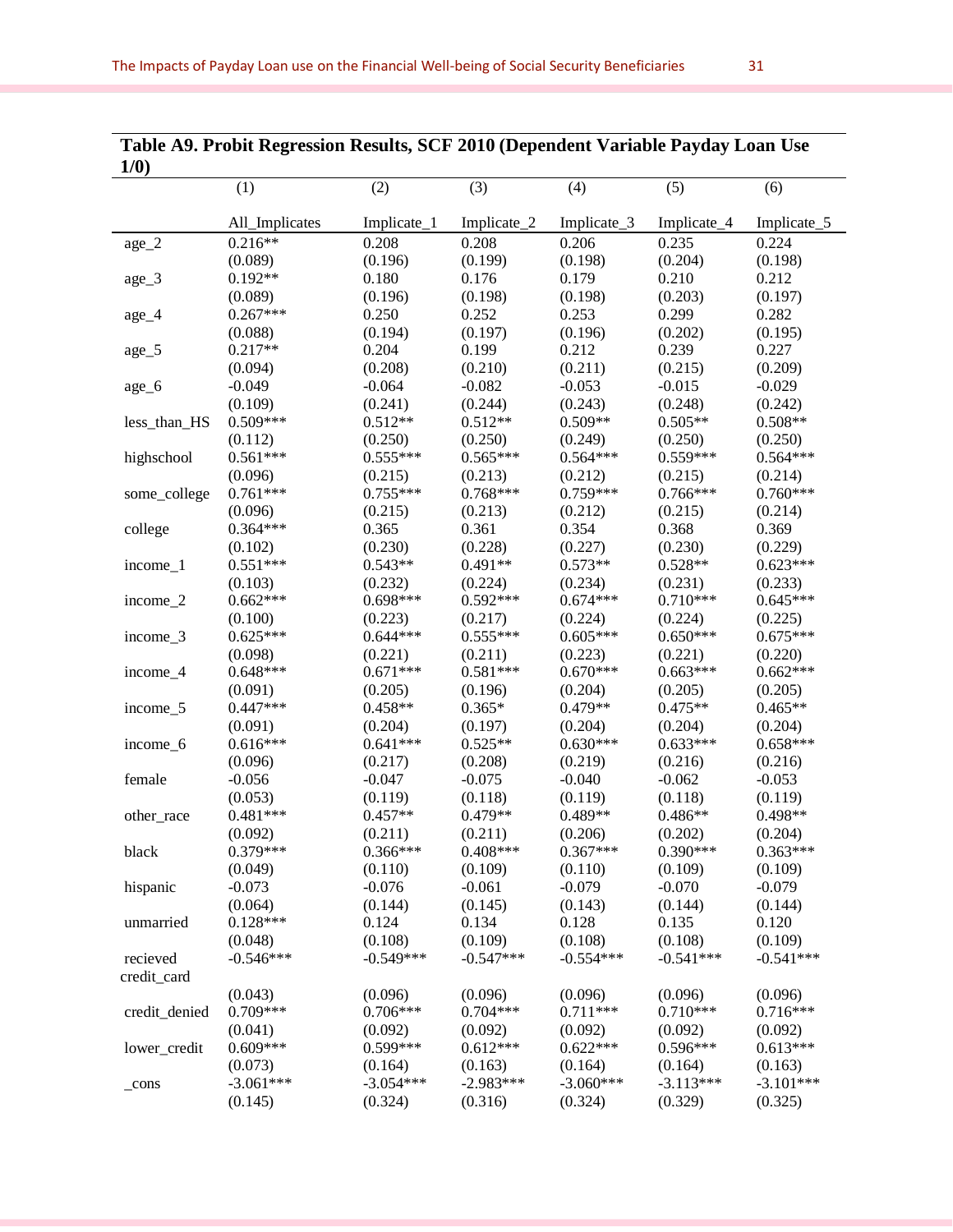| The Impacts of Payday Loan use on the Financial Well-being of Social Security Beneficiaries |       |       |       |       |       |       |  |
|---------------------------------------------------------------------------------------------|-------|-------|-------|-------|-------|-------|--|
| Obs.                                                                                        | 20069 | 4012  | 4017  | 4008  | 4016  | 4016  |  |
| Pseudo $\mathbb{R}^2$                                                                       | 0.203 | 0.202 | 0.204 | 0.203 | 0.206 | 0.202 |  |

Standard errors are in parenthesis

*\*\*\* p<0.01, \*\* p<0.05, \* p<0.1* 

**Source**. Regressions are weighted. Comparison groups are older age group, college plus education, highest income group, male and white.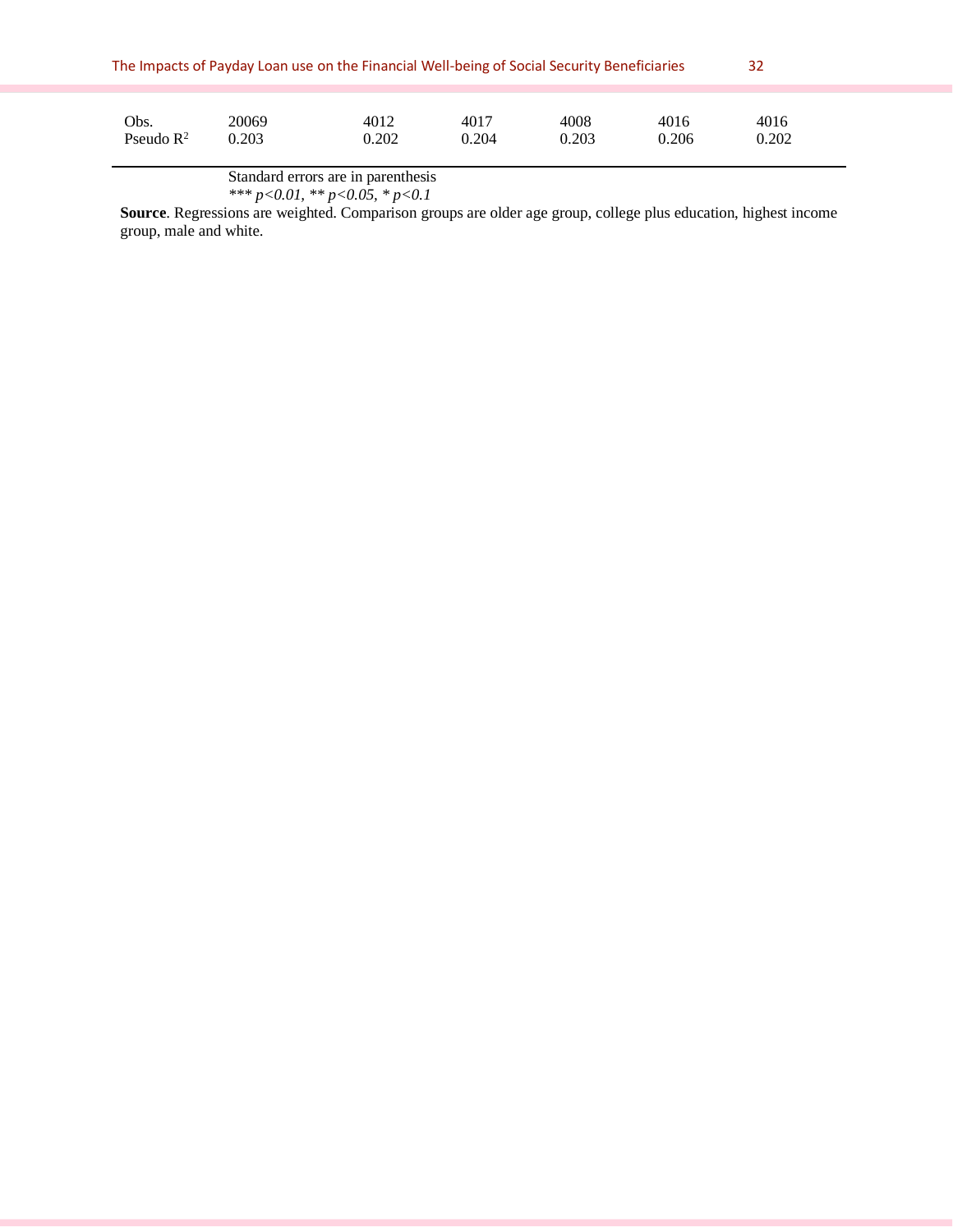|               | (1)                | (2)            | (3)         | (4)         | (5)         | (6)         |
|---------------|--------------------|----------------|-------------|-------------|-------------|-------------|
|               | All_Implicat<br>es | Implicate_ $1$ | Implicate_2 | Implicate_3 | Implicate_4 | Implicate_5 |
| SS recipient  | $0.163**$          | 0.158          | 0.164       | 0.171       | 0.157       | 0.163       |
|               | (0.075)            | (0.169)        | (0.166)     | (0.169)     | (0.168)     | (0.168)     |
| SSI recipient | $0.471***$         | 0.451          | $0.503*$    | 0.433       | $0.523*$    | 0.442       |
|               | (0.126)            | (0.287)        | (0.278)     | (0.283)     | (0.273)     | (0.283)     |
| age_2         | $0.184**$          | 0.180          | 0.173       | 0.176       | 0.201       | 0.193       |
|               | (0.088)            | (0.196)        | (0.198)     | (0.197)     | (0.203)     | (0.197)     |
| $age_3$       | $0.146*$           | 0.139          | 0.128       | 0.135       | 0.161       | 0.168       |
|               | (0.088)            | (0.195)        | (0.197)     | (0.197)     | (0.202)     | (0.197)     |
| $age_4$       | $0.200**$          | 0.191          | 0.178       | 0.188       | 0.225       | 0.217       |
|               | (0.088)            | (0.195)        | (0.198)     | (0.197)     | (0.202)     | (0.196)     |
| age_5         | 0.107              | 0.102          | 0.083       | 0.105       | 0.126       | 0.120       |
|               | (0.095)            | (0.211)        | (0.214)     | (0.213)     | (0.218)     | (0.212)     |
| age_6         | $-0.259**$         | $-0.265$       | $-0.298$    | $-0.267$    | $-0.228$    | $-0.236$    |
|               | (0.126)            | (0.280)        | (0.279)     | (0.281)     | (0.285)     | (0.279)     |
| less_than_HS  | $0.462***$         | $0.464*$       | $0.464*$    | $0.467*$    | $0.452*$    | $0.462*$    |
|               | (0.111)            | (0.248)        | (0.248)     | (0.247)     | (0.248)     | (0.248)     |
| highschool    | $0.551***$         | $0.545**$      | $0.556***$  | $0.554***$  | $0.549**$   | $0.552**$   |
|               | (0.096)            | (0.215)        | (0.213)     | (0.212)     | (0.215)     | (0.214)     |
| some_college  | $0.756***$         | $0.750***$     | $0.761***$  | $0.755***$  | $0.759***$  | $0.754***$  |
|               | (0.095)            | (0.214)        | (0.213)     | (0.212)     | (0.215)     | (0.214)     |
| college       | $0.364***$         | 0.364          | 0.361       | 0.355       | 0.368       | 0.368       |
|               | (0.102)            | (0.230)        | (0.228)     | (0.227)     | (0.230)     | (0.229)     |
| income_1      | $0.457***$         | $0.460*$       | $0.390*$    | $0.485**$   | $0.419*$    | $0.533**$   |
|               | (0.106)            | (0.238)        | (0.230)     | (0.238)     | (0.237)     | (0.238)     |
| income_2      | $0.608***$         | $0.643***$     | $0.537**$   | $0.620***$  | $0.653***$  | $0.596***$  |
|               | (0.100)            | (0.224)        | (0.218)     | (0.225)     | (0.225)     | (0.226)     |
| income_3      | $0.601***$         | $0.624***$     | $0.532**$   | $0.583***$  | $0.622***$  | $0.652***$  |
|               | (0.098)            | (0.222)        | (0.212)     | (0.224)     | (0.222)     | (0.221)     |
| income_4      | $0.626***$         | $0.650***$     | $0.560***$  | $0.649***$  | $0.639***$  | $0.642***$  |
|               | (0.091)            | (0.206)        | (0.197)     | (0.205)     | (0.206)     | (0.206)     |
| income_5      | $0.431***$         | $0.443**$      | $0.350*$    | $0.462**$   | $0.457**$   | $0.449**$   |
|               | (0.091)            | (0.204)        | (0.197)     | (0.204)     | (0.204)     | (0.205)     |
| income_6      | $0.600***$         | $0.626***$     | $0.509**$   | $0.614***$  | $0.615***$  | $0.643***$  |
|               | (0.096)            | (0.216)        | (0.208)     | (0.218)     | (0.216)     | (0.216)     |
| female        | $-0.042$           | $-0.036$       | $-0.060$    | $-0.029$    | $-0.044$    | $-0.041$    |
|               | (0.053)            | (0.119)        | (0.119)     | (0.119)     | (0.119)     | (0.120)     |
| other_race    | $0.474***$         | $0.454**$      | $0.476**$   | $0.479**$   | $0.475**$   | $0.488**$   |
|               | (0.093)            | (0.211)        | (0.212)     | (0.207)     | (0.204)     | (0.206)     |
| black         | $0.377***$         | $0.364***$     | $0.407***$  | $0.367***$  | $0.384***$  | $0.363***$  |
|               | (0.049)            | (0.109)        | (0.109)     | (0.109)     | (0.109)     | (0.109)     |
| hispanic      | $-0.053$           | $-0.058$       | $-0.041$    | $-0.060$    | $-0.049$    | $-0.059$    |
|               | (0.065)            | (0.144)        | (0.146)     | (0.144)     | (0.144)     | (0.144)     |
| unmarried     | $0.123**$          | 0.119          | 0.128       | 0.123       | 0.126       | 0.115       |
|               | (0.049)            | (0.109)        | (0.109)     | (0.109)     | (0.109)     | (0.109)     |
| received      | $-0.543***$        | $-0.548***$    | $-0.543***$ | $-0.550***$ | $-0.539***$ | $-0.538***$ |
| credit_card   |                    |                |             |             |             |             |
|               | (0.043)            | (0.096)        | (0.096)     | (0.097)     | (0.096)     | (0.097)     |
| credit_denied | $0.705***$         | $0.702***$     | $0.699***$  | $0.707***$  | $0.704***$  | $0.711***$  |
|               | (0.041)            | (0.092)        | (0.092)     | (0.093)     | (0.093)     | (0.092)     |

## **Table A10. Probit Regression Results, SCF 2010 (Dependent Variable Payday Loan Use 1/0) with SS and SSI**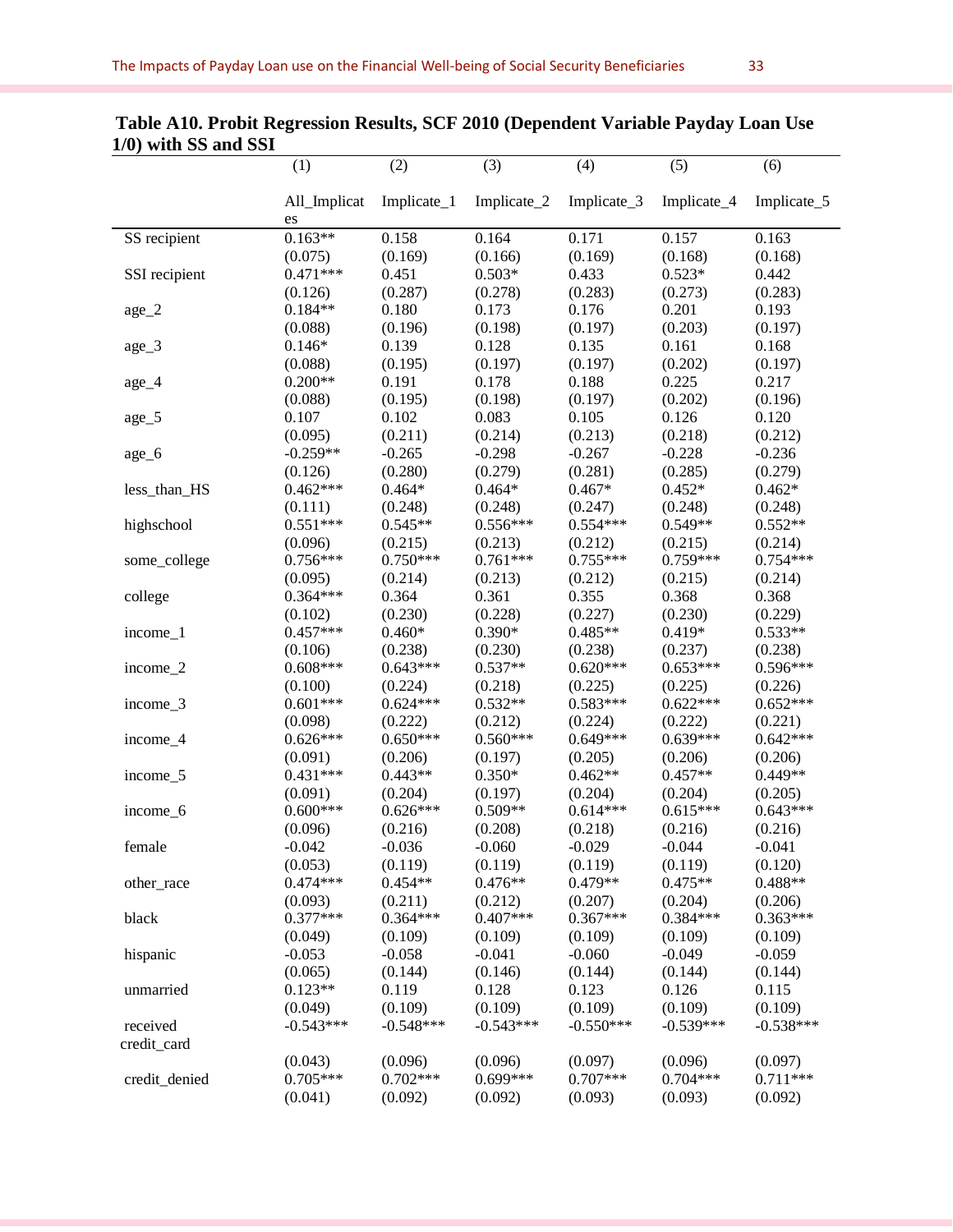| lower credit          | 0.609***    | $0.597***$  | $0.613***$  | $0.623***$  | $0.594***$  | $0.614***$  |
|-----------------------|-------------|-------------|-------------|-------------|-------------|-------------|
|                       | (0.073)     | (0.164)     | (0.163)     | (0.164)     | (0.164)     | (0.163)     |
| cons                  | $-2.994***$ | $-2.993***$ | $-2.914***$ | $-2.998***$ | $-3.037***$ | $-3.036***$ |
|                       | (0.144)     | (0.323)     | (0.314)     | (0.323)     | (0.327)     | (0.323)     |
| Obs.                  | 20069       | 4012        | 4017        | 4008        | 4016        | 4016        |
| Pseudo $\mathbb{R}^2$ | 0.208       | 0.207       | 0.209       | 0.207       | 0.212       | 0.207       |

Standard errors are in parenthesis

*\*\*\* p<0.01, \*\* p<0.05, \* p<0.1* 

**Source**. Regressions are weighted. Comparison groups are older age group, college plus education, highest income group, male and white.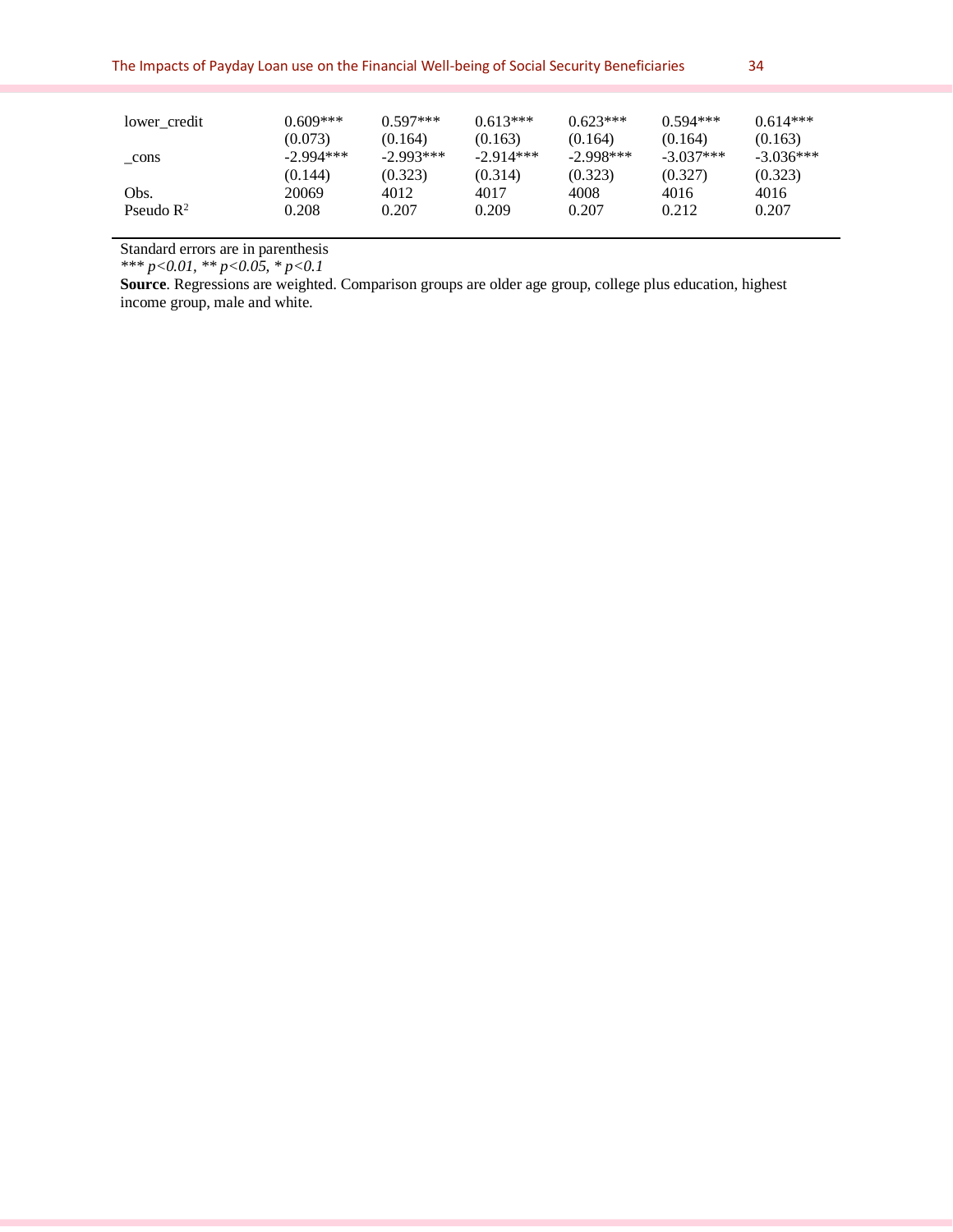|              | (1)                | (2)         | (3)         | (4)         | (5)         | (6)         |
|--------------|--------------------|-------------|-------------|-------------|-------------|-------------|
|              | All_Implicat<br>es | Implicate_1 | Implicate_2 | Implicate_3 | Implicate_4 | Implicate_5 |
| $\rm age\_2$ | $0.345***$         | $0.367*$    | 0.322       | $0.363*$    | 0.312       | 0.359       |
|              | (0.098)            | (0.218)     | (0.218)     | (0.220)     | (0.221)     | (0.220)     |
| $age_3$      | $0.250**$          | 0.259       | 0.231       | 0.256       | 0.233       | 0.271       |
|              | (0.101)            | (0.225)     | (0.223)     | (0.225)     | (0.227)     | (0.225)     |
| age_4        | 0.151              | 0.160       | 0.135       | 0.164       | 0.138       | 0.158       |
|              | (0.104)            | (0.232)     | (0.230)     | (0.232)     | (0.234)     | (0.233)     |
| age_5        | $0.206*$           | 0.226       | 0.204       | 0.227       | 0.167       | 0.204       |
|              | (0.108)            | (0.240)     | (0.239)     | (0.240)     | (0.242)     | (0.242)     |
| $age_6$      | 0.029              | 0.047       | $-0.007$    | 0.050       | 0.039       | 0.010       |
|              | (0.119)            | (0.264)     | (0.267)     | (0.264)     | (0.266)     | (0.269)     |
| less_than_HS | $0.257**$          | 0.234       | 0.260       | 0.231       | $0.367*$    | 0.202       |
|              | (0.102)            | (0.228)     | (0.227)     | (0.229)     | (0.222)     | (0.230)     |
| highschool   | $0.290***$         | 0.272       | 0.281       | 0.270       | $0.377**$   | 0.261       |
|              | (0.080)            | (0.179)     | (0.178)     | (0.179)     | (0.178)     | (0.178)     |
| some_college | $0.479***$         | $0.468***$  | $0.463***$  | $0.455***$  | $0.569***$  | $0.450***$  |
|              | (0.076)            | (0.169)     | (0.169)     | (0.170)     | (0.171)     | (0.169)     |
| college      | $-0.139*$          | $-0.155$    | $-0.141$    | $-0.166$    | $-0.058$    | $-0.168$    |
|              | (0.084)            | (0.187)     | (0.186)     | (0.188)     | (0.191)     | (0.187)     |
| income_1     | $-0.038$           | 0.001       | $-0.011$    | $-0.035$    | $-0.129$    | $-0.030$    |
|              | (0.116)            | (0.257)     | (0.255)     | (0.261)     | (0.249)     | (0.266)     |
| income_2     | $0.177*$           | 0.218       | 0.177       | 0.183       | 0.076       | 0.220       |
|              | (0.096)            | (0.215)     | (0.217)     | (0.214)     | (0.220)     | (0.213)     |
| income_3     | $0.392***$         | $0.360*$    | $0.349*$    | $0.438**$   | $0.412**$   | 0.399**     |
|              | (0.083)            | (0.188)     | (0.186)     | (0.186)     | (0.185)     | (0.187)     |
| income_4     | $0.143*$           | 0.173       | 0.156       | 0.123       | 0.096       | 0.165       |
|              | (0.079)            | (0.176)     | (0.178)     | (0.177)     | (0.177)     | (0.176)     |
| income_5     | $0.230***$         | 0.228       | 0.234       | 0.227       | 0.208       | 0.249       |
|              | (0.073)            | (0.164)     | (0.163)     | (0.164)     | (0.165)     | (0.163)     |
| income_6     | 0.087              | 0.082       | 0.077       | 0.096       | 0.083       | 0.095       |
|              | (0.081)            | (0.182)     | (0.181)     | (0.182)     | (0.182)     | (0.181)     |

#### **Table A11. Probit Regression Results, SCF 2013 (Dependent Variable Payday Loan Use 1/0)**

| $income_4$           | $0.143*$    | 0.173       | 0.156       | 0.123       | 0.096       | 0.165       |
|----------------------|-------------|-------------|-------------|-------------|-------------|-------------|
|                      | (0.079)     | (0.176)     | (0.178)     | (0.177)     | (0.177)     | (0.176)     |
| income 5             | $0.230***$  | 0.228       | 0.234       | 0.227       | 0.208       | 0.249       |
|                      | (0.073)     | (0.164)     | (0.163)     | (0.164)     | (0.165)     | (0.163)     |
| income 6             | 0.087       | 0.082       | 0.077       | 0.096       | 0.083       | 0.095       |
|                      | (0.081)     | (0.182)     | (0.181)     | (0.182)     | (0.182)     | (0.181)     |
| female               | 0.084       | 0.084       | 0.063       | 0.089       | 0.098       | 0.087       |
|                      | (0.056)     | (0.124)     | (0.125)     | (0.125)     | (0.127)     | (0.125)     |
| other race           | $-0.076$    | $-0.095$    | $-0.076$    | $-0.068$    | $-0.056$    | $-0.084$    |
|                      | (0.116)     | (0.259)     | (0.257)     | (0.259)     | (0.260)     | (0.260)     |
| black                | $0.413***$  | $0.419***$  | $0.412***$  | $0.416***$  | $0.425***$  | $0.390***$  |
|                      | (0.049)     | (0.108)     | (0.109)     | (0.108)     | (0.109)     | (0.108)     |
| hispanic             | $0.200***$  | 0.204       | 0.202       | 0.191       | 0.212       | 0.191       |
|                      | (0.064)     | (0.142)     | (0.143)     | (0.143)     | (0.143)     | (0.143)     |
| unmarried            | 0.061       | 0.055       | 0.061       | 0.059       | 0.078       | 0.053       |
|                      | (0.054)     | (0.120)     | (0.119)     | (0.120)     | (0.120)     | (0.120)     |
| received credit card | $-0.349***$ | $-0.346***$ | $-0.364***$ | $-0.350***$ | $-0.336***$ | $-0.353***$ |
|                      | (0.048)     | (0.108)     | (0.108)     | (0.108)     | (0.108)     | (0.109)     |
| credit_denied        | $0.677***$  | $0.679***$  | $0.660***$  | $0.681***$  | $0.696***$  | $0.674***$  |
|                      | (0.042)     | (0.093)     | (0.094)     | (0.093)     | (0.094)     | (0.093)     |
| lower_credit         | $0.359***$  | $0.323*$    | $0.367**$   | $0.368**$   | $0.392**$   | $0.352**$   |
|                      | (0.081)     | (0.184)     | (0.180)     | (0.179)     | (0.181)     | (0.178)     |
|                      |             |             |             |             |             |             |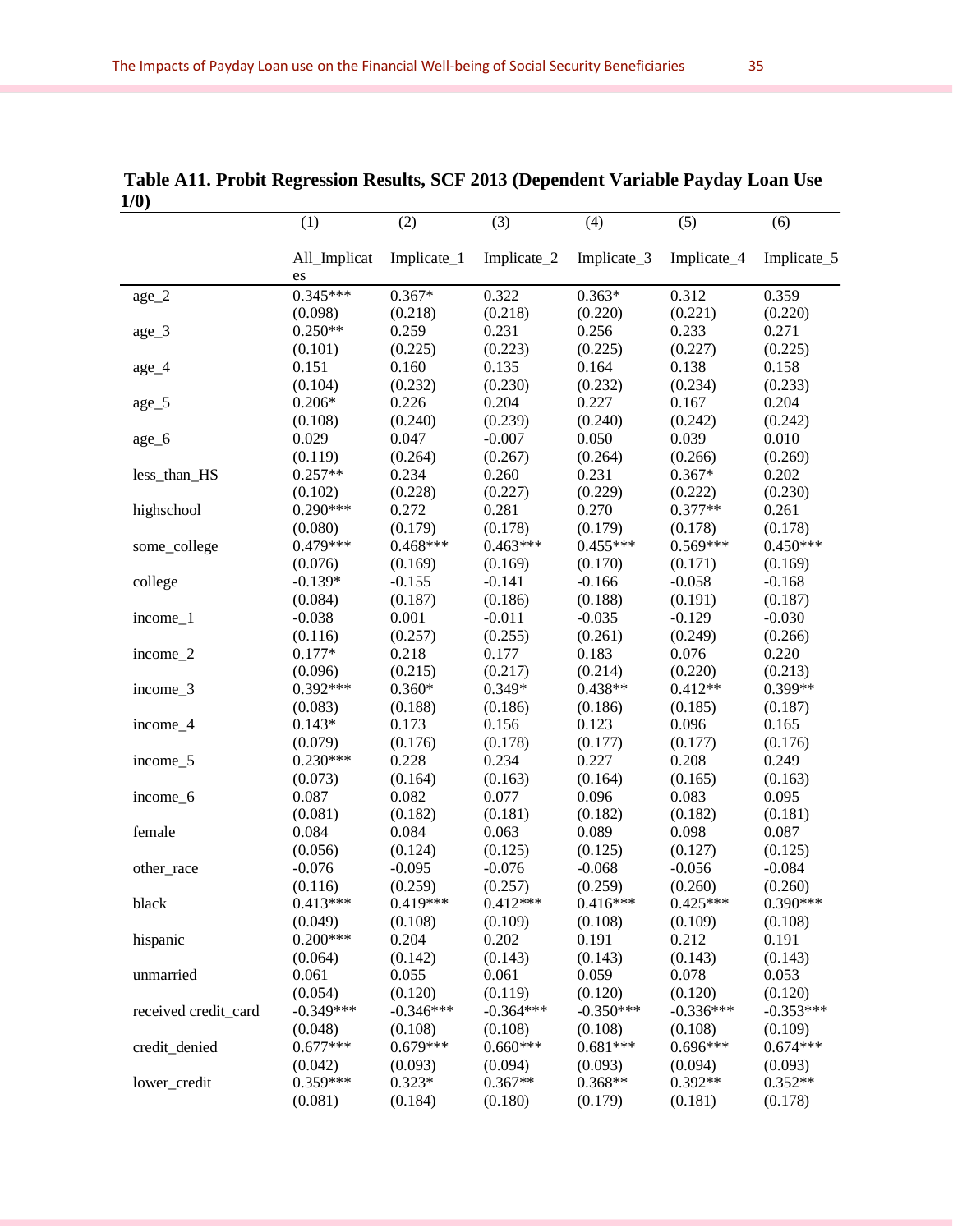| cons                  | $-2.499***$ | $-2.501***$ | $-2.449***$ | $-2.496***$ | $-2.579***$ | $-2.478***$ |
|-----------------------|-------------|-------------|-------------|-------------|-------------|-------------|
|                       | (0.133)     | (0.296)     | (0.295)     | (0.297)     | (0.302)     | (0.298)     |
| Obs.                  | 8386        | 3680        | 3676        | 3680        | 3671        | 3679        |
| Pseudo $\mathbb{R}^2$ | 0.182       | 0.181       | 0.177       | 0.186       | 0.188       | 0.182       |

Standard errors are in parenthesis

*\*\*\* p<0.01, \*\* p<0.05, \* p<0.1* 

**Source**. Regressions are weighted. Comparison groups are older age group, college plus education, highest income group, male and white.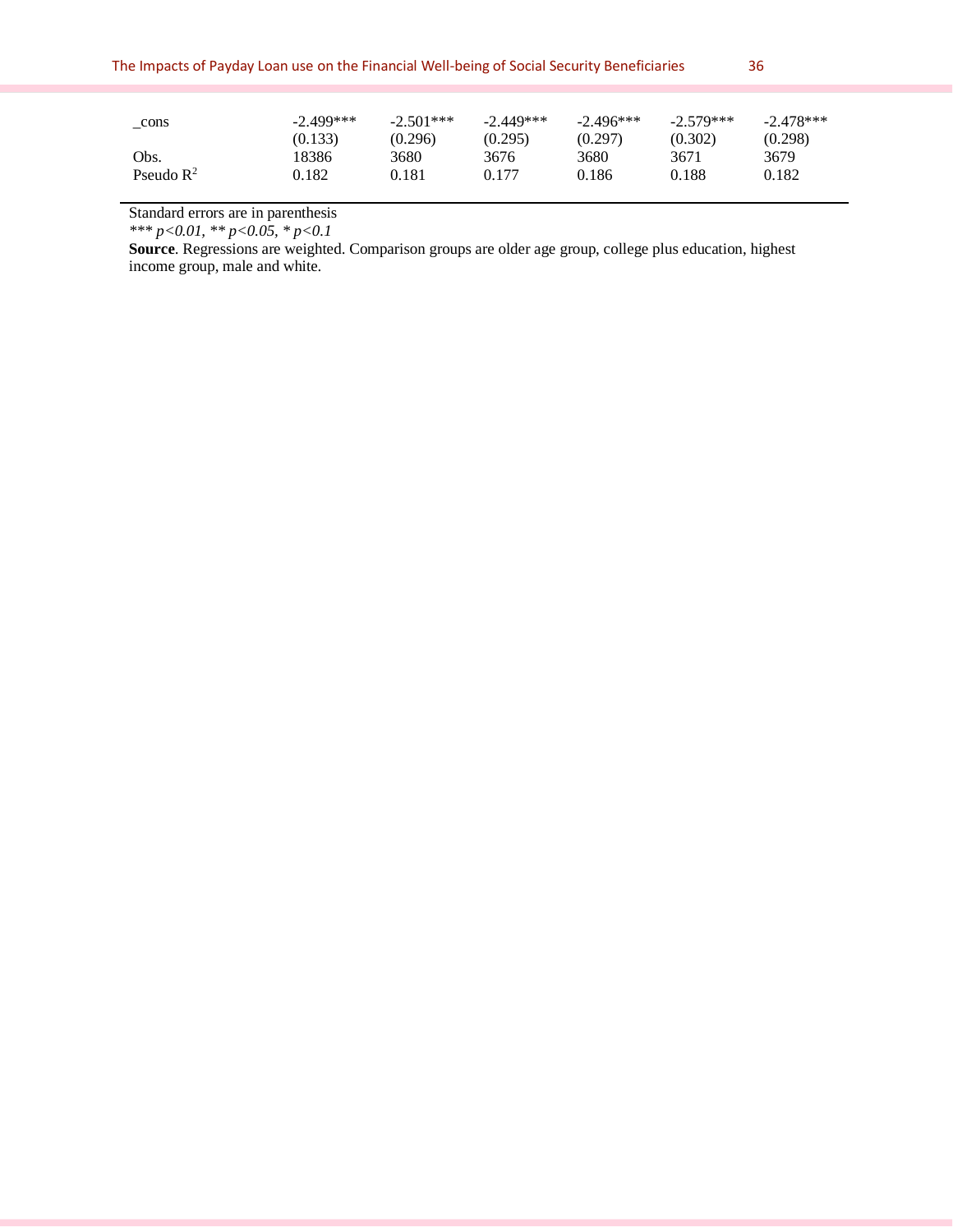|                      | (1)                | (2)         | (3)         | (4)         | (5)         | (6)         |
|----------------------|--------------------|-------------|-------------|-------------|-------------|-------------|
|                      | All_Implicat<br>es | Implicate_1 | Implicate_2 | Implicate_3 | Implicate_4 | Implicate_5 |
| SS recipient         | $0.429***$         | $0.424**$   | $0.426**$   | $0.448**$   | $0.451**$   | $0.396**$   |
|                      | (0.079)            | (0.174)     | (0.175)     | (0.174)     | (0.179)     | (0.177)     |
| SSI recipient        | $-0.103$           | $-0.115$    | $-0.071$    | $-0.060$    | $-0.267$    | $-0.028$    |
|                      | (0.143)            | (0.318)     | (0.319)     | (0.323)     | (0.330)     | (0.309)     |
| $age_2$              | $0.333***$         | 0.354       | 0.306       | 0.350       | 0.303       | 0.344       |
|                      | (0.098)            | (0.219)     | (0.218)     | (0.220)     | (0.222)     | (0.220)     |
| age_3                | $0.223**$          | 0.234       | 0.201       | 0.225       | 0.214       | 0.240       |
|                      | (0.101)            | (0.226)     | (0.225)     | (0.227)     | (0.229)     | (0.227)     |
| age_4                | 0.093              | 0.102       | 0.074       | 0.103       | 0.087       | 0.098       |
|                      | (0.105)            | (0.233)     | (0.232)     | (0.234)     | (0.236)     | (0.235)     |
| age_5                | 0.060              | 0.081       | 0.054       | 0.069       | 0.029       | 0.062       |
|                      | (0.111)            | (0.246)     | (0.245)     | (0.247)     | (0.250)     | (0.248)     |
| age_6                | $-0.377***$        | $-0.353$    | $-0.414$    | $-0.377$    | $-0.377$    | $-0.370$    |
|                      | (0.139)            | (0.309)     | (0.312)     | (0.309)     | (0.315)     | (0.313)     |
| less_than_HS         | $0.262**$          | 0.239       | 0.264       | 0.239       | $0.374*$    | 0.209       |
|                      | (0.103)            | (0.230)     | (0.228)     | (0.229)     | (0.224)     | (0.230)     |
| highschool           | $0.293***$         | 0.276       | 0.285       | 0.275       | $0.374**$   | 0.267       |
|                      | (0.079)            | (0.177)     | (0.176)     | (0.177)     | (0.179)     | (0.176)     |
| some_college         | $0.488***$         | $0.478***$  | $0.474***$  | $0.468***$  | $0.571***$  | $0.462***$  |
|                      | (0.076)            | (0.168)     | (0.167)     | (0.168)     | (0.173)     | (0.167)     |
| college              | $-0.134$           | $-0.148$    | $-0.133$    | $-0.160$    | $-0.058$    | $-0.161$    |
|                      | (0.084)            | (0.187)     | (0.185)     | (0.187)     | (0.192)     | (0.186)     |
| income_1             | $-0.110$           | $-0.069$    | $-0.090$    | $-0.120$    | $-0.186$    | $-0.105$    |
|                      | (0.115)            | (0.254)     | (0.253)     | (0.258)     | (0.253)     | (0.263)     |
| income_2             | 0.129              | 0.171       | 0.124       | 0.132       | 0.036       | 0.171       |
|                      | (0.098)            | (0.218)     | (0.220)     | (0.216)     | (0.223)     | (0.216)     |
| income_3             | $0.364***$         | $0.331*$    | $0.323*$    | $0.405**$   | $0.390**$   | $0.365*$    |
|                      | (0.083)            | (0.188)     | (0.186)     | (0.186)     | (0.185)     | (0.186)     |
| income_4             | 0.110              | 0.139       | 0.123       | 0.084       | 0.067       | 0.132       |
|                      | (0.079)            | (0.176)     | (0.177)     | (0.177)     | (0.176)     | (0.175)     |
| income_5             | $0.204***$         | 0.203       | 0.207       | 0.201       | 0.184       | 0.225       |
|                      | (0.074)            | (0.165)     | (0.164)     | (0.165)     | (0.166)     | (0.164)     |
| income_6             | 0.087              | 0.078       | 0.077       | 0.097       | 0.085       | 0.096       |
|                      | (0.082)            | (0.183)     | (0.181)     | (0.183)     | (0.183)     | (0.182)     |
| female               | $0.100*$           | 0.101       | 0.078       | 0.105       | 0.115       | 0.101       |
|                      | (0.056)            | (0.124)     | (0.126)     | (0.125)     | (0.127)     | (0.125)     |
| other_race           | $-0.088$           | $-0.106$    | $-0.090$    | $-0.084$    | $-0.057$    | $-0.099$    |
|                      | (0.115)            | (0.257)     | (0.255)     | (0.258)     | (0.258)     | (0.258)     |
| black                | $0.415***$         | $0.421***$  | $0.416***$  | $0.418***$  | $0.426***$  | $0.394***$  |
|                      | (0.049)            | (0.108)     | (0.109)     | (0.109)     | (0.110)     | (0.109)     |
| hispanic             | $0.223***$         | 0.227       | 0.226       | 0.215       | 0.233       | 0.214       |
|                      | (0.064)            | (0.143)     | (0.143)     | (0.143)     | (0.143)     | (0.143)     |
| unmarried            | 0.067              | 0.061       | 0.068       | 0.066       | 0.085       | 0.058       |
|                      | (0.054)            | (0.120)     | (0.119)     | (0.120)     | (0.119)     | (0.120)     |
| received credit_card | $-0.344***$        | $-0.340***$ | $-0.358***$ | $-0.344***$ | $-0.334***$ | $-0.345***$ |
|                      | (0.048)            | (0.107)     | (0.108)     | (0.107)     | (0.108)     | (0.108)     |
| credit_denied        | $0.678***$         | $0.680***$  | $0.660***$  | $0.682***$  | $0.700***$  | $0.673***$  |
|                      | (0.042)            | (0.095)     | (0.095)     | (0.094)     | (0.095)     | (0.094)     |
| lower_credit         | 0.366***           | $0.328*$    | $0.374**$   | $0.374**$   | $0.403**$   | $0.357**$   |
|                      |                    |             |             |             |             |             |

## **Table A12. Probit Regression Results, SCF 2013 (Dependent Variable Payday Loan Use 1/0), with SS and SSI**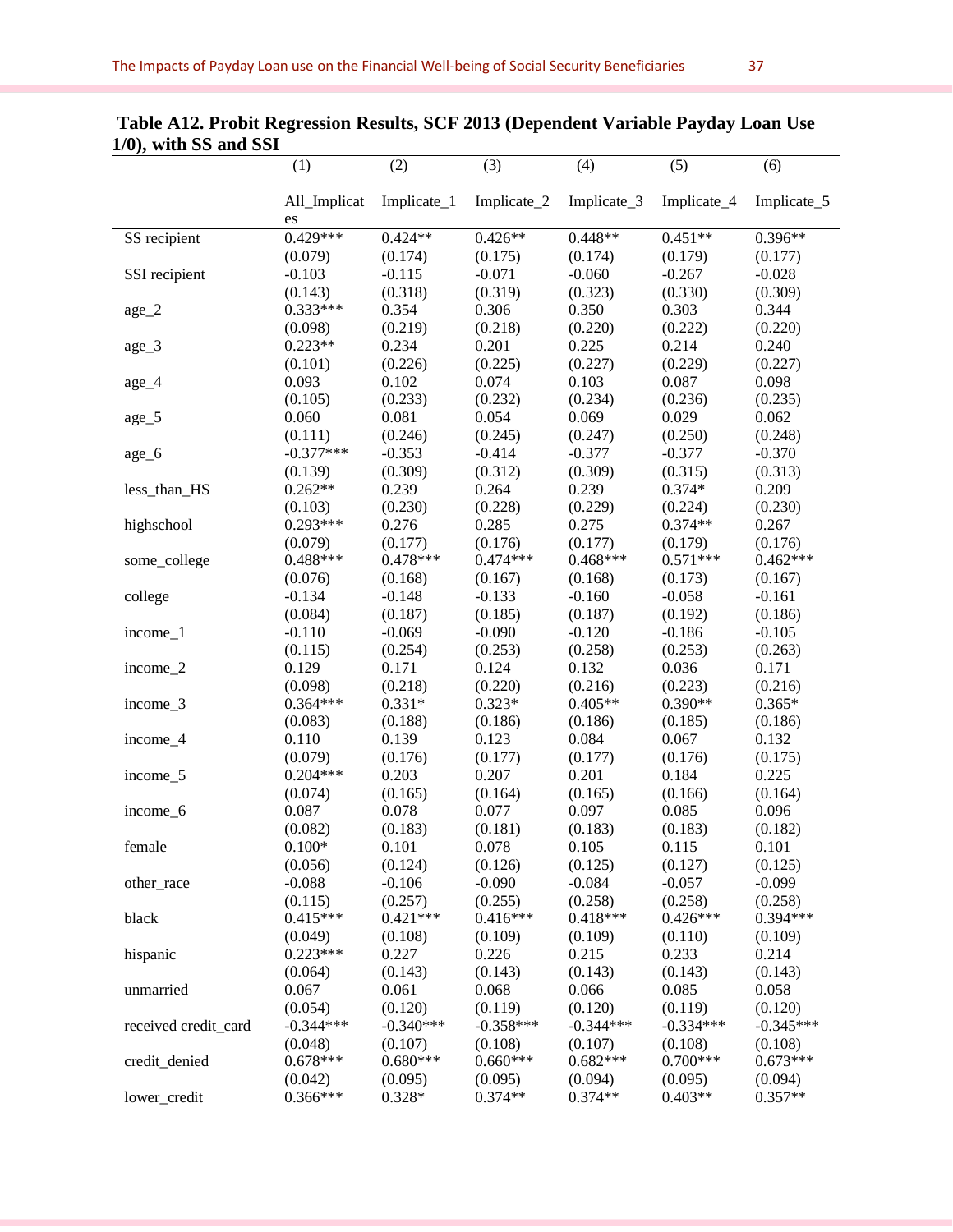| _cons                 | (0.081)<br>$-2.485***$<br>(0.135) | (0.185)<br>$-2.487***$<br>(0.300) | (0.181)<br>$-2.432***$<br>(0.299) | (0.181)<br>$-2.481***$<br>(0.301) | (0.181)<br>$-2.569***$<br>(0.306) | (0.179)<br>$-2.463***$<br>(0.301) |
|-----------------------|-----------------------------------|-----------------------------------|-----------------------------------|-----------------------------------|-----------------------------------|-----------------------------------|
| Obs.                  | 18386                             | 3680                              | 3676                              | 3680                              | 3671                              | 3679                              |
| Pseudo $\mathbb{R}^2$ | 0.188                             | 0.186                             | 0.183                             | 0.192                             | 0.193                             | 0.187                             |

Standard errors are in parenthesis

*\*\*\* p<0.01, \*\* p<0.05, \* p<0.1* 

**Source**. Regressions are weighted. Comparison groups are older age group, college plus education, highest income group, male and white.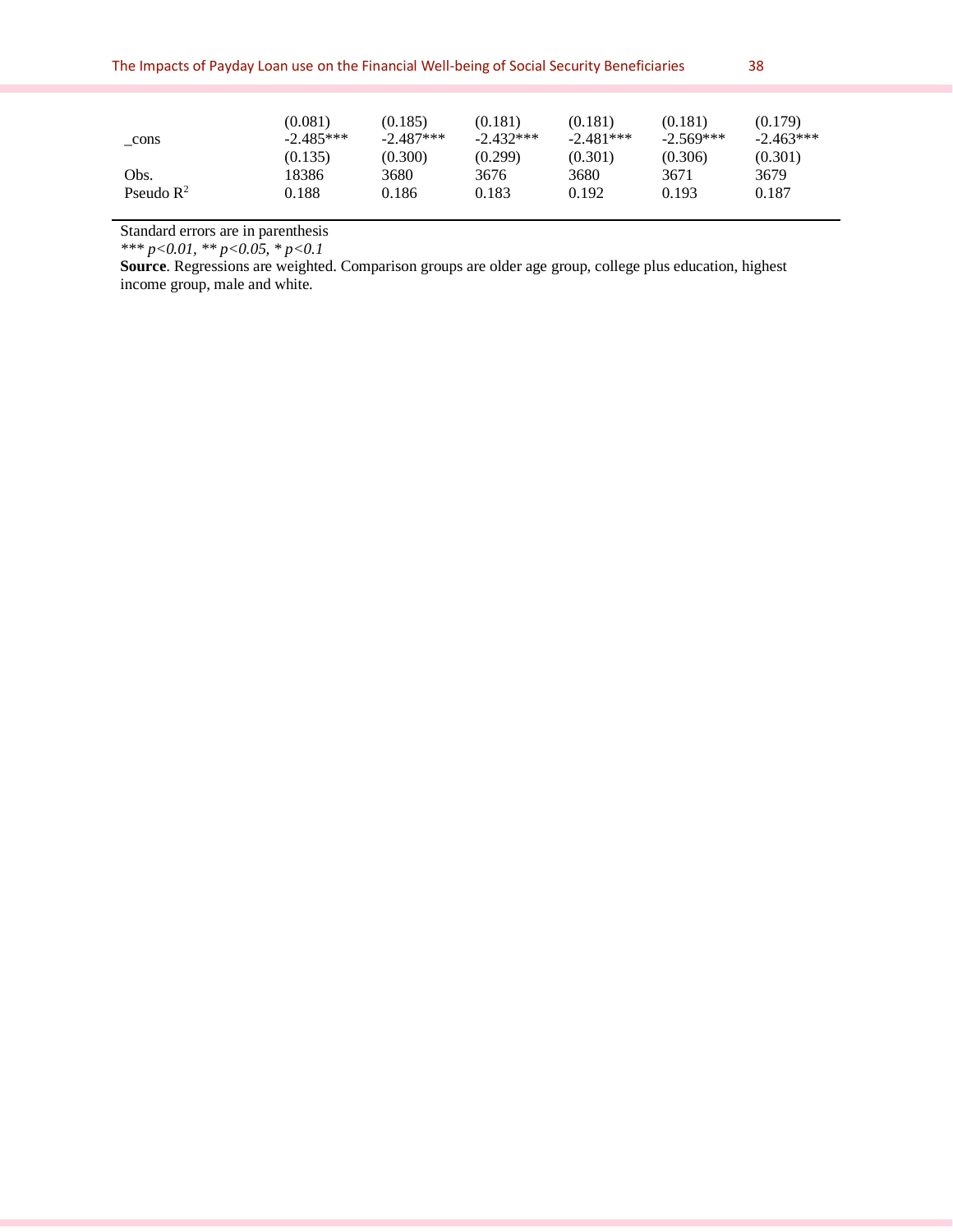| 17 V J               |                       |                     |                     |                     |                  |                  |
|----------------------|-----------------------|---------------------|---------------------|---------------------|------------------|------------------|
|                      | (1)                   | (2)                 | (3)                 | (4)                 | (5)              | (6)              |
|                      |                       |                     |                     |                     |                  |                  |
|                      | All_Implicat<br>es    | Implicate_1         | Implicate_2         | Implicate_3         | Implicate_4      | Implicate_5      |
| $\rm age\_2$         | $0.409***$            | $0.461*$            | $0.469*$            | 0.379               | 0.308            | $0.459*$         |
|                      | (0.109)               | (0.255)             | (0.254)             | (0.237)             | (0.223)          | (0.254)          |
| $age_3$              | $0.256**$             | 0.324               | 0.307               | 0.222               | 0.158            | 0.298            |
|                      | (0.109)               | (0.255)             | (0.255)             | (0.238)             | (0.224)          | (0.255)          |
| $age_4$              | 0.182                 | 0.262               | 0.223               | 0.136               | 0.097            | 0.223            |
|                      | (0.111)               | (0.258)             | (0.259)             | (0.243)             | (0.229)          | (0.259)          |
| age_5                | 0.179                 | 0.245               | 0.232               | 0.142               | 0.073            | 0.231            |
|                      | (0.113)               | (0.262)             | (0.262)             | (0.246)             | (0.234)          | (0.262)          |
| age_6                | 0.059                 | 0.116               | 0.116               | 0.024               | $-0.049$         | 0.116            |
|                      | (0.124)               | (0.288)             | (0.287)             | (0.272)             | (0.260)          | (0.288)          |
| less_than_HS         | $0.319***$            | 0.307               | 0.339               | 0.332               | 0.303            | 0.316            |
|                      | (0.107)               | (0.239)             | (0.239)             | (0.237)             | (0.238)          | (0.239)          |
| highschool           | $0.191**$             | 0.186               | 0.195               | 0.199               | 0.168            | 0.209            |
|                      | (0.090)               | (0.201)             | (0.201)             | (0.201)             | (0.202)          | (0.201)          |
|                      | $0.179*$              | 0.204               | 0.167               | 0.172               | 0.180            | 0.174            |
| some_college         |                       | (0.221)             | (0.224)             | (0.224)             | (0.222)          | (0.224)          |
|                      | (0.100)<br>$-0.073$   | $-0.075$            | $-0.074$            | $-0.075$            | $-0.063$         | $-0.077$         |
| college              |                       |                     |                     |                     | (0.230)          | (0.232)          |
| income_1             | (0.104)<br>$-0.236**$ | (0.232)<br>$-0.313$ | (0.233)<br>$-0.244$ | (0.233)<br>$-0.162$ |                  | $-0.288$         |
|                      |                       |                     |                     |                     | $-0.204$         |                  |
|                      | (0.118)<br>$0.266***$ | (0.276)<br>0.302    | (0.264)             | (0.254)             | (0.265)<br>0.303 | (0.265)<br>0.210 |
| income_2             |                       |                     | 0.249               | 0.261               |                  |                  |
|                      | (0.101)               | (0.231)             | (0.225)             | (0.223)             | (0.226)          | (0.228)          |
| income_3             | $0.429***$            | $0.445**$           | 0.389*              | $0.445**$           | $0.486**$        | 0.379*           |
|                      | (0.098)               | (0.217)             | (0.220)             | (0.218)             | (0.218)          | (0.220)          |
| income_4             | $0.494***$            | $0.515***$          | $0.511***$          | $0.466**$           | $0.524***$       | $0.457**$        |
|                      | (0.087)               | (0.194)             | (0.192)             | (0.194)             | (0.194)          | (0.194)          |
| income_5             | $0.514***$            | $0.533***$          | $0.506***$          | $0.512***$          | $0.510***$       | $0.513***$       |
|                      | (0.087)               | (0.193)             | (0.195)             | (0.194)             | (0.194)          | (0.193)          |
| income_6             | $0.298***$            | 0.276               | 0.300               | 0.272               | 0.313            | 0.326            |
|                      | (0.092)               | (0.206)             | (0.207)             | (0.210)             | (0.206)          | (0.202)          |
| female               | $0.240***$            | $0.219*$            | $0.242*$            | $0.255**$           | $0.233*$         | $0.251**$        |
|                      | (0.056)               | (0.126)             | (0.126)             | (0.125)             | (0.126)          | (0.125)          |
| other race           | $-0.123$              | $-0.147$            | $-0.115$            | $-0.109$            | $-0.137$         | $-0.105$         |
|                      | (0.101)               | (0.227)             | (0.226)             | (0.227)             | (0.227)          | (0.227)          |
| black                | 0.073                 | 0.054               | 0.065               | 0.086               | 0.081            | 0.078            |
|                      | (0.053)               | (0.120)             | (0.119)             | (0.118)             | (0.118)          | (0.119)          |
| hispanic             | $-0.204***$           | $-0.214$            | $-0.205$            | $-0.203$            | $-0.210$         | $-0.190$         |
|                      | (0.069)               | (0.154)             | (0.154)             | (0.154)             | (0.154)          | (0.153)          |
| unmarried            | $0.119**$             | 0.117               | 0.127               | 0.113               | 0.103            | 0.137            |
|                      | (0.055)               | (0.122)             | (0.123)             | (0.122)             | (0.122)          | (0.122)          |
| received credit card | $-0.374***$           | $-0.368***$         | $-0.375***$         | $-0.377***$         | $-0.371***$      | $-0.381***$      |
|                      | (0.048)               | (0.108)             | (0.108)             | (0.107)             | (0.106)          | (0.109)          |
| credit_denied        | $0.728***$            | $0.726***$          | $0.726***$          | $0.725***$          | $0.742***$       | $0.721***$       |
|                      | (0.048)               | (0.108)             | (0.108)             | (0.107)             | (0.105)          | (0.108)          |
| lower_credit         | $0.737***$            | $0.747***$          | $0.744***$          | $0.737***$          | $0.732***$       | $0.729***$       |
|                      | (0.082)               | (0.182)             | (0.183)             | (0.184)             | (0.183)          | (0.183)          |
| finlitscore          | $-0.090$              | $-0.096$            | $-0.096$            | $-0.088$            | $-0.079$         | $-0.095$         |
|                      | (0.087)               | (0.195)             | (0.195)             | (0.194)             | (0.192)          | (0.195)          |
| $_{cons}$            | $-2.474***$           | $-2.532***$         | $-2.522***$         | $-2.441***$         | $-2.388***$      | $-2.516***$      |

**Table A13. Probit Regression Results, SCF 2016 (Dependent Variable Payday Loan Use 1/0)**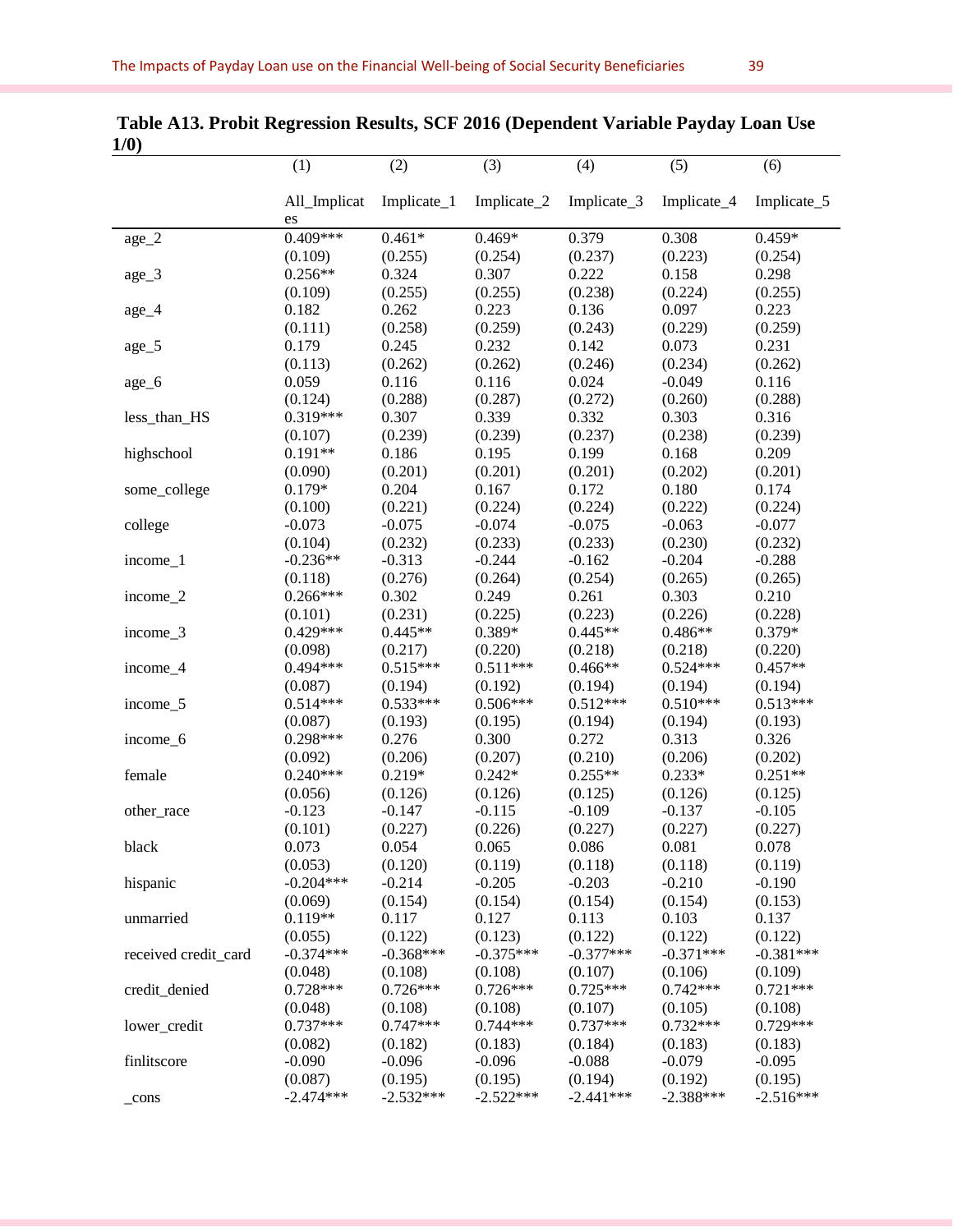| The Impacts of Payday Loan use on the Financial Well-being of Social Security Beneficiaries |                           |                          |                          |                          |                          |                          |  |  |
|---------------------------------------------------------------------------------------------|---------------------------|--------------------------|--------------------------|--------------------------|--------------------------|--------------------------|--|--|
|                                                                                             |                           |                          |                          |                          |                          |                          |  |  |
| Obs.<br>Pseudo $\mathbb{R}^2$                                                               | (0.184)<br>16774<br>0.170 | (0.419)<br>3353<br>0.170 | (0.419)<br>3354<br>0.170 | (0.406)<br>3355<br>0.171 | (0.396)<br>3356<br>0.172 | (0.419)<br>3356<br>0.169 |  |  |

Standard errors are in parenthesis

*\*\*\* p<0.01, \*\* p<0.05, \* p<0.1* 

**Source**. Regressions are weighted. Comparison groups are older age group, college plus education, highest income group, male and white. Finlitscore indicates financial literacy score.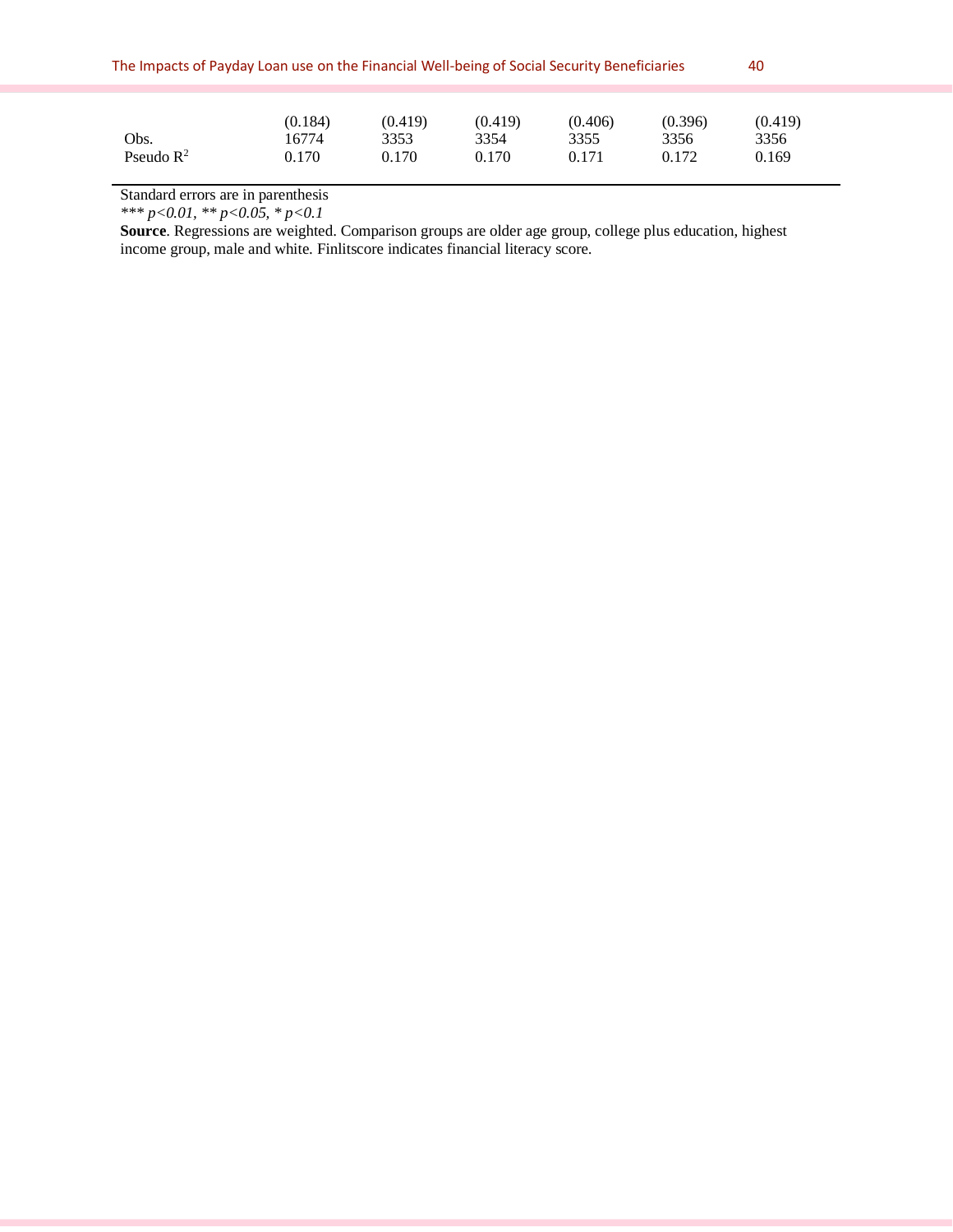|                      | (1)                | (2)         | (3)         | (4)              | (5)         | (6)         |
|----------------------|--------------------|-------------|-------------|------------------|-------------|-------------|
|                      | All_Implicat<br>es | Implicate_1 | Implicate_2 | Implicate_3      | Implicate_4 | Implicate_5 |
| SS recipient         | $0.148*$           | 0.150       | 0.163       | 0.145            | 0.132       | 0.151       |
|                      | (0.088)            | (0.196)     | (0.196)     | (0.195)          | (0.196)     | (0.196)     |
| SSI recipient        | 0.033              | 0.065       | 0.015       | 0.011            | 0.036       | 0.042       |
|                      | (0.110)            | (0.247)     | (0.246)     | (0.244)          | (0.248)     | (0.247)     |
| age_2                | $0.404***$         | $0.455*$    | $0.465*$    | 0.374            | 0.301       | $0.454*$    |
|                      | (0.109)            | (0.255)     | (0.254)     | (0.237)          | (0.223)     | (0.255)     |
| age_3                | $0.238**$          | 0.305       | 0.290       | 0.207            | 0.140       | 0.280       |
|                      | (0.109)            | (0.255)     | (0.255)     | (0.238)          | (0.225)     | (0.256)     |
| age_4                | 0.158              | 0.236       | 0.199       | 0.114            | 0.073       | 0.199       |
|                      | (0.112)            | (0.260)     | (0.261)     | (0.244)          | (0.231)     | (0.261)     |
| age_5                | 0.117              | 0.180       | 0.168       | 0.084            | 0.016       | 0.168       |
|                      | (0.115)            | (0.268)     | (0.268)     | (0.252)          | (0.239)     | (0.269)     |
| age_6                | $-0.091$           | $-0.039$    | $-0.046$    | $-0.120$         | $-0.186$    | $-0.037$    |
|                      | (0.145)            | (0.332)     | (0.332)     | (0.317)          | (0.309)     | (0.333)     |
| less_than_HS         | 0.309***           | 0.295       | 0.330       | 0.325            | 0.293       | 0.304       |
|                      | (0.106)            | (0.237)     | (0.237)     | (0.236)          | (0.236)     | (0.237)     |
| highschool           | $0.191**$          | 0.186       | 0.195       | 0.199            | 0.168       | 0.209       |
|                      | (0.090)            | (0.200)     | (0.200)     | (0.200)          | (0.201)     | (0.200)     |
| some_college         | $0.182*$           | 0.207       | 0.170       | 0.175            | 0.182       | 0.177       |
|                      | (0.099)            | (0.220)     | (0.223)     | (0.223)          | (0.221)     | (0.223)     |
| college              | $-0.073$           | $-0.076$    | $-0.074$    | $-0.076$         | $-0.063$    | $-0.077$    |
|                      | (0.104)            | (0.232)     | (0.233)     | (0.233)          | (0.230)     | (0.233)     |
| income_1             | $-0.278**$         | $-0.366$    | $-0.288$    | $-0.198$         | $-0.242$    | $-0.333$    |
|                      | (0.122)            | (0.283)     | (0.271)     | (0.260)          | (0.272)     | (0.273)     |
| income_2             | $0.244**$          | 0.278       | 0.226       | 0.240            | 0.284       | 0.188       |
|                      | (0.102)            | (0.233)     | (0.228)     | (0.225)          | (0.228)     | (0.230)     |
| income_3             | $0.411***$         | $0.426*$    | $0.370*$    | $0.427*$         | $0.471**$   | 0.359       |
|                      | (0.098)            | (0.219)     | (0.222)     | (0.219)          | (0.220)     | (0.221)     |
| income_4             | $0.483***$         | $0.503***$  | 0.499***    | $0.455**$        | $0.513***$  | $0.447**$   |
|                      | (0.087)            | (0.195)     | (0.193)     | (0.195)          | (0.195)     | (0.194)     |
| income_5             | $0.505***$         | $0.522***$  | $0.495**$   | $0.501***$       | $0.501***$  | $0.504***$  |
|                      | (0.087)            | (0.194)     | (0.195)     | (0.195)          | (0.194)     | (0.194)     |
| income_6             | $0.297***$         | 0.276       | 0.300       | 0.270            | 0.313       | 0.323       |
|                      | (0.092)            | (0.206)     | (0.207)     | (0.210)          | (0.206)     | (0.202)     |
| female               | $0.248***$         | $0.227*$    | $0.251**$   | $0.263**$        | $0.241*$    | $0.259**$   |
|                      | (0.057)            | (0.127)     | (0.127)     | (0.126)          | (0.127)     | (0.126)     |
| other_race           | $-0.131$           | $-0.158$    | $-0.124$    | $-0.116$         | $-0.145$    | $-0.113$    |
|                      | (0.101)            | (0.227)     | (0.225)     | (0.226)          | (0.227)     | (0.226)     |
| black                | 0.074              | 0.054       | 0.065       | 0.086            | 0.081       | 0.079       |
|                      | (0.053)            | (0.120)     | (0.119)     | (0.119)          | (0.118)     | (0.119)     |
|                      | $-0.201***$        |             |             |                  | $-0.207$    |             |
| hispanic             |                    | $-0.211$    | $-0.201$    | $-0.200$         |             | $-0.187$    |
|                      | (0.069)            | (0.153)     | (0.154)     | (0.153)<br>0.114 | (0.153)     | (0.153)     |
| unmarried            | $0.119**$          | 0.116       | 0.128       |                  | 0.102       | 0.136       |
|                      | (0.054)            | (0.121)     | (0.121)     | (0.121)          | (0.121)     | (0.120)     |
| received credit_card | $-0.369***$        | $-0.362***$ | $-0.371***$ | $-0.374***$      | $-0.367***$ | $-0.375***$ |
|                      | (0.048)            | (0.109)     | (0.109)     | (0.108)          | (0.107)     | (0.110)     |
| credit_denied        | $0.723***$         | $0.721***$  | $0.720***$  | $0.720***$       | $0.737***$  | $0.716***$  |
|                      | (0.048)            | (0.108)     | (0.108)     | (0.107)          | (0.105)     | (0.108)     |
| lower_credit         | $0.735***$         | $0.745***$  | $0.743***$  | $0.735***$       | $0.729***$  | $0.727***$  |

## **Table A14. Probit Regression Results, SCF 2016 (Dependent Variable Payday Loan Use 1/0), SS and SSI Included**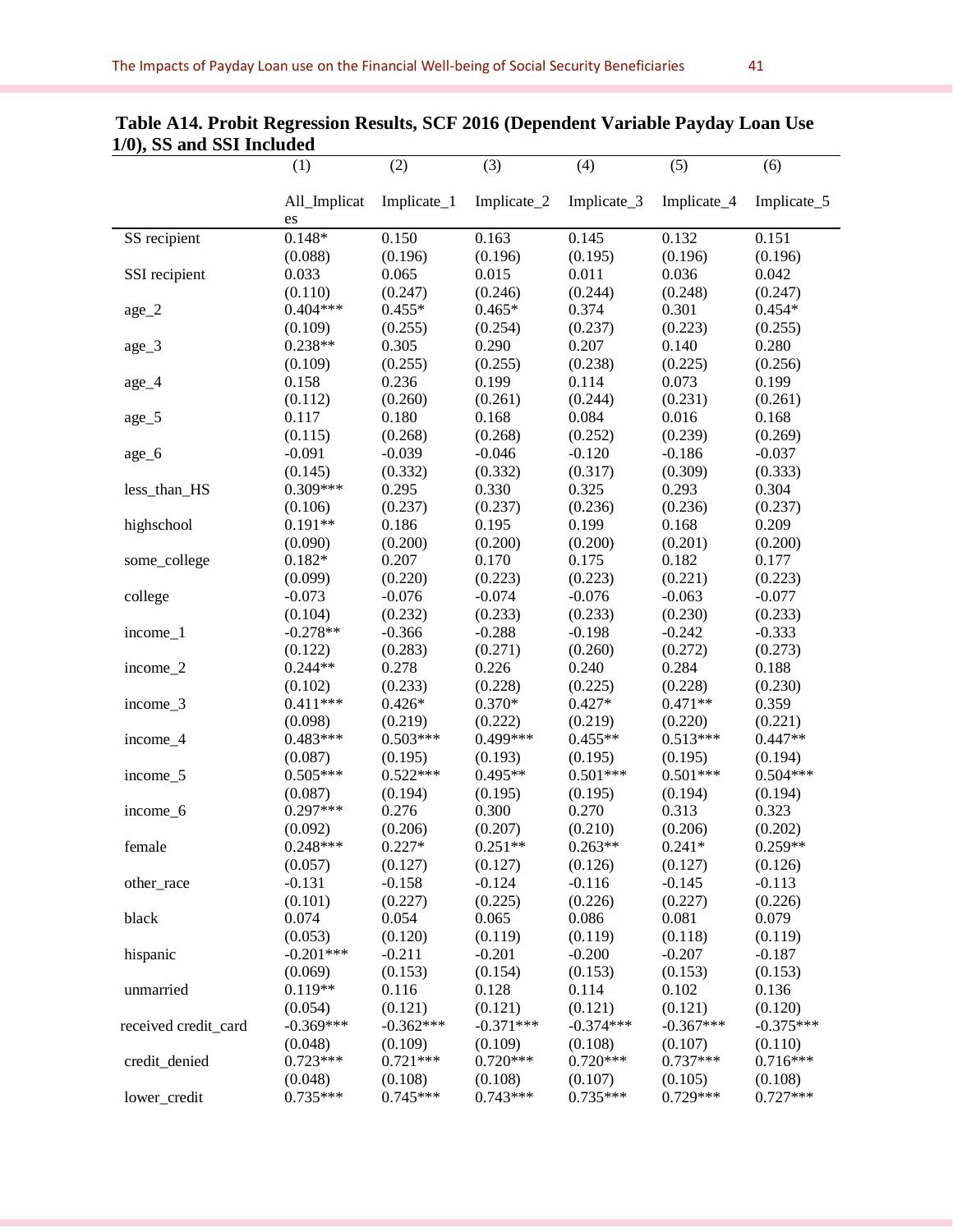| The Impacts of Payday Loan use on the Financial Well-being of Social Security Beneficiaries |             |             |             |             |             |             |  |
|---------------------------------------------------------------------------------------------|-------------|-------------|-------------|-------------|-------------|-------------|--|
|                                                                                             |             |             |             |             |             |             |  |
|                                                                                             | (0.082)     | (0.183)     | (0.183)     | (0.185)     | (0.183)     | (0.184)     |  |
| finlitscore                                                                                 | $-0.082$    | $-0.087$    | $-0.088$    | $-0.081$    | $-0.071$    | $-0.086$    |  |
|                                                                                             | (0.086)     | (0.194)     | (0.194)     | (0.193)     | (0.191)     | (0.194)     |  |
| cons                                                                                        | $-2.465***$ | $-2.522***$ | $-2.513***$ | $-2.431***$ | $-2.377***$ | $-2.509***$ |  |
|                                                                                             | (0.184)     | (0.419)     | (0.420)     | (0.406)     | (0.397)     | (0.420)     |  |
| Obs.                                                                                        | 16774       | 3353        | 3354        | 3355        | 3356        | 3356        |  |
| Pseudo $\mathbb{R}^2$                                                                       | 0.171       | 0.171       | 0.171       | 0.172       | 0.173       | 0.170       |  |

Standard errors are in parenthesis

*\*\*\* p<0.01, \*\* p<0.05, \* p<0.1* 

**Source**. Regressions are weighted. Comparison groups are older age group, college plus education, highest income group, male and white.